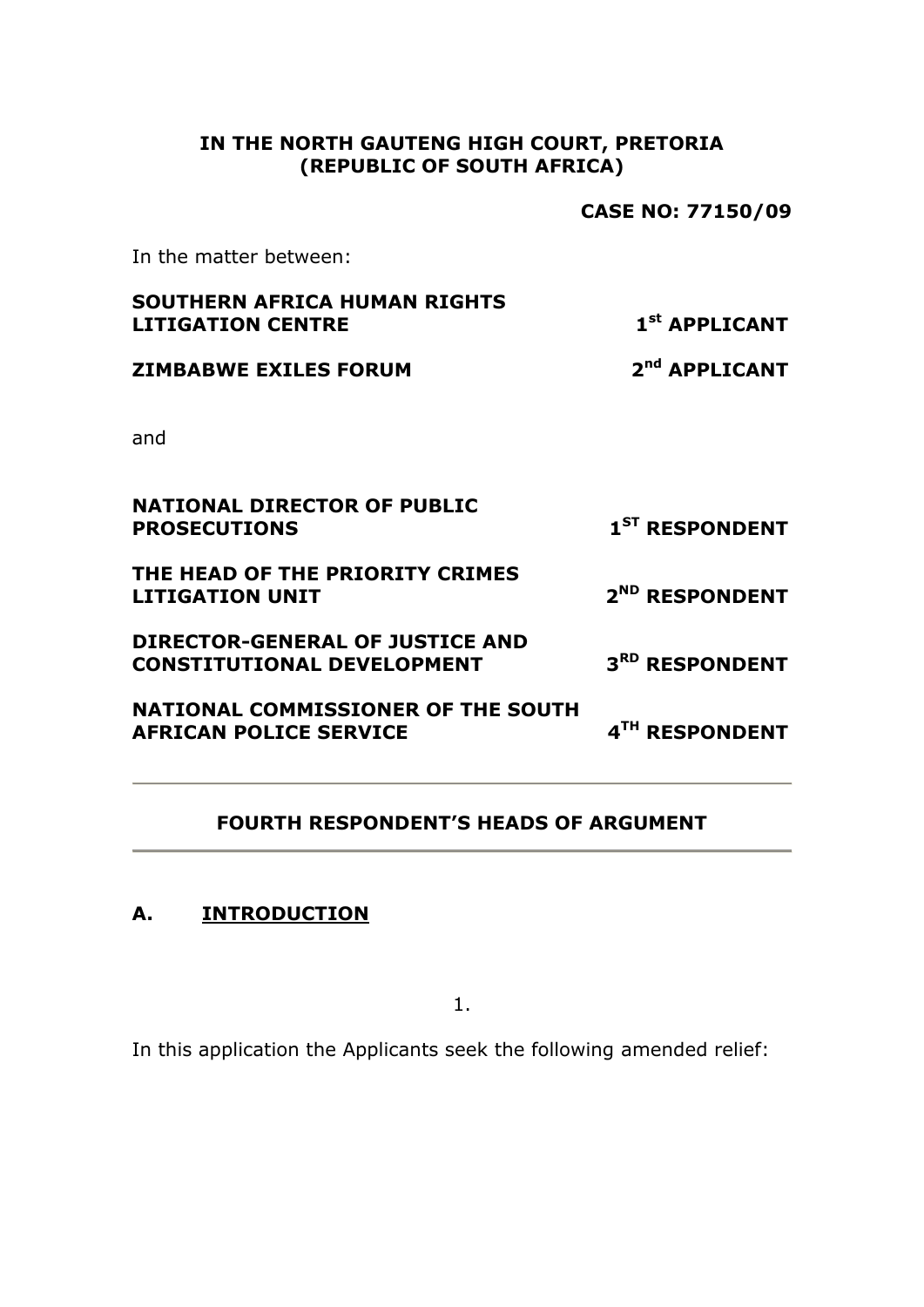- 1.1 Reviewing and setting aside a decision taken on or about 19 June 2009 by the First, Second and/or Fourth Respondents refusing and/or failing to accede to the First Applicant's request originally dated 16 March 2008 that an investigation be initiated under the Implementation of the Rome Statute of the International Criminal Court Act 27 of 2002, into acts of torture as crimes against humanity committed by certain named perpetrators in Zimbabwe ("the impugned decision(s)");
- 1.2 Declaring the impugned decision(s) to be unlawful, inconsistent with the Constitution and invalid;
- 1.3 Declaring that the delay by the Respondents in arriving at the impugned decision(s) constitutes a breach of sections 179 and 237 of the Constitution;
- 1.4 Ordering the First, Second and Fourth Respondents to reconsider the First Applicant's request originally dated 16 March  $2008.<sup>1</sup>$

 $1\,$ 

Amended Notice of Motion, Index, Court Bundle 1, pp 6a-6b.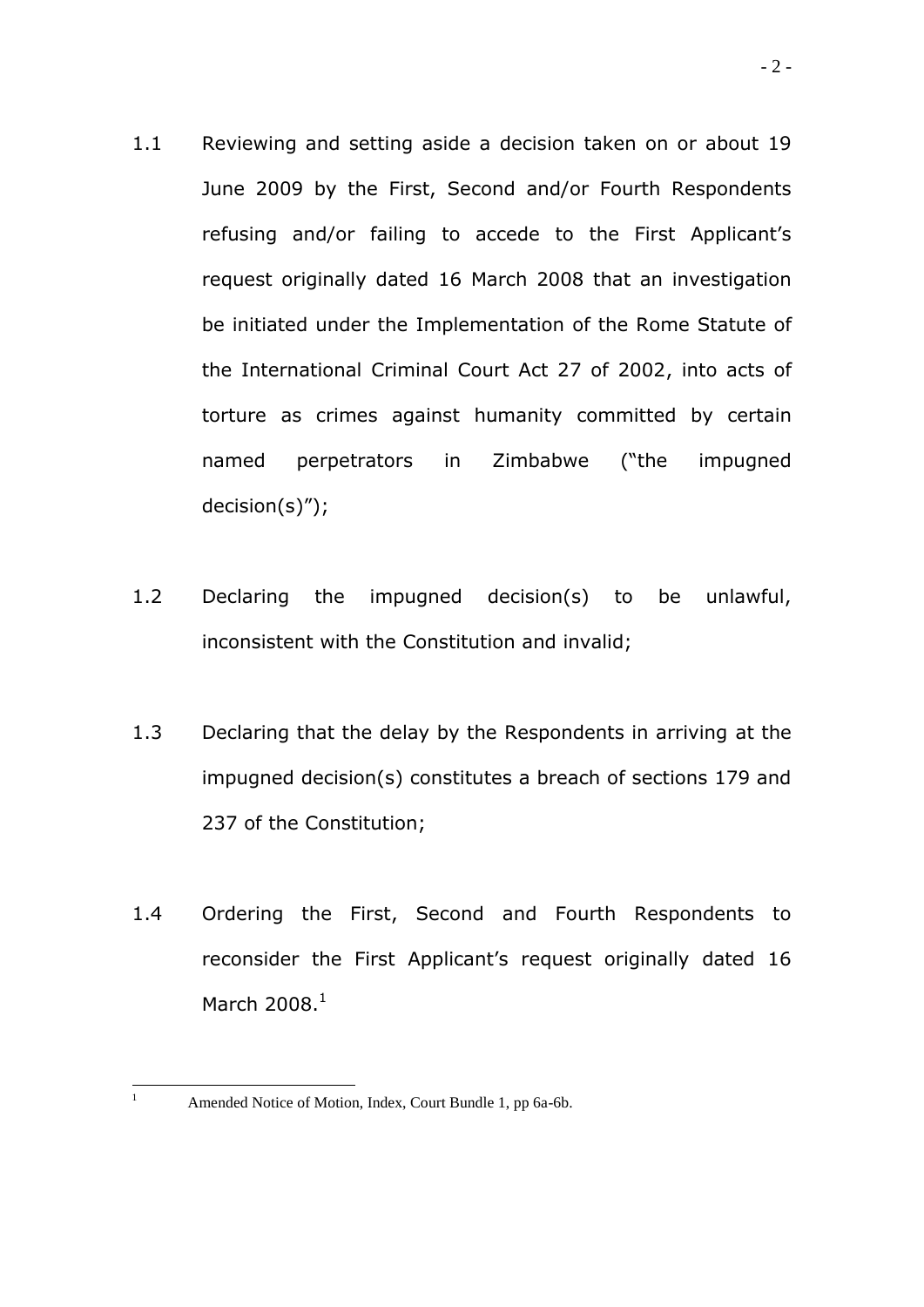In due course, all the Respondents gave notice of their intention to oppose the application, but not all the Respondents served and filed answering papers in respect of their opposition. $<sup>2</sup>$ </sup>

3.

The Respondents were called upon to dispatch the record of the decision together with such reasons as they are by law required to give or desire to make. The First and Fourth Respondents on 6 April 2010 served and filed their reasons<sup>3</sup> as they are required by law to give, together with the record of the proceedings<sup>4</sup> in terms of the provisions of Rule 53 of the Uniform Rules of Court.

4.

Subsequently and on 26 April 2010 (out of time) the Applicants amended their notice of motion and served a supplementary founding affidavit.<sup>5</sup>

 $\overline{2}$ <sup>2</sup> Although the Second Respondent initially gave notice of his intention to oppose the application, the Second Respondent together with his reasons, served and filed a notice to abide the decision of the Court.

<sup>3</sup> First Respondent's Reasons, Index, Court Bundle 3, pp 568-573; Fourth Respondent's Reasons, Index, pp 574-585.

<sup>4</sup> First Respondent"s Record of Decision, Index, Court Bundle 3, pp 586-895; Fourth Respondent"s Record of Decision, Index, Court Bundle 3, pp 896-1092.

<sup>5</sup> Supplementary Founding Affidavit ("SFA"), Index, Court Bundle 3, pp 535-567.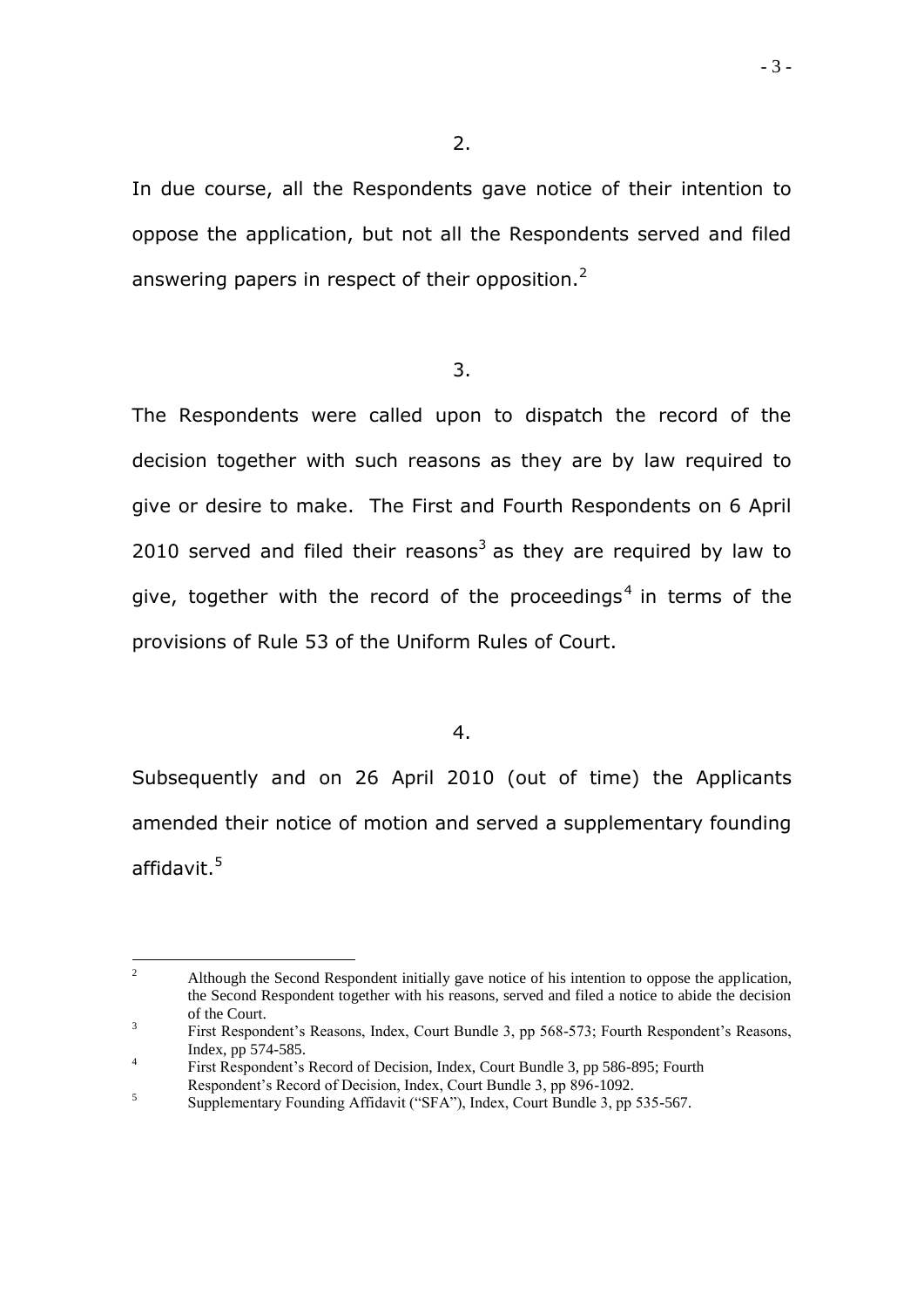On 3 June 2010, the Fourth Respondent served and filed a notice in terms of Rule 35(12) on the Applicants, requesting them to produce documents referred to in the founding affidavit and the supplementary founding affidavit.<sup>6</sup> In response thereto and on 10 June 2010<sup>7</sup> the First Applicant provided the Fourth Respondent with certain of the documents. However, the request by the Fourth Respondent in terms of Rule 35(12) was only satisfied after receipt of the outstanding information on 10 August 2010 $^8$  via correspondence received from the First Applicant.

6.

On or about 22 September 2010 and 13 October 2010 respectively, the answering affidavits of the First to Fourth Respondents<sup>9</sup> were served and filed.<sup>10</sup>

 $-4-$ 

<sup>6</sup> We submit that the indexed papers do not contain a separate notices bundle and therefore attach a copy of the Rule 35(12) notice hereto as **Annexure "A"**.

<sup>&</sup>lt;sup>7</sup> We refer to a copy of the First Applicant's response dated 10 June 2010 annexed hereto as **Annexure "B"**.

<sup>&</sup>lt;sup>8</sup> We refer to a copy of First Applicant's response dated 10 August 2010 annexed hereto as **Annexure "C"**.

<sup>9</sup> First Respondent's Answering Affidavit ("1<sup>st</sup> Resp. AA"), Index, Court Bundle 3, pp 1298-1369; First, Second and Third Respondents' Answering Affidavit ("1<sup>st</sup>, 2<sup>nd</sup> & 3<sup>rd</sup> Resp. AA"), Index, Court Bundle 4, pp 1432-1407; Fourth Respondent's Answering Affidavit (4<sup>th</sup> Resp. AA"), Index, Court Bundle 4, pp 1093-1195.

 $10$  In this regard, we submit that it is an accepted practice that a party who has served a notice in terms of Rule 35(12) cannot ordinarily be told to draft and file his or her affidavits before he or she be given an opportunity to inspect and copy, or transcribe, a document or tape recording referred to in his or her adversary"s affidavits: *Protea Assurance Co Ltd v Waverley Agencies CC* 1994 (3) SA 247 (C ) at 249B.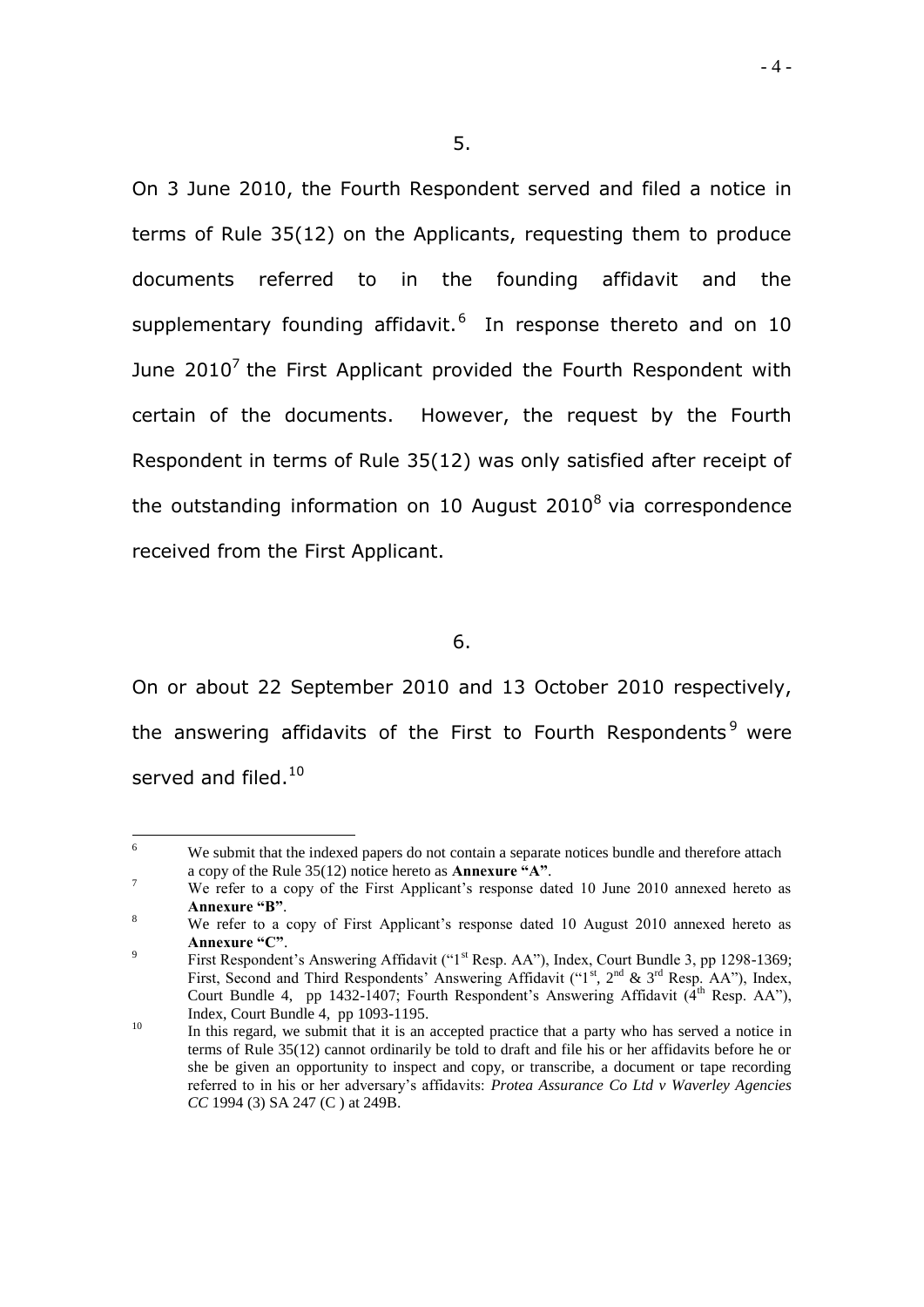Thereafter and on 7 March 2011 (well out of time), the Applicants filed their replying affidavit. $11$ 

8.

Before addressing the legal arguments to be made on behalf of the Fourth Respondent, we submit that it is apposite at this stage to analyse the relief sought by the Applicants.

# **B. THE RELIEF SOUGHT BY THE APPLICANTS**

9.

A proper analysis of the affidavits filed by the Applicants, reveals the following salient assertions made in support of the relief sought by the Applicants, namely:

9.1 That the Applicants bring the application in their own interests in terms of section 38(a) of the Constitution, pursuant to their

 $11\,$ Applicants' Replying Affidavit ("RA"), Index, Court Bundle 5, pp 1556-1671.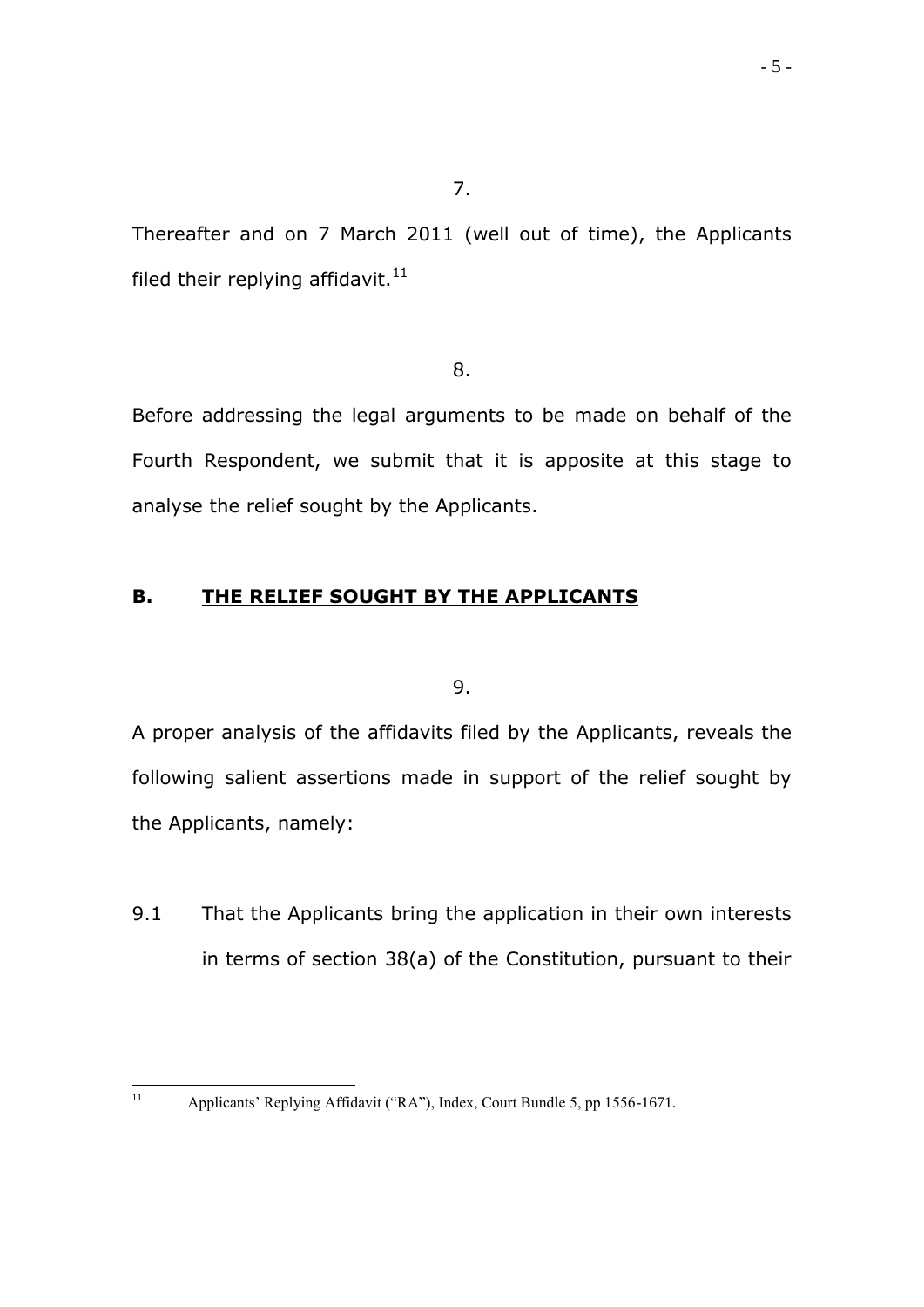respective aims and objectives as concerned civil society organisations $^{12}$ ;

- 9.2 That the Applicants also bring the application on behalf of and in the interests of the victims of torture in Zimbabwe who cannot act in their own name, primarily for fear of reprisal, in terms of section 38(b) and (c) of the Constitution<sup>13</sup>;
- 9.3 The Applicants further bring the application in the public interest in terms of section 38(d) of the Constitution, in that without effective prosecution of those guilty of torture as a crime against humanity in Zimbabwe there is a risk of South Africa becoming a safe haven for torturers who may travel here freely with impunity; effective measures available to the Respondents may help stem the fallout and its effect; that accountability must be sought for the Zimbabwean exiles as refugees and residents; and that South Africa as a responsible member of the international community should seek to hold

<sup>12</sup> <sup>12</sup> FA, paras 13.1 and 14, Index, Court Bundle 1, p 13.<br><sup>13</sup> EA, pages 12.2, 15 and 16, Index, Court Bundle 1, pr

<sup>13</sup> FA, paras 13.2, 15 and 16, Index, Court Bundle 1, pp 13-14.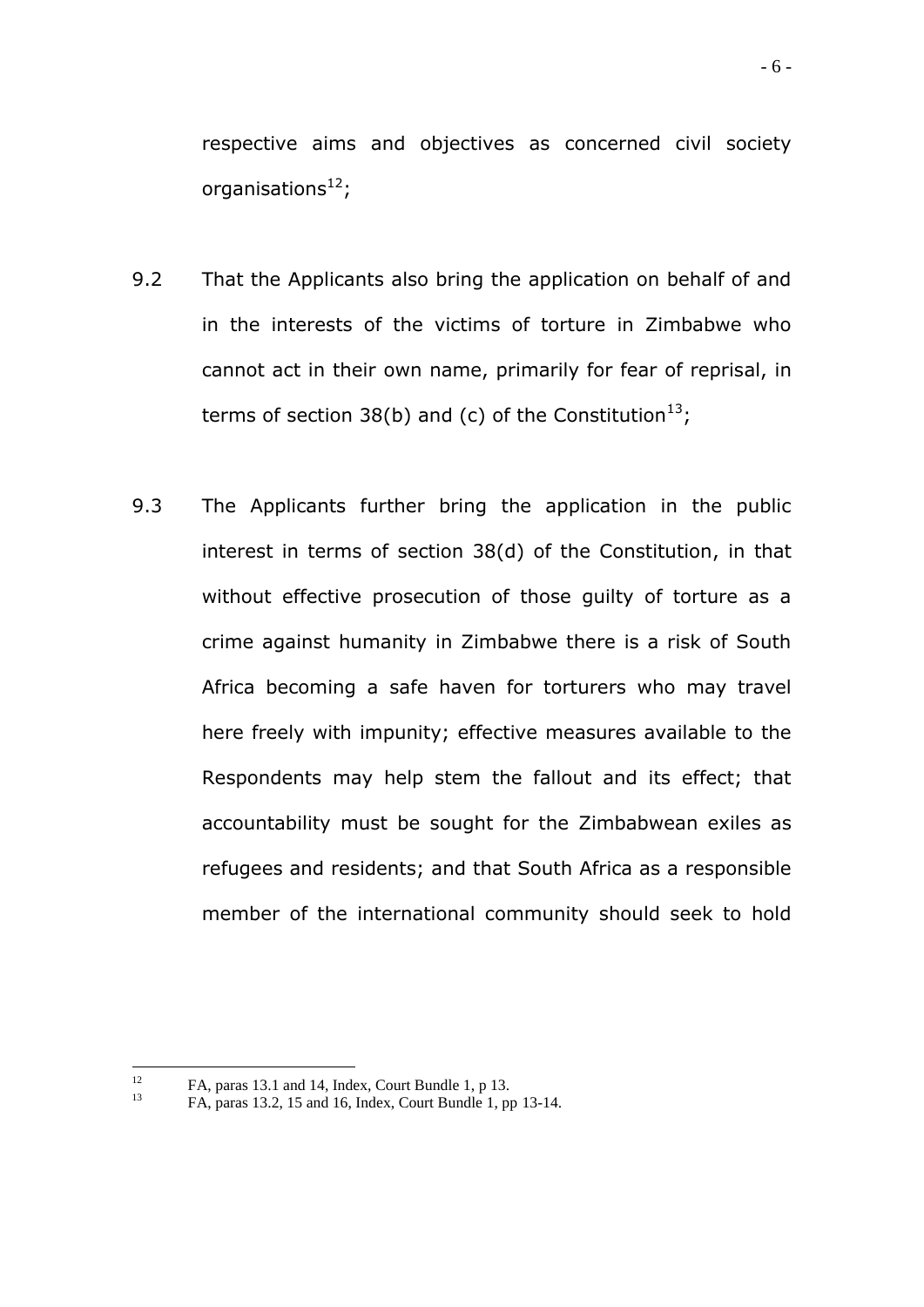accountable those responsible for crimes that shock the conscience of all humankind<sup>14</sup>;

- 9.4 That in terms of section 179 of the Constitution the National Prosecuting Authority ("NPA") has the power to institute criminal proceedings on behalf of the State and the First Respondent is the head of the NPA $^{15}$ ;
- 9.5 That the First Respondent must recognise South Africa's obligation under the principle of complementarity in the Rome Statute, to exercise jurisdiction over and to prosecute persons accused of having committed a crime as defined in the Rome Statute $^{16}$ ;
- 9.6 That the Second Respondent has the power to manage and direct the investigation and prosecution of crimes contemplated in the Implementation of the Rome Statute of the International Criminal Court Act 27 of 2002 ("the Domestic ICC Act" $)^{17}$ ;

 $14$ <sup>14</sup> FA, paras 13.3, 17 and 18, Index, Court Bundle 1, pp 13-15.

<sup>&</sup>lt;sup>15</sup> FA, par 20.1, Index, Court Bundle 1, p 16.<br><sup>16</sup> EA, par 20.2, Index, Court Bundle 1, p 16.

<sup>&</sup>lt;sup>16</sup> FA, par 20.2, Index, Court Bundle 1, p 16.<br> $\frac{17}{2}$  FA, par 25. Index, Court Bundle 1, p 19.

<sup>17</sup> FA, par 25, Index, Court Bundle 1, p 18.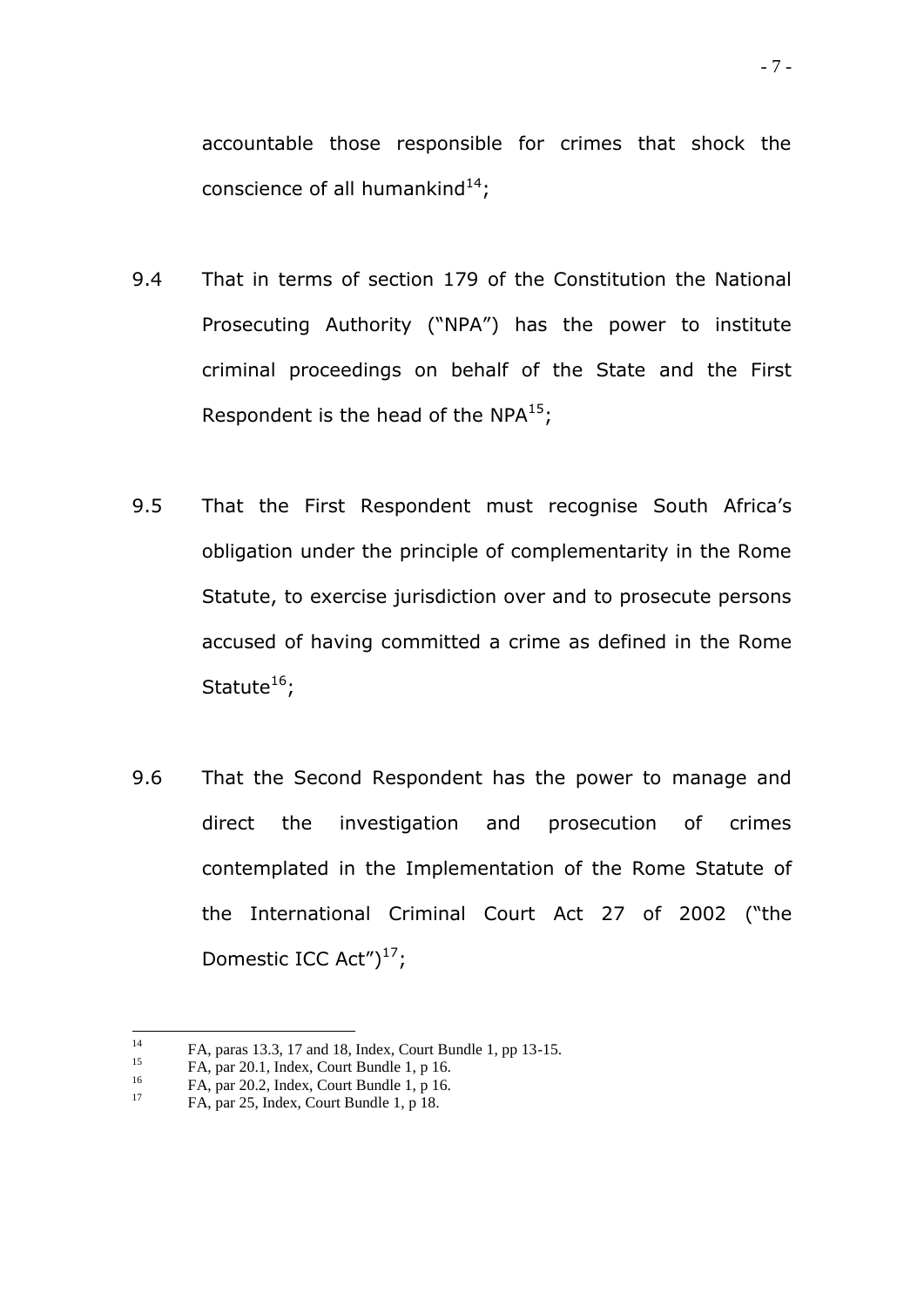- 9.7 That the Second Respondent has to date failed to initiate or has been prevented from initiating an investigation under the Domestic ICC Act, in response to the First Applicant's request $18$ ;
- 9.8 That in terms of section 5(5) of the Domestic ICC Act, if the First Respondent declines to initiate the prosecution of a person under the Domestic ICC Act, the Third Respondent must be provided with full reasons for that decision and the Third Respondent is then obliged to forward the decision, together with reasons to the Registrar of the International Criminal Court in The Hague<sup>19</sup>;
- 9.9 That given that the First Respondent has declined to initiate a prosecution in response to the First Applicant"s request, the Third Respondent is called upon to explain the decision he took and to furnish the reasons that were required to be forwarded to the International Criminal Court<sup>20</sup>;

<sup>18</sup> <sup>18</sup> FA, par 27, Index, Court Bundle 1, pp 18-19.<br> $FA$ , par 29, Index, Court Bundle 1, p.19.

<sup>&</sup>lt;sup>19</sup> FA, par 29, Index, Court Bundle 1, p 19.

FA, par 30, Index, Court Bundle 1, p 19.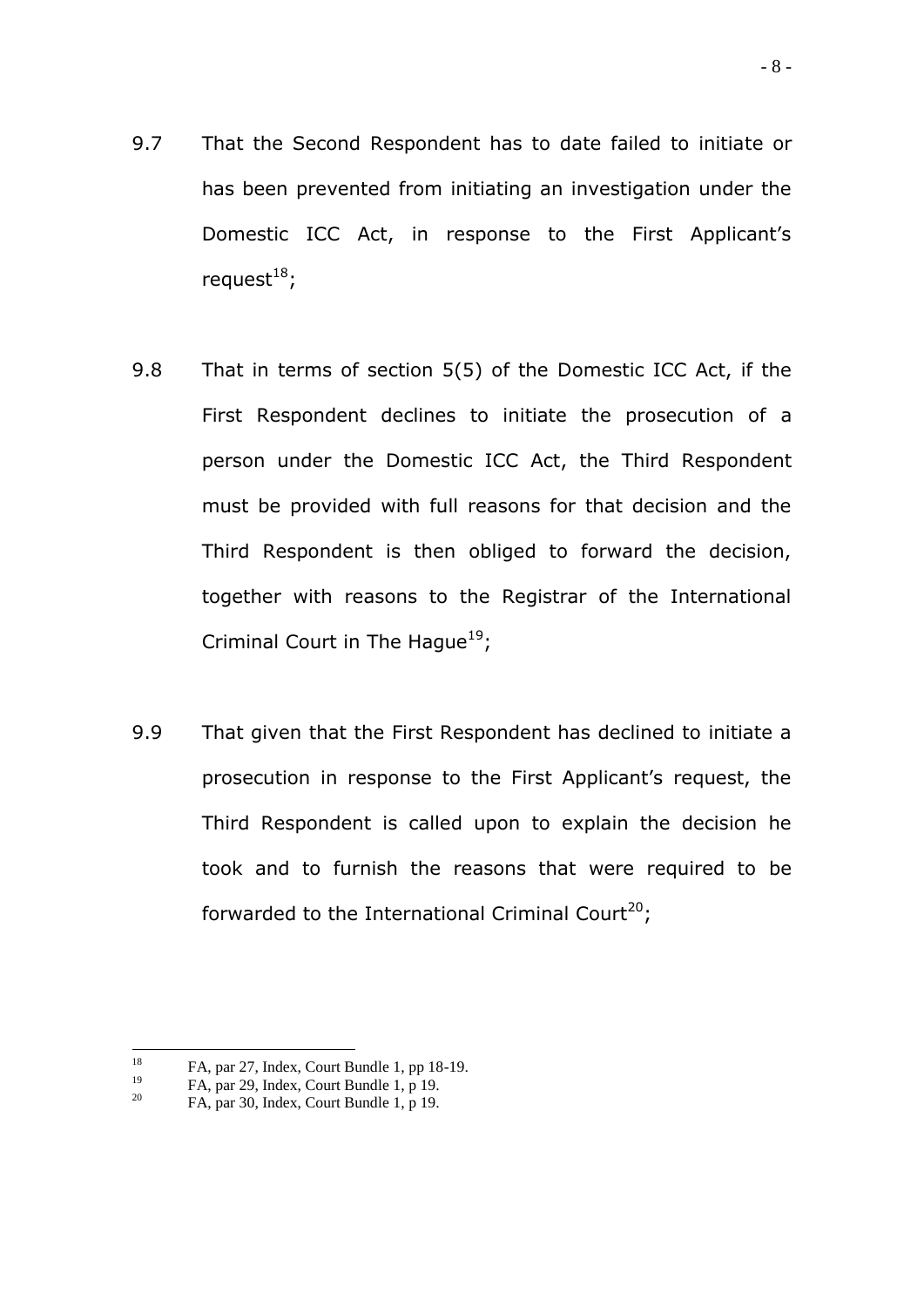- 9.10 That in the First Respondent's final communication with the First Applicant on 19 June 2009, the First Applicant was informed that the Acting National Commissioner of Police had advised the First Respondent that the South African Police Service does not intend to initiate an investigation and no reasons were provided for this decision<sup>21</sup>;
- 9.11 That the application is accordingly directed against the refusal and/or failure by the First, Second and/or Fourth Respondents to take action in response to the fully substantiated request contained in the First Applicant's dossier $^{22}$ ;
- 9.12 That the representations by the First Applicant were made in terms of the Domestic ICC Act which empowers South Africa, *inter alia*, to investigate and prosecute crimes against humanity perpetrated by individuals who are not South African nationals or have not committed such crimes on South Africa"s territory if such persons, after the commission of the crime, are present in the territory of the Republic<sup>23</sup>;

<sup>21</sup> <sup>21</sup> FA, par 33, Index, Court Bundle 1, p 20.<br>
EA, par 34, Index, Court Bundle 1, p 20.

<sup>&</sup>lt;sup>22</sup> FA, par 34, Index, Court Bundle 1, p 20.<br>  $\frac{23}{50}$  FA, par 28, Index, Court Bundle 1, p 21.

FA, par 38, Index, Court Bundle 1, p 21.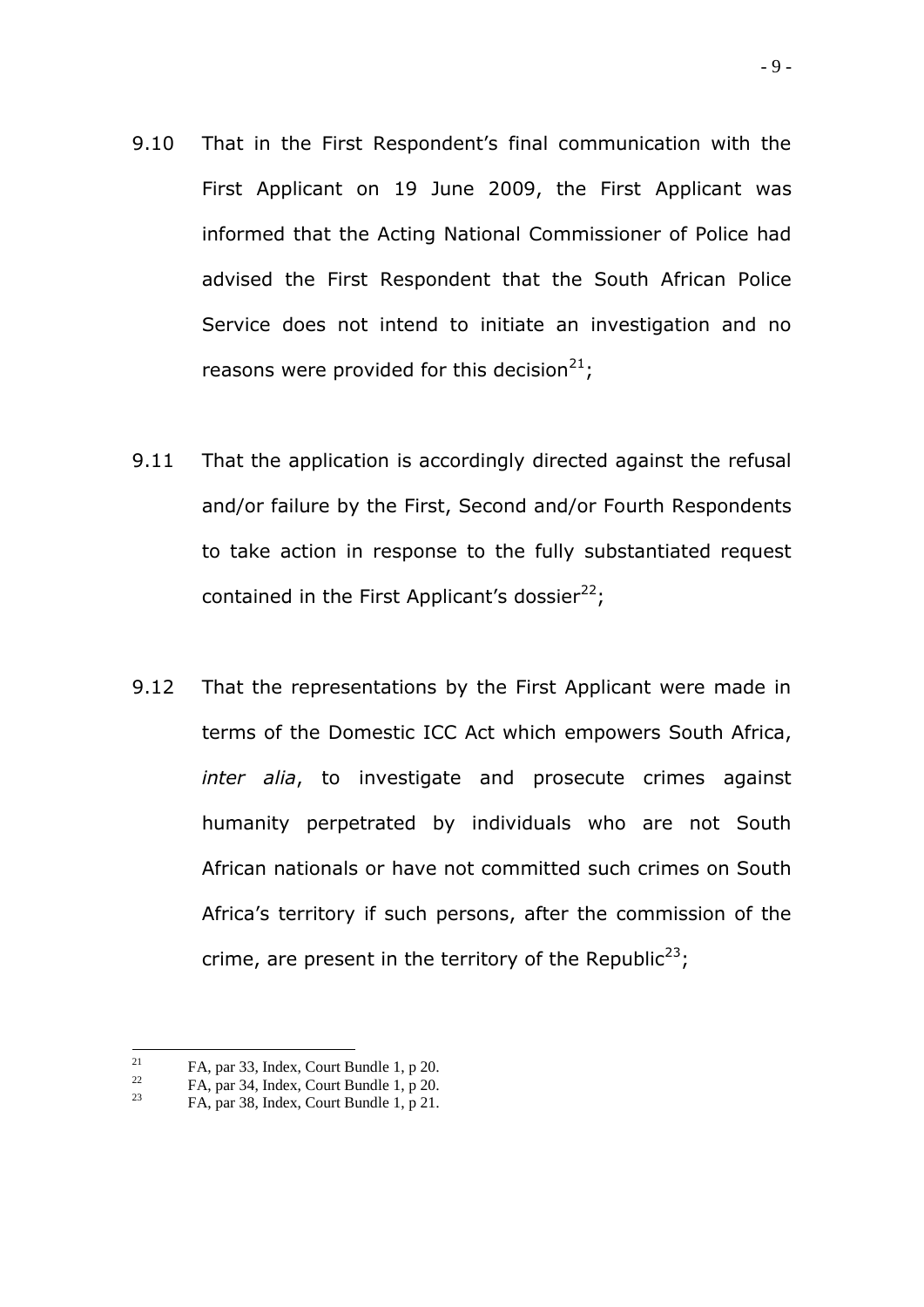- 9.13 That the intention of the aforesaid representations was to secure some form of accountability for the people of Zimbabwe at a time when their own justice system has collapsed and to secure South Africa"s interest against becoming a "safe haven" for perpetrators of the most egregious international crimes<sup>24</sup>;
- 9.14 That the request was prepared by the First Applicant in the knowledge that the Domestic ICC Act"s requirement of "presence" could be satisfied since several of the perpetrators named in the representations travel to South Africa on official business i.e. for co-operative endeavours or to obtain desired commodities and services including healthcare $^{25}$ ;
- 9.15 That the First Applicant"s representations include detailed testimony relating to the events that took place in Zimbabwe on 28 March 2007 i.e. the raid on Harvest House, the headquarters of the opposition party, Movement for Democratic Change (MDC)<sup>26</sup>;

 $24$ <sup>24</sup> FA, par 39, Index, Court Bundle 1, p 22.<br>
EA, par 40, Index, Court Bundle 1, p 22.

<sup>&</sup>lt;sup>25</sup> FA, par 40, Index, Court Bundle 1, p 22.<br> $\frac{25}{50}$  FA, par 41, Index, Court Bundle 1, p 22.

<sup>26</sup> FA, par 41, Index, Court Bundle 1, p 22.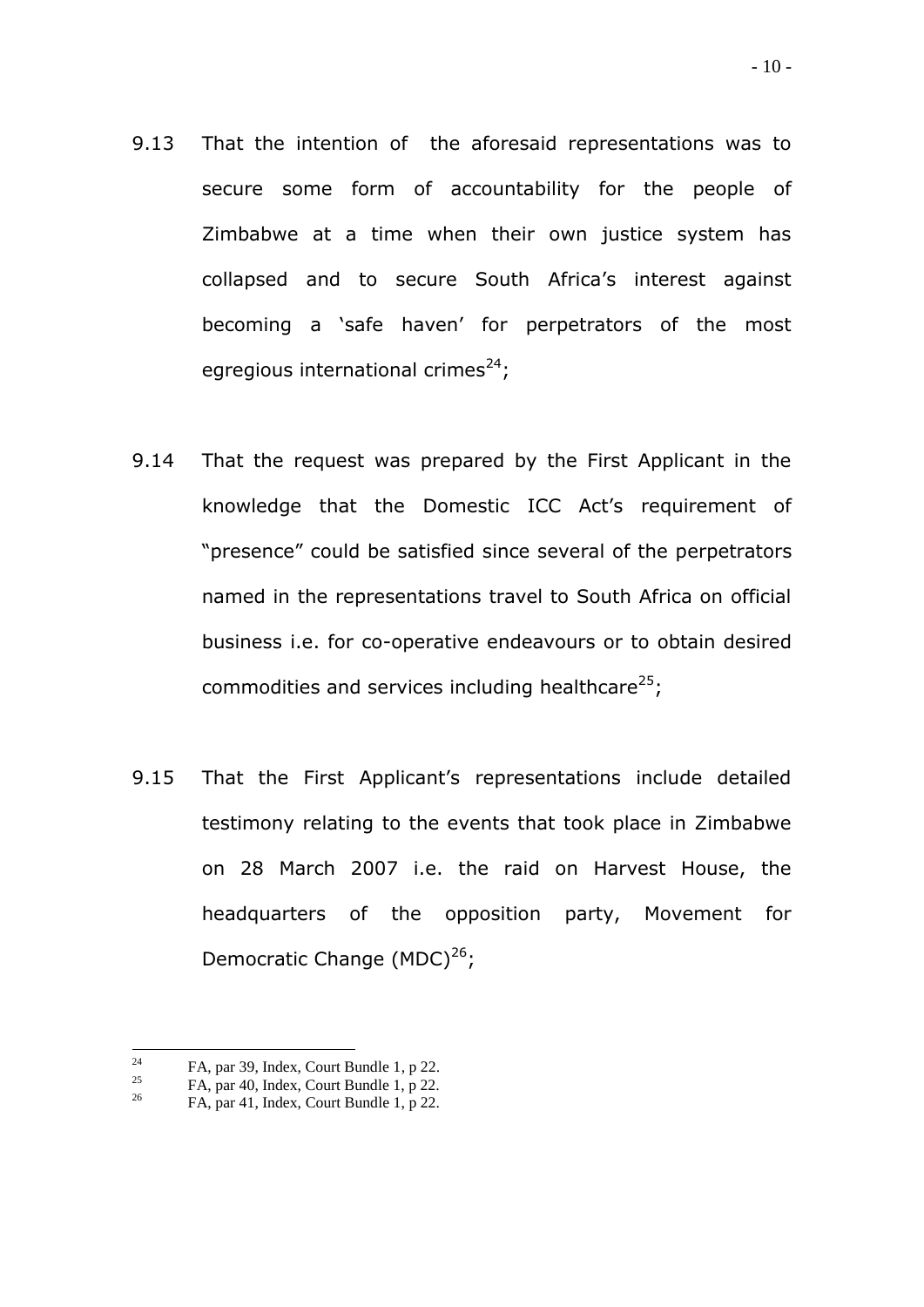- 9.16 That the application concerns South Africa's obligations at two levels, namely South Africa's compliance with its international treaty obligations under the Rome Statute of the International Criminal Court and South Africa"s domestic statutory obligations under the Domestic ICC Act as well as the Constitution $27$ ;
- 9.17 That on 16 March 2008, the First Applicant hand-delivered a memorandum and accompanying docket of information and evidence to the Second Respondent regarding alleged international crimes committed in Zimbabwe on behalf of numerous victims, the parties agreed that the names of the victims and perpetrators would be kept strictly confidential out of real concern for the safety of the victims and also to ensure that none of the alleged perpetrators would be "tipped off" about the possibility of their being arrested in South Africa on the strength of an arrest warrant issued in response to the evidence contained in the docket<sup>28</sup>;

<sup>27</sup> <sup>27</sup> FA, par 43, Index, Court Bundle 1, p 23.

<sup>28</sup> FA, paras 45-46, Index, Court Bundle 1, pp 23-24.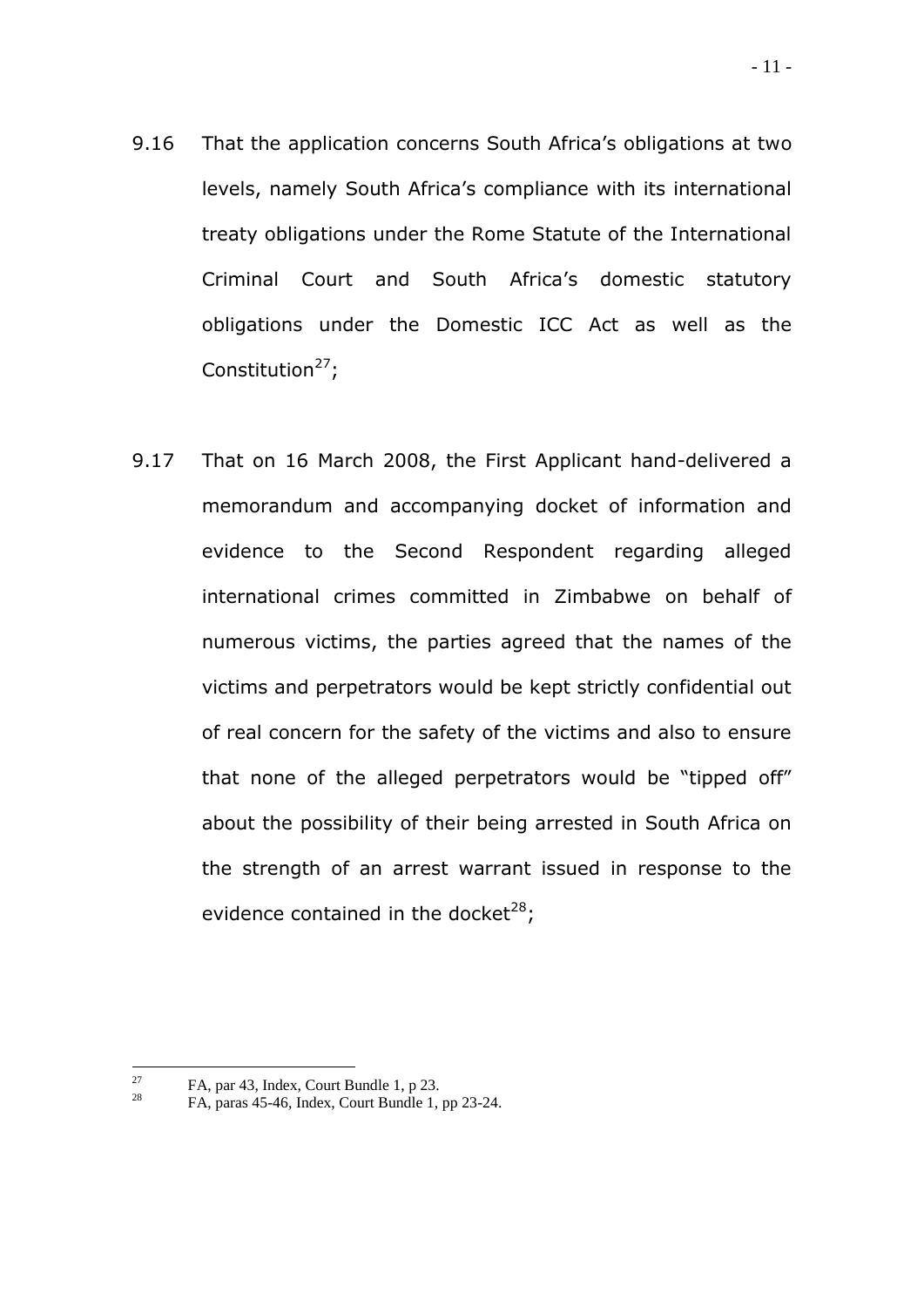- 9.18 That the memorandum referred to above proffer that the First Applicant has gathered evidence which shows that certain Zimbabwean officials are guilty of the crime against humanity; that those officials visit South Africa from time to time and that, if and when they do so, South Africa is under a duty of international law and under the Domestic ICC Act to apprehend and prosecute them; and that it is the First Respondent"s function under the Domestic ICC Act to discharge that duty on behalf of the state<sup>29</sup>;
- 9.19 That the memorandum requested the First Respondent, through the Second Respondent, first, to consider the memorandum together with the evidence contained in the docket in order that it may with all reasonable speed decide to initiate an investigation under the Domestic ICC Act; second, if the need arises, that the First Respondent consult further with the First Applicant and its lawyers in respect of the further gathering of evidence; third that the First Respondent communicate its decision/s in respect of a prospective investigation to the Director of the First Applicant<sup>30</sup>;

<sup>29</sup> <sup>29</sup> FA, par 48, Index, Court Bundle 1, pp 25-26.<br><sup>30</sup> EA, per 50, Index, Court Bundle 1, pp 26, 27.

<sup>30</sup> FA, par 50, Index, Court Bundle 1, pp 26-27.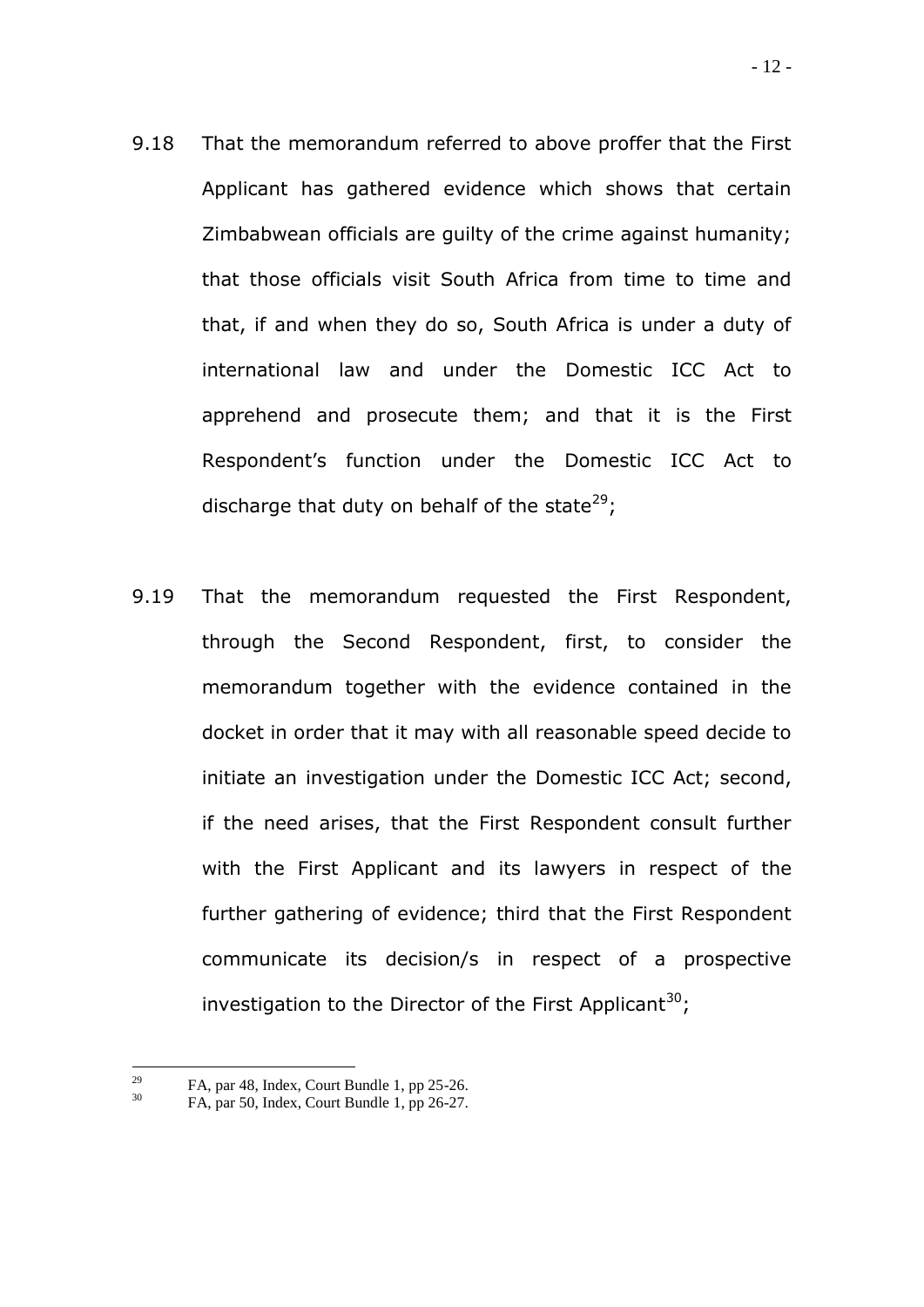- 9.20 That the prolonged refusal and/failure by the First and Fourth Respondents to act in conformity with their obligations under the Domestic ICC Act, as well as their obligations under section 179 of the Constitution read with the requirements of the National Prosecuting Authority Act, violates the constitutional principle of legality<sup>31</sup>;
- 9.21 That the delays by the Respondents violate section 237 of the Constitution, resulting in the Applicants having amended their notice of motion to seek declaratory relief that the delays in question constitute a breach of sections 179 and 237 of the Constitution $32$ ;
- 9.22 That it was incumbent on the Respondents to accord appropriate rate to the docket, since the evidence therein shows that identified individuals committed serious ICC crimes and that those individuals visit South Africa with sufficient

<sup>31</sup> <sup>31</sup> Supplementary Founding Affidavit ("SFA"), par 18, Index, Court Bundle 3, p 542.

SA, par 18, Index, Court Bundle 3, p 542.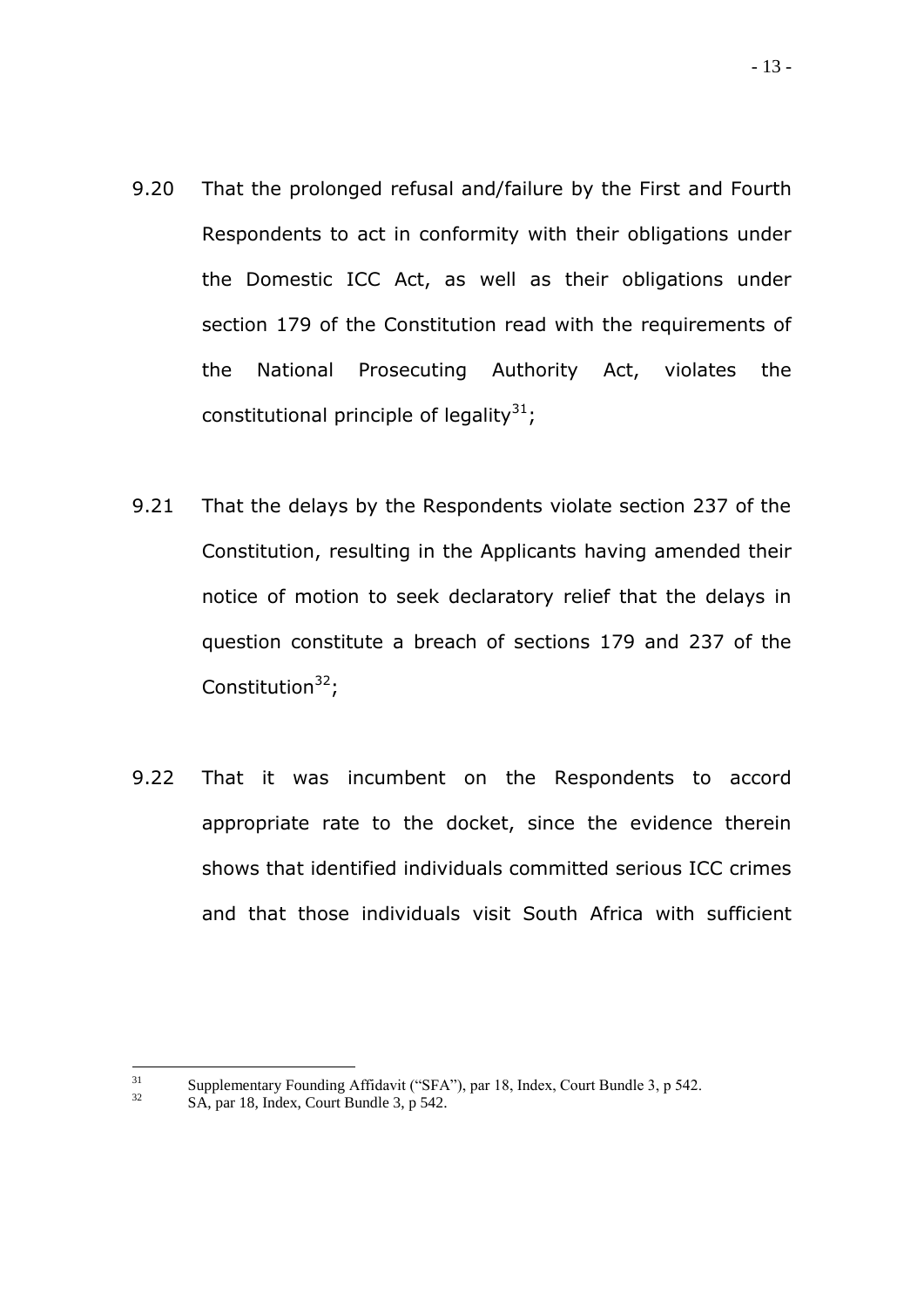regularity as to make their arrest and prosecution a real prospect $33$ ;

- 9.23 That the impugned decision(s) amounting to a refusal and/or failure to institute an investigation and/or a prosecution – constitute(s) "administrative action" within the meaning of the Promotion of Administrative Justice Act 3 of 2000 ("PAJA"), alternatively fall(s) to be reviewed under the constitutional principle of legality as derived from the rule of law $^{34}$ ;
- 9.24 That the Respondents prolonged refusal and/or failure to act in conformity with their obligations under the Domestic ICC Act must accordingly be reviewed and set aside by virtue of sections 6(2)(e)(ii), 6(2)(d), 6(2)(e)(iii), 6(2)(e)(vi), 6(2)(f)(ii) and 6(2)(h) of PAJA<sup>35</sup>;

 $33$  $^{33}$  FA, par 96.9, Index, Court Bundle 1, p 45.<br> $^{34}$  FA, par 97. Index, Court Bundle 1, p 46.

 $^{34}$  FA, par 97, Index, Court Bundle 1, p 46.

<sup>35</sup> FA, par 99, Index, Court Bundle 1,pp 47-48.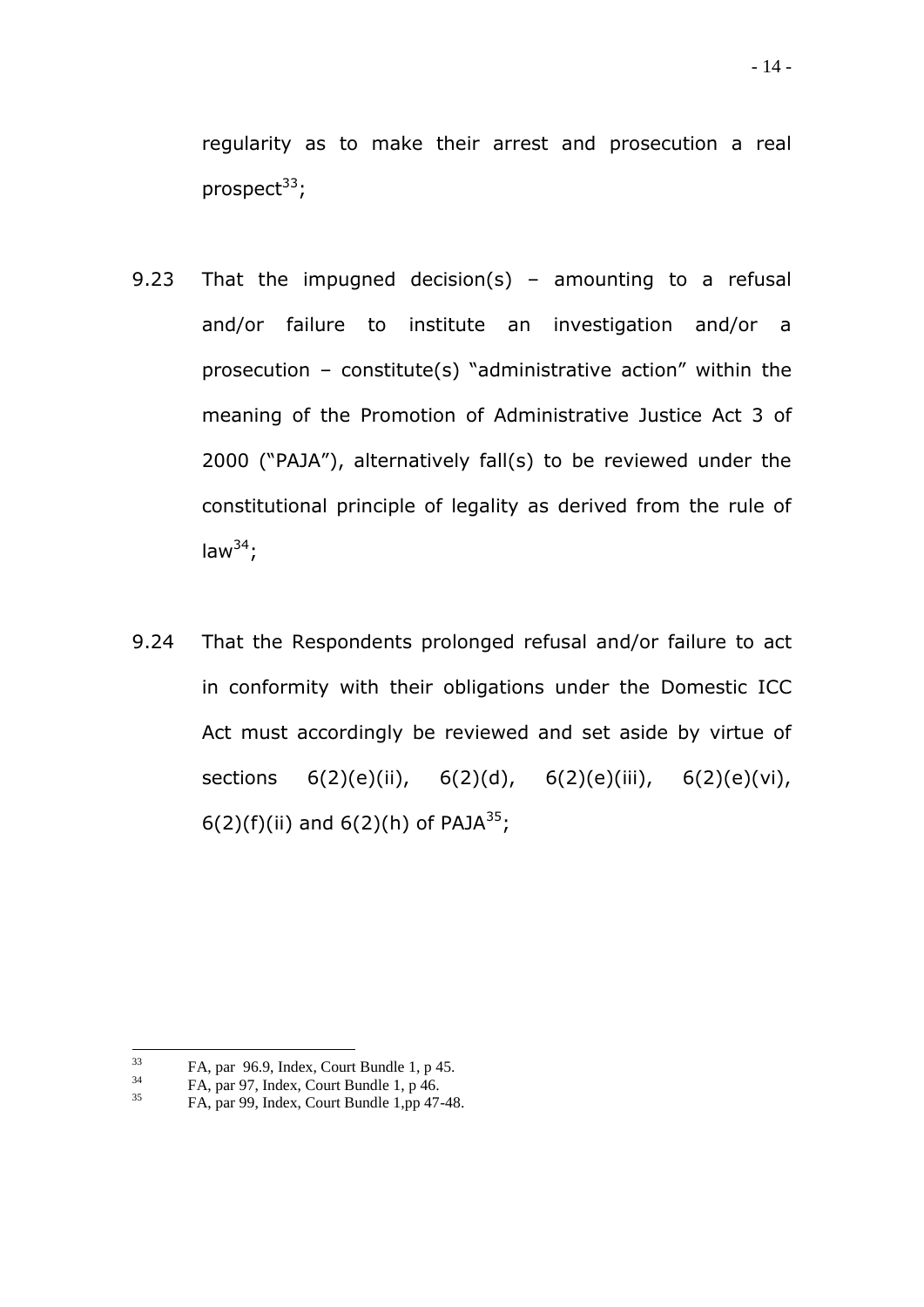- 9.25 That the Respondents ignored the fact that the torture docket itself provided a prosecutable case in its present form and they have never contended otherwise<sup>36</sup>;
- 9.26 That the International Criminal Court itself might have compiled witness statements related to Zimbabwe based on a complaint even though Zimbabwe is not a party and whilst discretionary, a request to the International Criminal Court under Article 93(10) of the Rome Statute would be possible  $37$ ;
- 9.27 That the International Co-Operation in Criminal Matters Act 75 of 1996 ("the MLA Act") was enacted to give effect to South Africa"s desire to co-operate internationally in the suppression of crimes on a wider scale and both South Africa and Zimbabwe have signed the SADC Protocol on extradition and mutual legal assistance ("MLA") in criminal matters ("SADC Protocol"), which the Respondents have failed to consider in the context of co-operation in the investigation of crimes under the Domestic ICC Act<sup>38</sup>;

<sup>36</sup>  $^{36}$  SFA, paras 24 and 25.1, Index, Court Bundle 3, p 545.<br> $^{37}$  SFA, par 25.3, Index, Court Bundle 3, p 546.

 $\frac{37}{38}$  SFA, par 25.3, Index, Court Bundle 3, p 546.

<sup>38</sup> SFA, paras 25.4 to 26, Index, Court Bundle 3, pp 546-548.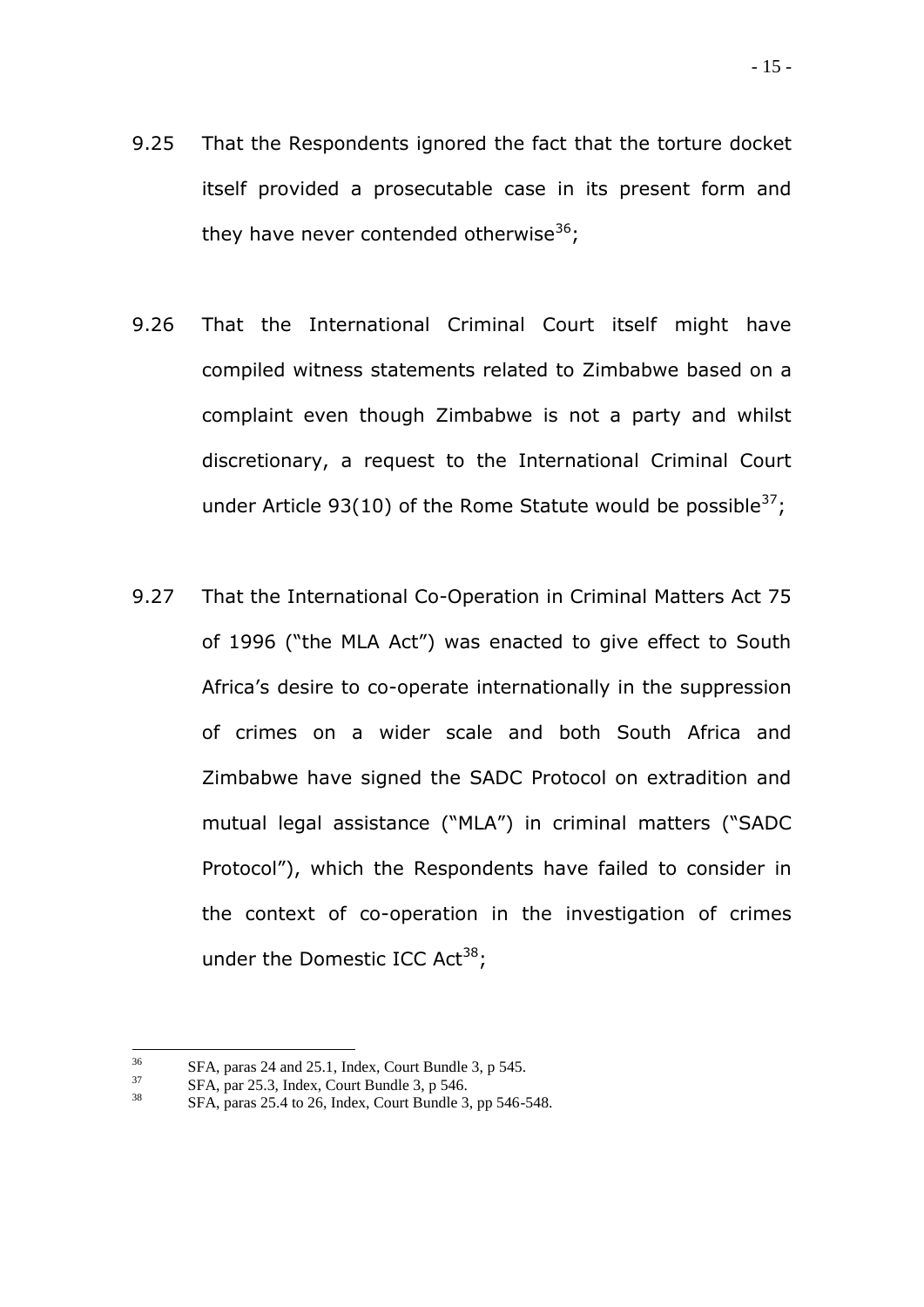- 9.28 That the First Respondent's suggestion that an investigation would terminate co-operation from the Zimbabwean Police in connection with ongoing and future criminal investigations is a bold exaggeration without any supporting evidence<sup>39</sup>;
- 9.29 That there is no evidence to the effect whatsoever that the aforesaid supposition presumes that all co-operation from the Zimbabwean Police will automatically be withheld as a result of the investigation of the torture docket by the SAPS, including no supporting affidavit filed by the Minister of International Relations and Co-Operation $40$ ;
- 9.30 That the concerns raised by the Respondents regarding the statements (affidavits), provided in the First Applicant's torture docket falling short of a thorough court-directed investigation are manifestly without substance and overblown $41$ ;

<sup>39</sup>  $\frac{39}{40}$  SFA, par 30.1, Index, Court Bundle 3, p 550.<br> $\frac{856}{40}$  SFA, paras 30.3 to 30.4. Index, Court Bundle

<sup>&</sup>lt;sup>40</sup> SFA, paras 30.3 to 30.4, Index, Court Bundle 3, pp 550-551.

SFA, par 30.5, Index, Court Bundle 3, p 551.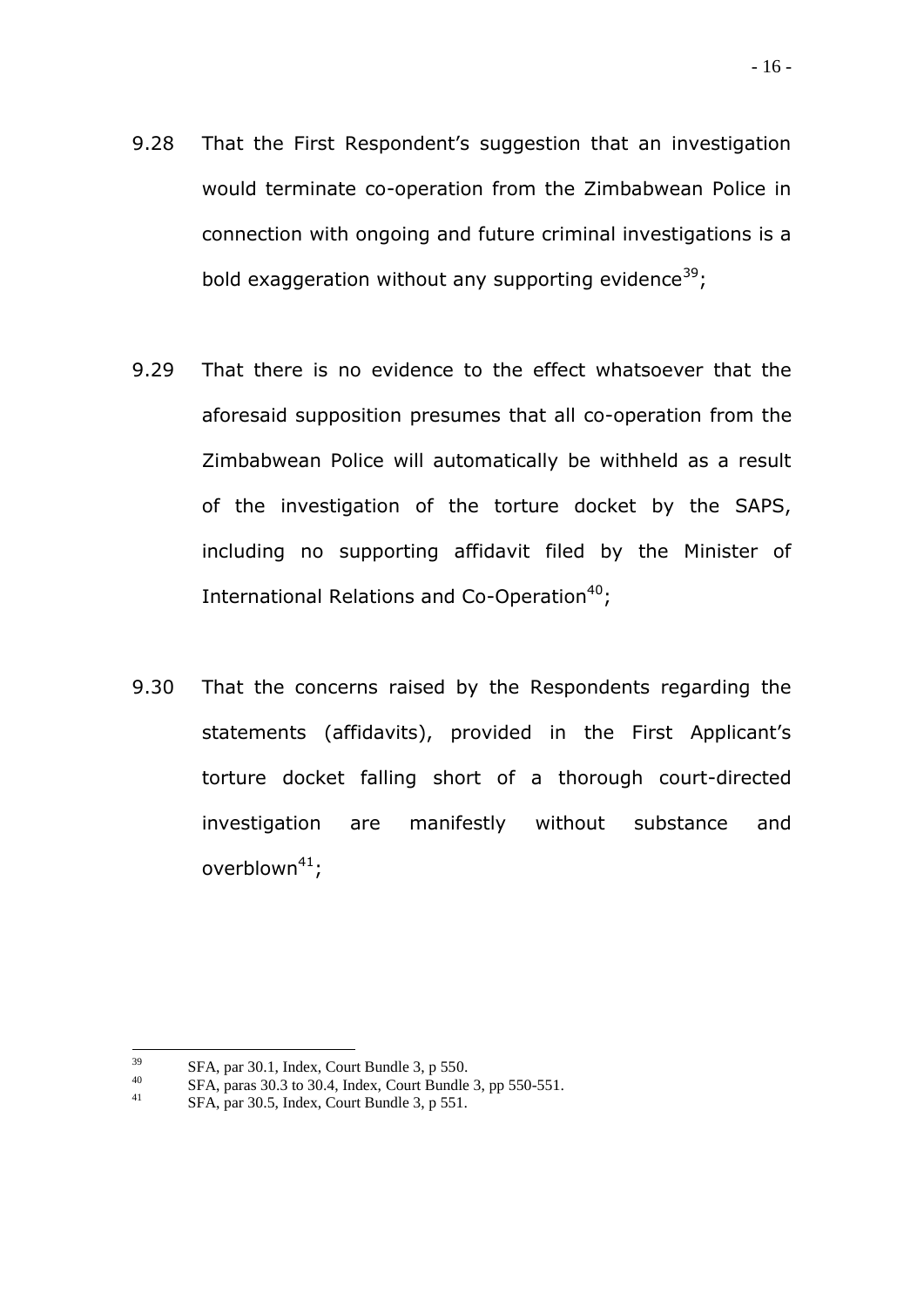- 9.32 That the Respondents' assertion that the First Applicant could not be used as an agent of the South African Police Service to gather evidence on its behalf is an obvious misdirection<sup>43</sup>;
- 9.33 That the Fourth Respondent failed properly to consider the contents of the torture docket or the First Applicant"s offer of assistance $44$ :
- 9.34 That the Respondents' contentions about the negative impact on South Africa"s diplomatic initiatives in Zimbabwe and the international relations of the country amounts to unreasonable administrative action and is otherwise irrational, unconstitutional and unlawful<sup>45</sup>;
- 9.35 That the Fourth Respondent's material errors of law include the following:

 $42$ <sup>42</sup> SFA, par 30.8, Index, Court Bundle 3, p 552.<br> ${}^{43}$  SFA, par 30.0, Index, Court Bundle 3, p 552.

<sup>&</sup>lt;sup>43</sup> SFA, par 30.9, Index, Court Bundle 3, p 552.<br> ${}^{44}$  SFA, paras 32 to 43 Index, Court Bundle 3,

<sup>&</sup>lt;sup>44</sup> SFA, paras 32 to 43, Index, Court Bundle 3, pp 553-556.<br><sup>45</sup> SFA, paras 44 to 48. Index, Court Bundle 2, pp 557-558.

SFA, paras 44 to 48, Index, Court Bundle 3, pp 557-558.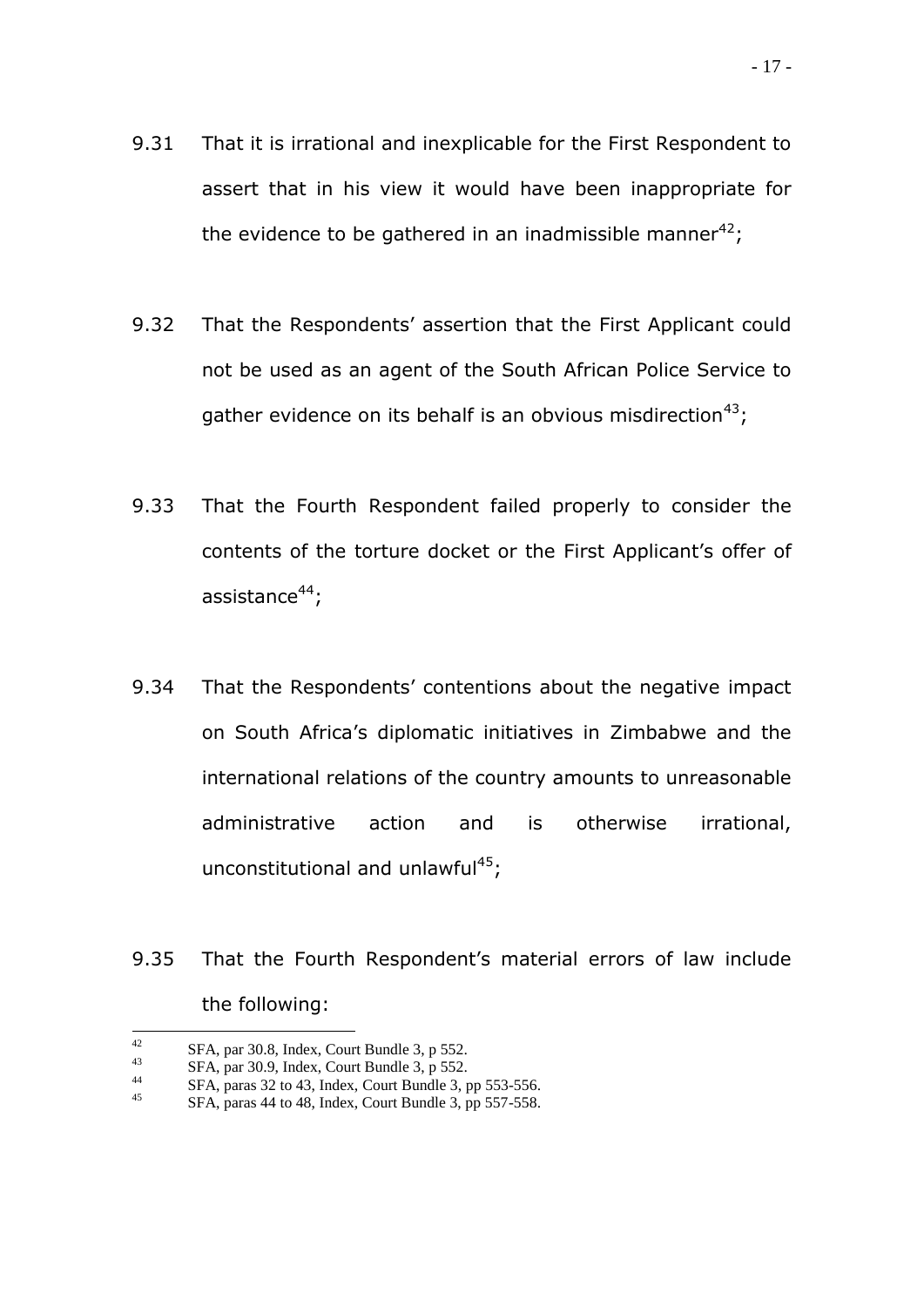- 9.35.1 the Respondents' failure to consider the applicable mutual legal assistance instruments as read with the Domestic ICC Act<sup>46</sup>;
- 9.35.2 at no point in the torture docket or in subsequent correspondence did the Applicants call for clandestine investigations, instead they expected nothing more than the proper use of conventional investigative methods and co-operation mechanisms and the investigation and prosecution of the individuals concerned with due regard for the Government"s obligations under the Domestic ICC Act<sup>47</sup>;
- 9.35.3 that the Fourth Respondent has a peculiar yet manifestly erroneous view of the relationship between the Rome Statute and the Domestic ICC Act in respect of jurisdiction i.e. the jurisdictional provisions of the Rome Statute are irrelevant insofar

<sup>46</sup> <sup>46</sup> SFA, par 49, Index, Court Bundle 3, p 558.<br><sup>47</sup> SEA, page 51 to 52, Index, Court Bundle 2.

SFA, paras 51 to 52, Index, Court Bundle 3, p 559.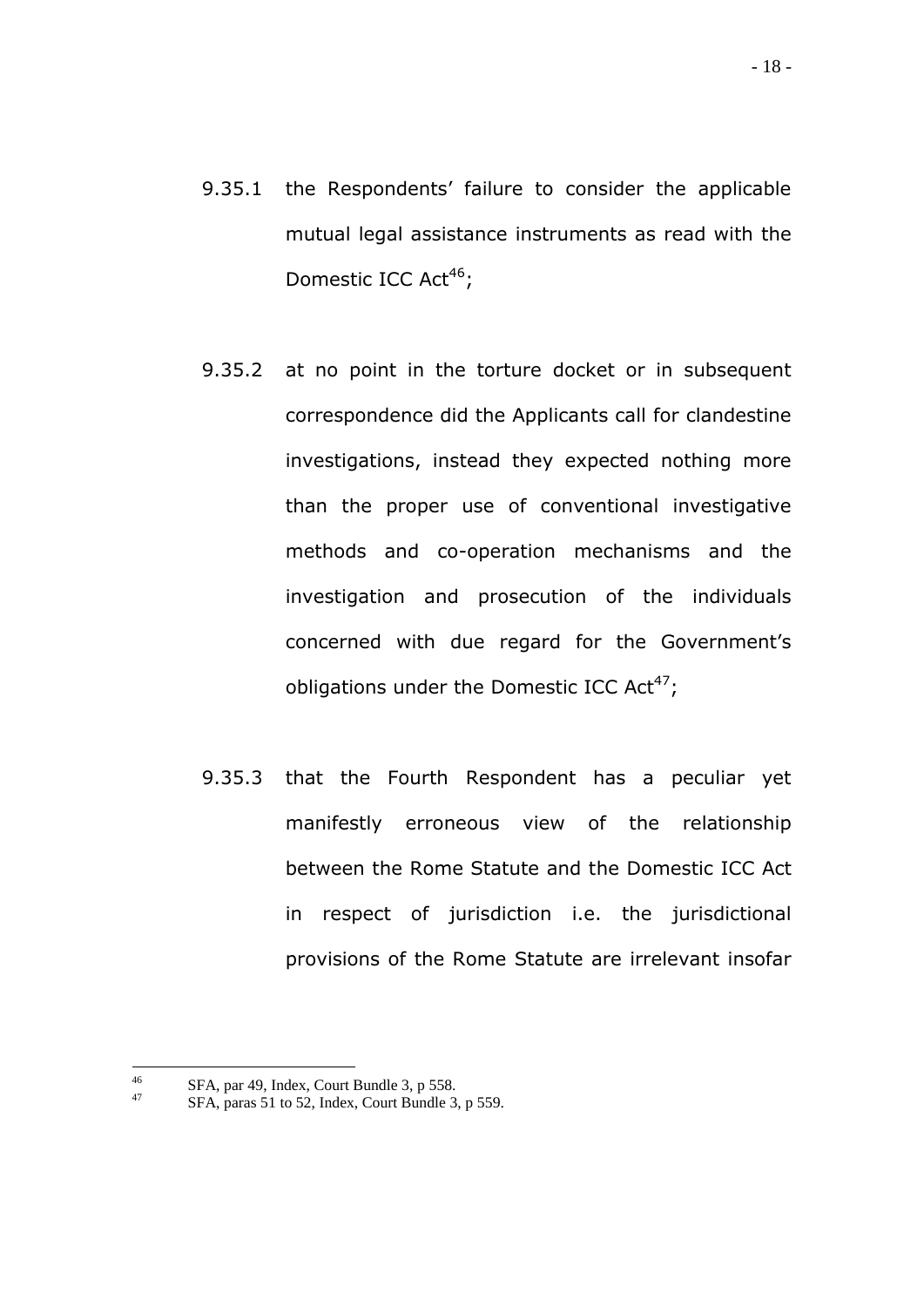as the prosecution of a crime under section  $4(3)(c)$  of the Domestic ICC Act is concerned;

- 9.35.4 that the Rome Statute primarily encourages prosecutions at the national levels through the principle of positive complementarity<sup>48</sup>.
- 9.36 That the Applicants' argument in relation to "anticipated presence" is apparently shared by the Second Respondent and that the Applicants" assertions are a clear indication that the Domestic ICC Act"s requirement of "presence" can be satisfied<sup>49</sup>.

# **C. LEGAL PRINCIPLES:**

10.

The enforceability of the relief claimed by the Applicants, and the allegations made in support thereof, will be discussed in accordance with the legal arguments as raised by the Fourth Respondent. However, before doing so, we respectfully submit the following:

<sup>48</sup> <sup>48</sup> SA, paras 53 to 60, Index, Court Bundle 3, pp 559-563.

SA, paras 68 to 74, Index, Court Bundle 3, pp 565-566.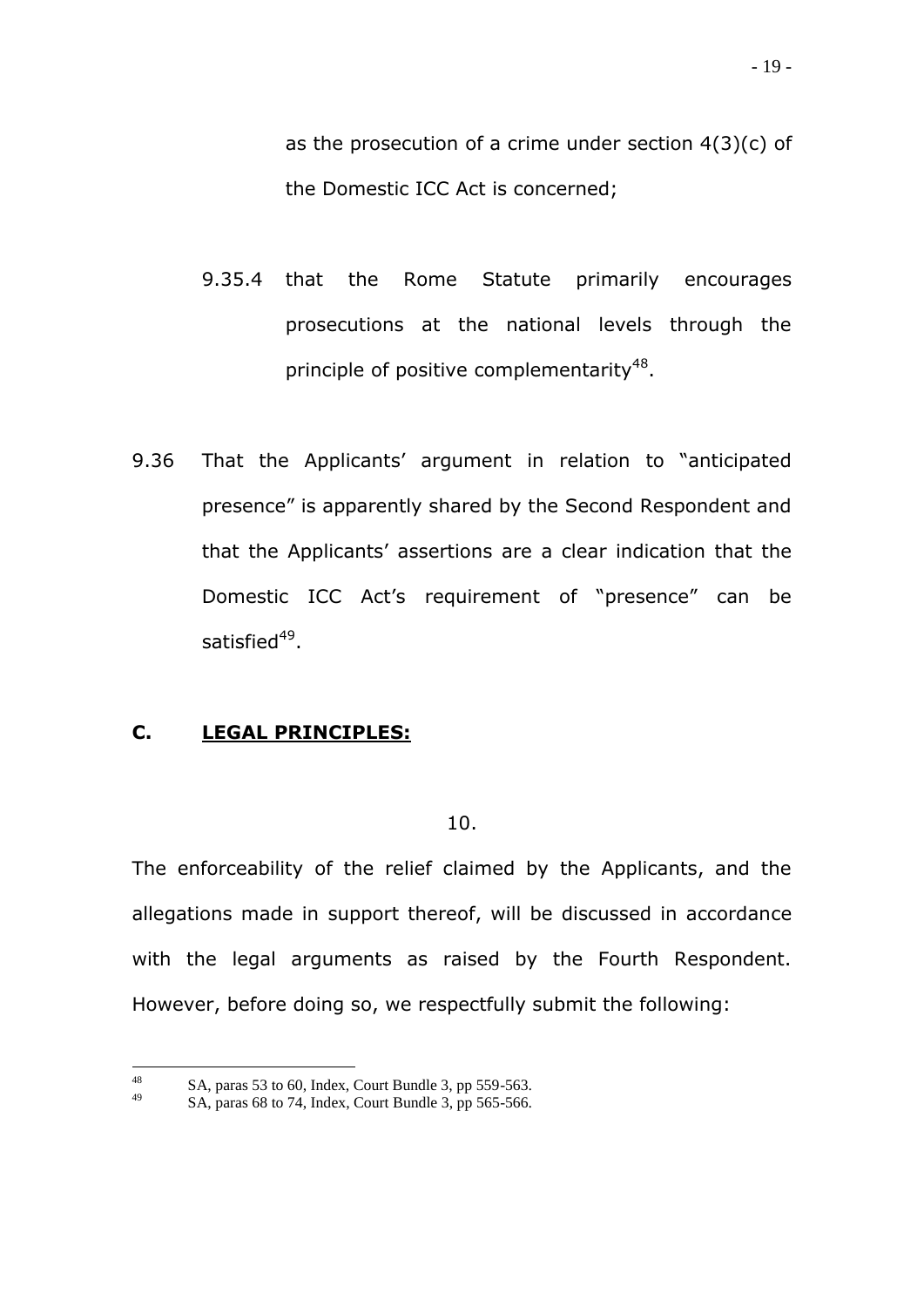- 10.1 The Fourth Respondent raised three (3) points to be argued *in limine.* They are as follows:
	- 10.1.1 that the Applicants lack the necessary *locus standi in iudicio<sup>50</sup>*;
	- 10.1.2 that the decision taken by the Fourth Respondent is not reviewable under the Promotion of Administrative Justice Act 3 of 2000 ("PAJA") and the principle of legality $51$ ; and
	- 10.1.3 that the establishment of the Zimbabwean Human Rights Commission provides an effective remedy for the alleged victims in Zimbabwe.<sup>52</sup>
- 10.2 We therefore intend to deal with each of these aforesaid arguments raised *in limine* hereunder. However and before doing so, we respectfully submit the following:

<sup>50</sup>  $^{50}$  4<sup>th</sup> Resp. AA, paras 17-27, Index, Court Bundle 4, pp 1101-1110.

 $^{51}$  4<sup>th</sup> Resp. AA, paras 28-35, Index, Court Bundle 4, pp 1110-1116.

 $^{52}$  4<sup>th</sup> Resp. AA, paras 36-42, Index, Court Bundle 4, pp 1116-1126.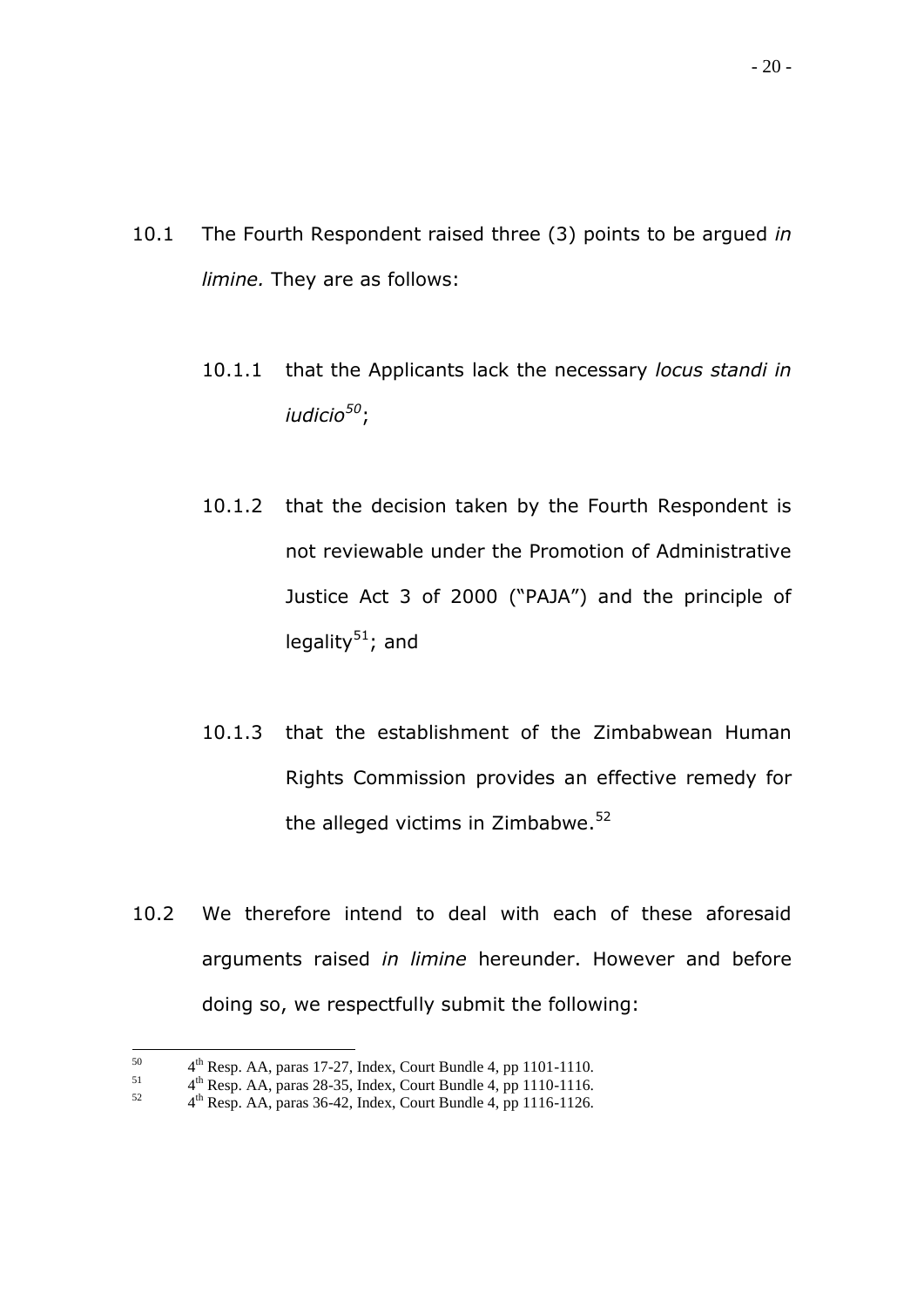- 10.2.1 We confirm that it is undisputed that the First Respondent agreed with the reasons provided by the Fourth Respondent for making his decision.
- 10.2.2 In this regard, we were made privy to the legal arguments to be raised by the First Respondent in his heads of argument pertaining to the review, the declaratory order relating to the delay in reaching the impugned decision, the constitutional principle of legality and the order of costs.
- 10.2.3 Accordingly and in order to avoid prolixity we do not deem it necessary to repeat those legal arguments herein, with which we make common cause.

# **C.1 First point** *in* **limine: The Applicants' lack of** *locus standi in iudicio*

11.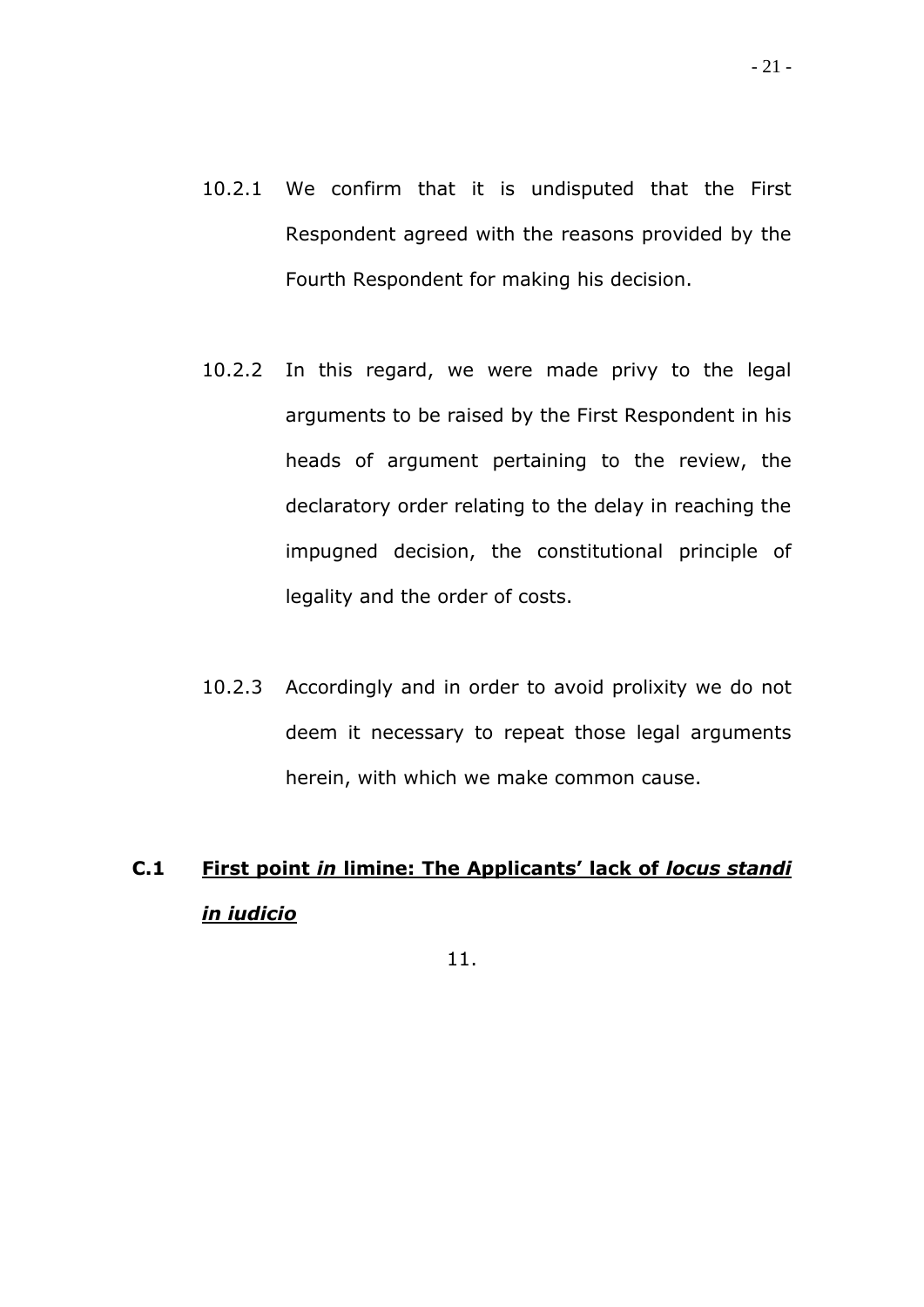We have already indicated hereinbefore<sup>53</sup> that the Applicants rely on the provisions of section 38(a) to (d) of the Constitution<sup>54</sup> as the bases of their standing in this matter. We submit that it is understandable why the Applicants do not rely on the provisions of section 38(e) of the Constitution; none of the alleged victims of the alleged crimes against humanity are members of the Second Applicant.<sup>55</sup>

#### 12.

It is furthermore important that neither the First Applicant, nor the Second Applicant refers to any written mandate or powers of attorney by any of the alleged victims of the so-called crimes against humanity, mandating either of the Applicants to request an investigation or prosecution in terms of the Domestic ICC Act, on

- *(a) anyone acting in their own interest;*
- *(b) anyone acting on behalf of another person who cannot act in their own name;*
- *(c) anyone acting as a member of, or in the interest of, a group or class of persons;*
- *(d) anyone acting in the public interest; and*
- *(e) an association acting in the interest of its members."*

<sup>55</sup> We refer in this regard to paragraph 5 *supra* and the contents of **Annexure "C"** hereto, which clearly indicates that the alleged victims are not members of the Second Applicant.

 $53$ <sup>53</sup> Paragraphs 9.1 through 9.3 *supra.*

Section 38 provides as follows:

<sup>&</sup>quot;*ENFORCEMENT OF RIGHTS*

*<sup>38.</sup> Anyone listed in this section has the right to approach a competent court, alleging that a right in the Bill of Rights has been infringed or threatened, and the court may grant appropriate relief, including a declaration of rights. The persons who may approach a court are:*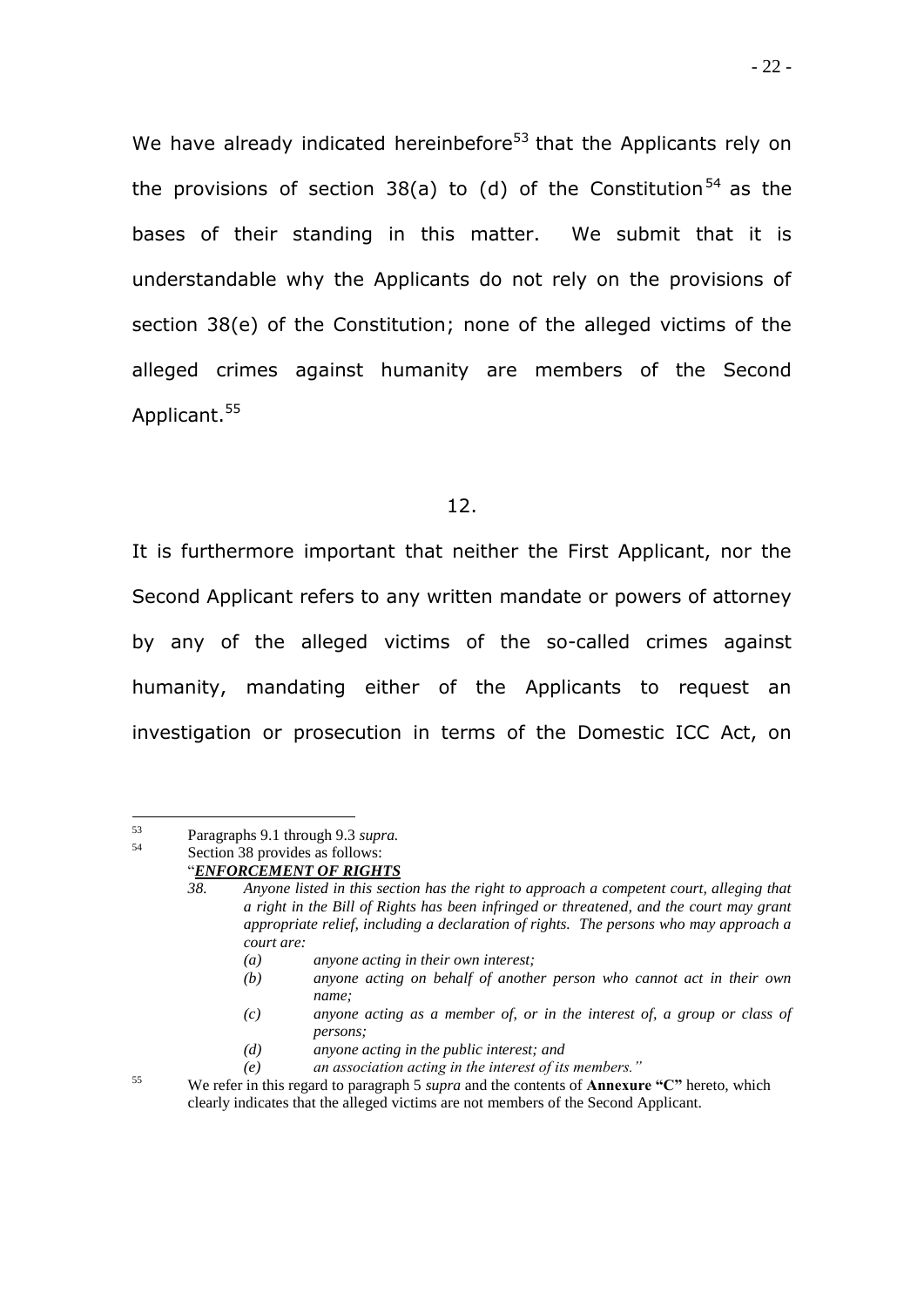their behalf.<sup>56</sup> It is furthermore significant that the Applicants, being fully aware of the Fourth Respondent's arguments to be raised *in limine*, selected to deal with it at the end of their heads of argument, in an obvious attempt to diminish the devastating effect thereof on the merits of this application.<sup>57</sup> The Court will be requested during the hearing of this argument to first deal with the arguments raised *in limine*, before hearing any argument on the merits.

#### 13.

It is a trite principle that the question of legal standing is not only a procedural matter but also a question of substance. It concerns the sufficiency and directness of a litigant's interest in proceedings which warrants his or her title to prosecute the claim asserted. An applicant therefore has to show that it is the rights-bearing entity, or is acting on the authority of the entity, or that it has acquired its rights.<sup>58</sup>

#### 14.

The phrase "*locus standi in iudicio*" is a requirement that a party to litigation must have a direct and substantial interest in the right,

<sup>56</sup> <sup>56</sup> No authority to that effect is either to be found in the founding affidavit or the so-called docket.

 $^{57}$  Applicants' heads of argument, paras 296-332, pp 122-134.

<sup>58</sup> *Land and Agricultural Development Bank of SA v Parker* 2005 (2) SA 77 (SCA) at par [44]; *Sandton Civic Precinct (Pty) Ltd v City of Johannesburg & Another* [2009] 1 All SA 291 (SCA) at par [19].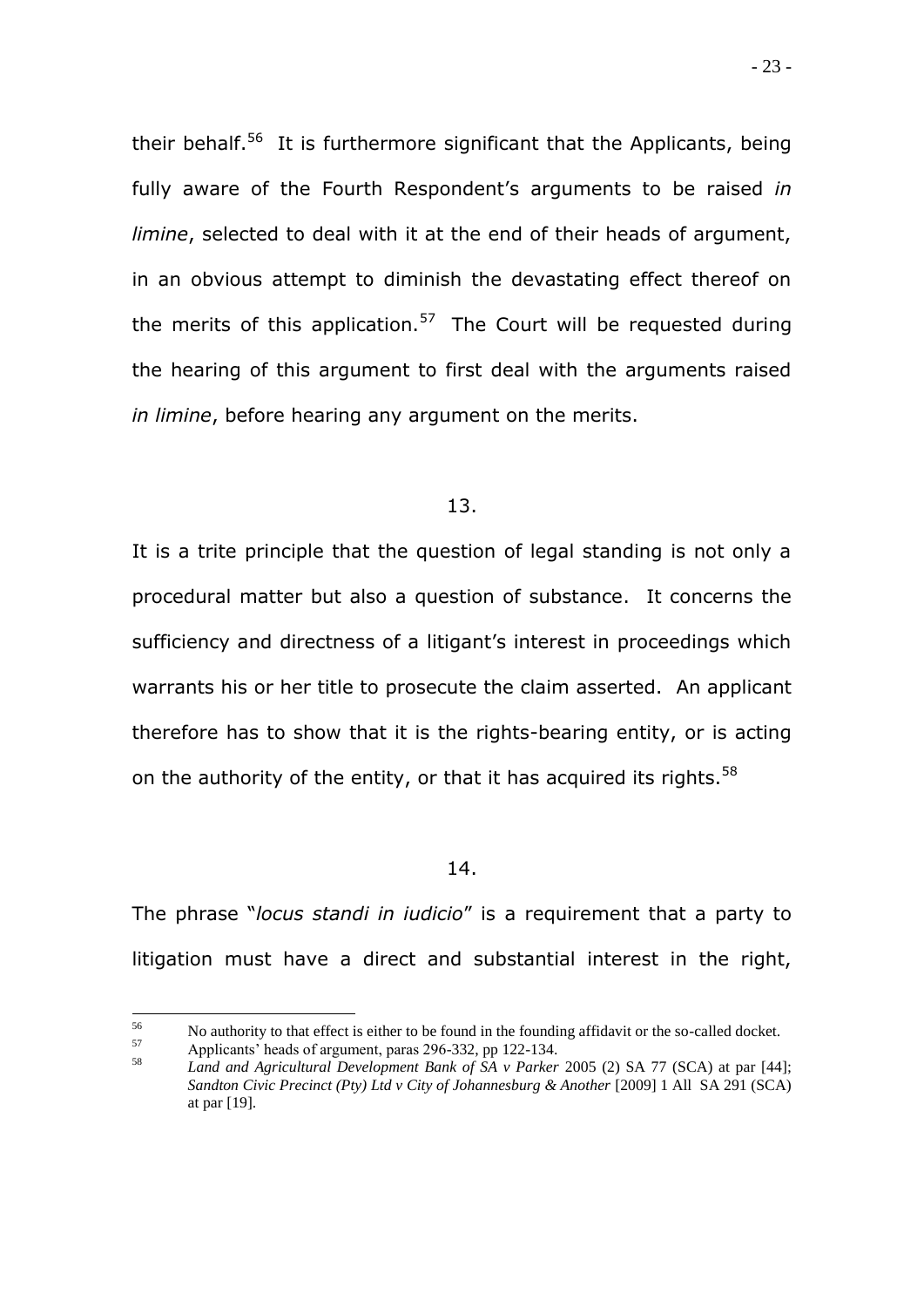## 15.

Although the aforesaid principle does not in general apply to the infringement of a right entrenched in the Bill of Rights, we submit that the facts of this matter are distinguishable from any other class action alleging an infringement of a right contained in the Bill of Rights, for the simple reason that the persons whose alleged interests and rights are affected in this instance, are all foreign nationals not present in the Republic of South Africa. <sup>60</sup>

## 16.

We will deal with each of the requirements of section 38(a)-(d) of the Constitution in turn hereunder to demonstrate that the Applicants lack the necessary standing in this application.

<sup>59</sup> <sup>59</sup> *Van Huyssteen & Others NNO v Minister of Environmental Affairs and Tourism* 1996 (1) SA 283 (C) at 301; *Beukes v Transitional Local Council, Krugersdorp* [1996] 2 All SA 480 (W); *McCarthy v Constantia Property Owners' Association* 1999 (4) SA 847 (C) at 851C-855E; *Kolbatschenko v King NO* 2001 (4) SA 336 (C).

<sup>60</sup> The present matter is distinguishable from the following cases: *Van Huyssteen & Others NNO v Minister of Environmental Affairs and Tourism,* supra; *Beukes v Transitional Local Council, Krugersdorp,* supra; *McCarthy v Constantia Property Owners' Association,* supra; *Kolbatschenko v King NO,* supra.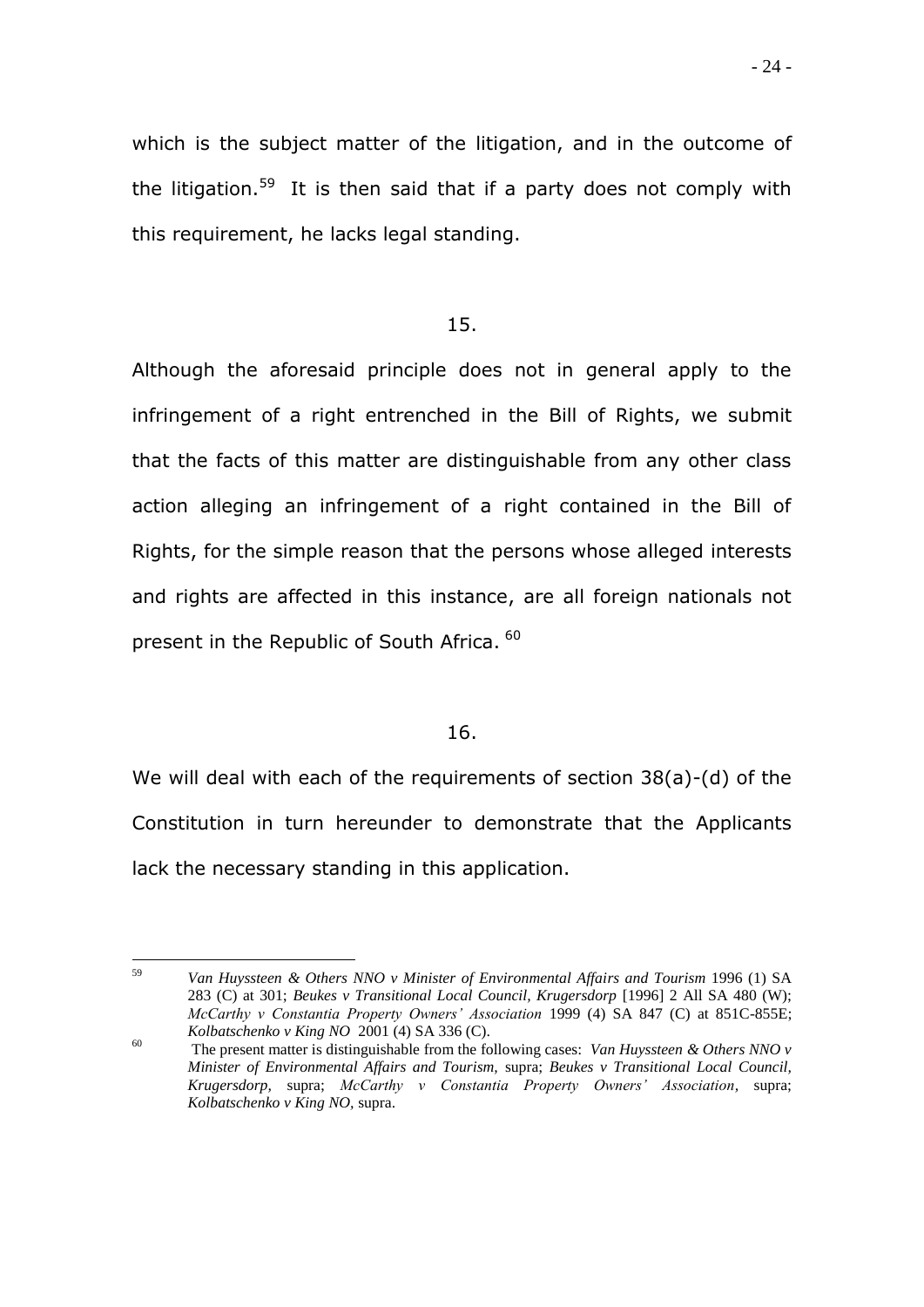## **C 1.1 Section 38(a) – Applicants acting in their own interest:**

17.

The Applicants rely on section 38(a) of the Constitution in order to accord them standing in their own interest to complain about the violation of their own rights under section 33 of the Constitution as codified by PAJA.<sup>61</sup>

## 18.

We submit that the rights in terms of section 33 of the Constitution do not describe **the protected interests**. It merely describes the duties of those bound by the right. Those bound by the right must perform administrative actions that are lawful, reasonable and procedurally fair and they must give written reasons when their administrative actions adversely affect rights. The application of general rules to individual cases usually has a direct impact on the interests and conduct of individuals.

<sup>61</sup> <sup>61</sup> See paragraph 9.1 *supra.*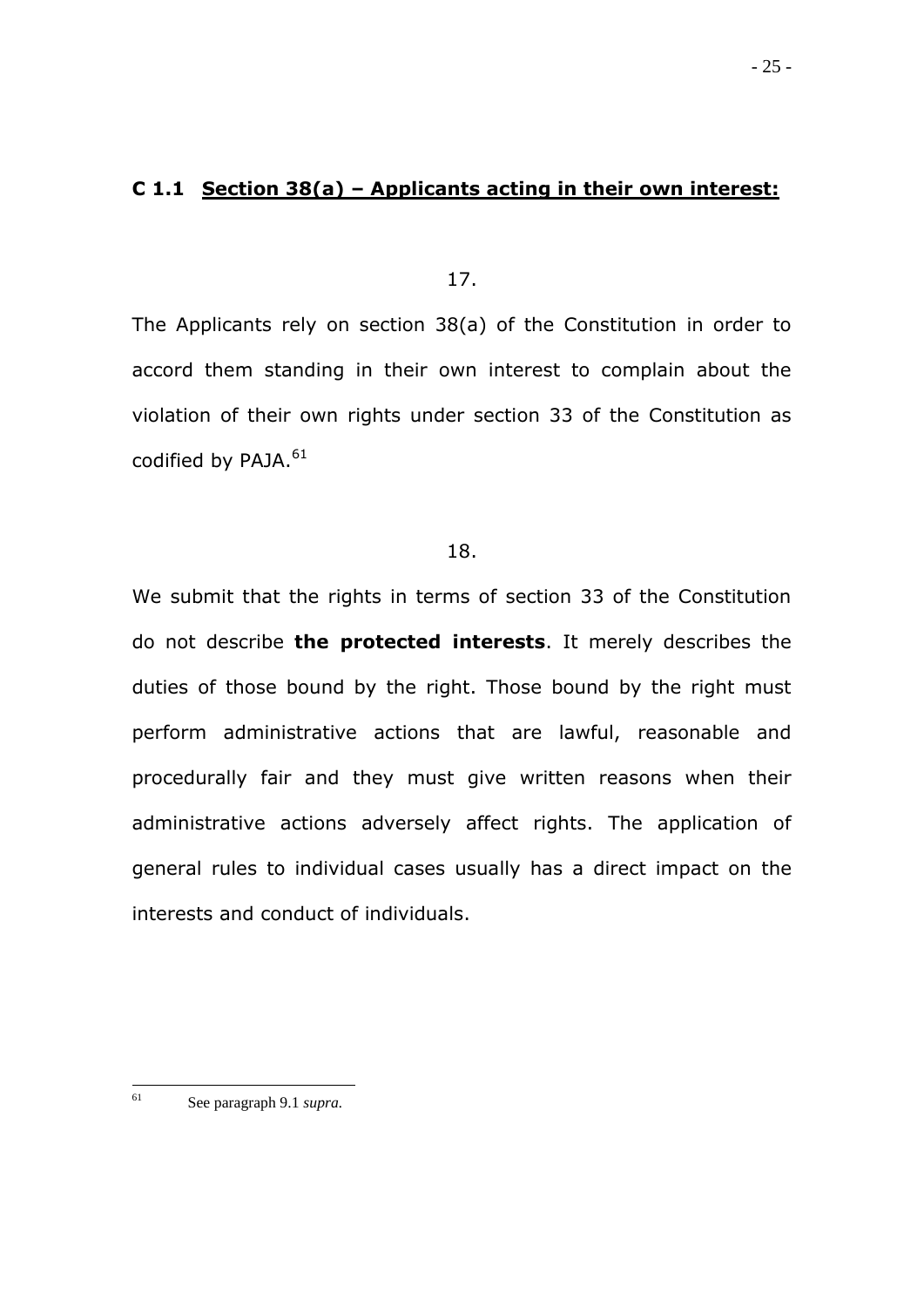It is apparent from the Applicants submissions contained in their heads of argument<sup>62</sup> in respect of this issue, that strong reliance is placed on the Constitutional judgment in *Ferreira v Levin NO and Others; Vryenhoek and Others v Powell NO and Others*, <sup>63</sup> in support of a different, broader approach to standing in constitutional litigation.

## 20.

The need for the aforesaid approach, as explained by O"Regan J in *Ferreira v Levin*<sup>64</sup> is however qualified as follows:

*"…standing remains a factual question. In each case, applicants must demonstrate that they have the necessary interest in an infringement or threatened infringement of a right. The facts necessary to establish standing should appear from the record before the Court. As I have said, there is no evidence on the record in this case which would meet the requirements of s 7(4)(b)(i). The applicants have alleged neither a threat of a prosecution in which compelled evidence may be led against them, nor an interest in the infringement or threatened infringement of the rights of other persons."*

<sup>62</sup> 62 Applicants heads of argument, paras 297-332, pp 122-134.

<sup>&</sup>lt;sup>63</sup> 1996 (1) SA 984 (CC) ("*Ferreira v Levin*").<br> *Ferreira v Levin* supra at par [230] and cite

<sup>64</sup> *Ferreira v Levin, supra* at par [230] and cited in par 304, p 125 of the Applicants heads of argument.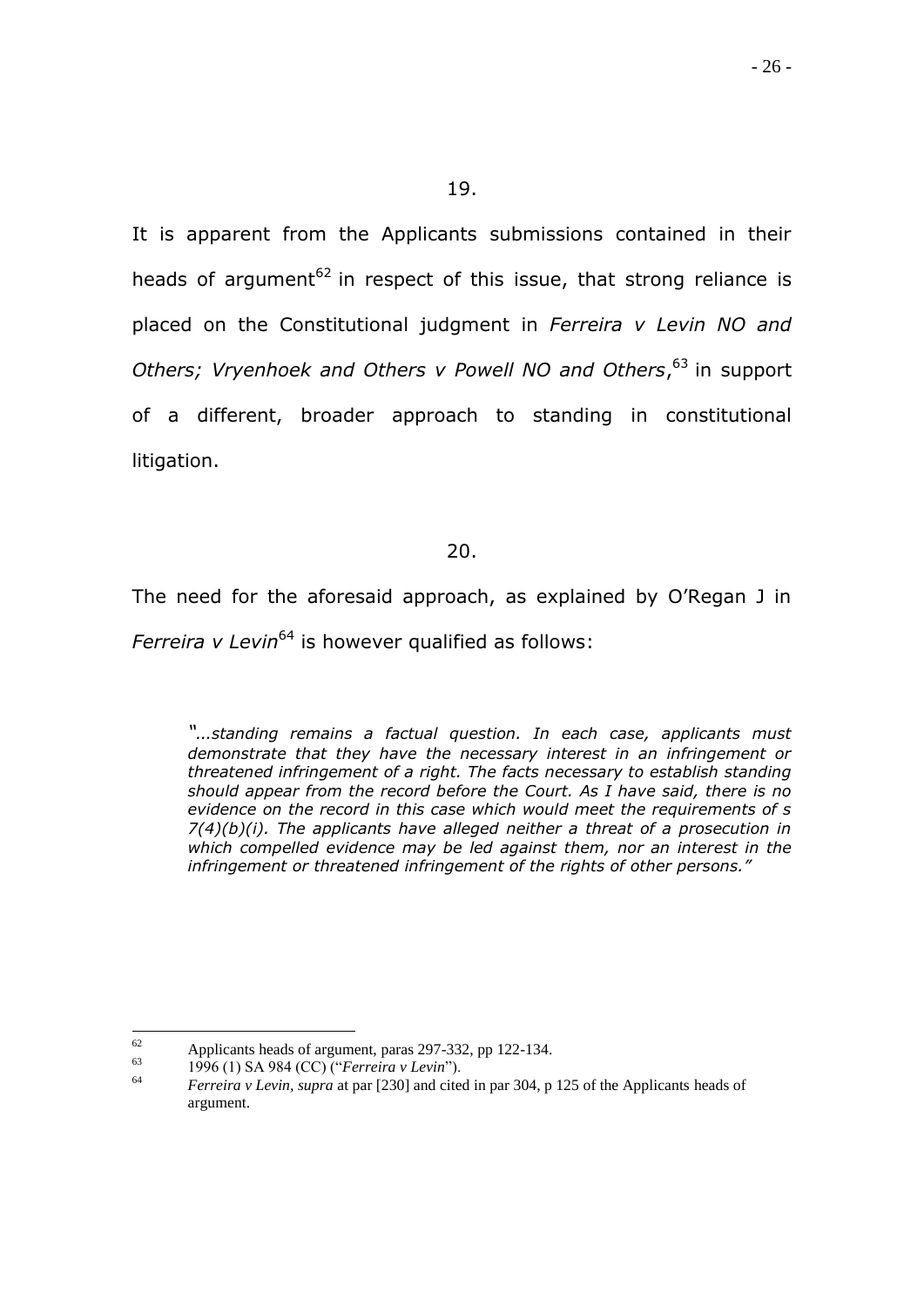Of particular importance however, is O'Regan J's reasoning for disagreeing with Ackermann  $J's^{65}$  approach:

*"Ackermann J … finds that persons acting in their own interest (as contemplated by s 7(4)(b)(i)) may only seek relief from the Court where their rights, and not the rights of others, are infringed. I respectfully disagree with this approach. It seems clear to me from the text of s 7(4) that a person may have an interest in the infringement or threatened*  infringement of the right of another which would afford such a person the *standing to seek constitutional relief. In addition, such an interpretation fits best contextually with the overall approach adopted in s 7(4).*

*There are many circumstances where it may be alleged that an individual has an interest in the infringement or threatened infringement of the right of another. Several such cases have come before the Canadian Courts. In R v Big M Drug Mart Ltd (1985) 18 DLR (4th) 321 (SCC) ((1985) 13 CRR 64), a corporation was charged in terms of a statute which prohibited trading on Sundays. The corporation did not have a right to religious freedom, but nevertheless it was permitted to raise the constitutionality of the statute which was held to be in breach of the Charter. A similar issue arose in Morgentaler, Smoling and Scott v R [1988] 31 CRR 1 in which male doctors, prosecuted under anti-abortion provisions, successfully challenged the constitutionality of the legislation in terms of which they were prosecuted. In both of these cases, the prosecution was based on a provision which itself directly infringed the rights of people other than the accused. The Canadian jurisprudence on standing is not directly comparable to ours, however, for their constitutional provisions governing standing are different, but the fact that situations of this nature arise is instructive of the need for a broad approach to standing.*

65

<sup>65</sup> Ackermann J (at par [38] of *Ferreira v Levin* held that s 7(4)(b)(i) can only mean that there must be an 'infringement of or threat to' a chap 3 right of the 'person acting in his or her own interest', for the 'relief referred to in para (a)' only becomes available when there is 'an infringement of or threat to' a chap 3 right. In terms of subpara  $(4)(b)(iii)$  B acts for A when A's chap 3 right is infringed or threatened with infringement and A is not in a position to seek such relief in his or her own name. In terms of subpara (4)(b)(i) A acts for himself or herself when A's chap 3 right is infringed or threatened with infringement and A is in a position to seek such relief in his or her own name. Paragraph  $(4)(a)$  determines when the right to invoke the aid of a Court arises; ss (4)(b) determines by whom that right (when it accrues) may be exercised. The *locus standi* of all categories of persons in para  $(4)(b)$  is qualified by para  $(4)(a)$ .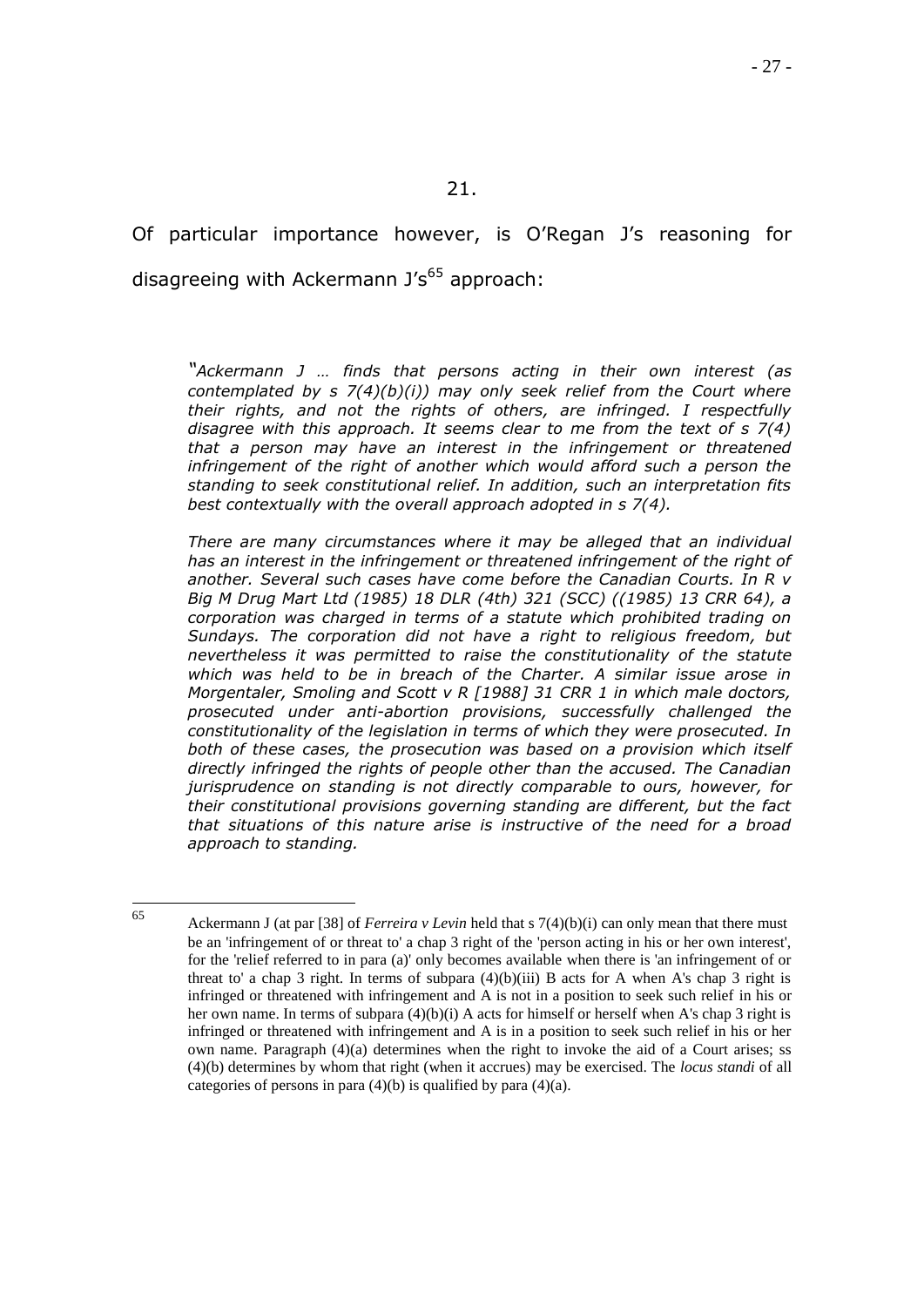*In this case, however, although the challenge is s 417(2)(b) in its entirety, the constitutional objection lies in the condition that evidence given under compulsion in an enquiry, whether incriminating or not, may be used in a subsequent prosecution. There is no allegation on the record of any actual or threatened prosecution in which such evidence is to be led.*

*There can be little doubt that s 7(4) provides for a generous and expanded approach to standing in the constitutional context. The categories of persons who are granted standing to seek relief are far broader than our common law has ever permitted….In this respect, I agree with Chaskalson P (at paras*  [165]-[166]). This expanded approach to standing is quite appropriate for *constitutional litigation. Existing common-law rules of standing have often developed in the context of private litigation. As a general rule, private litigation is concerned with the determination of a dispute between two*  individuals, in which relief will be specific and, often, retrospective, in that it applies to a set of past events. Such litigation will generally not directly *affect people who are not parties to the litigation. In such cases, the plaintiff is both the victim of the harm and the beneficiary of the relief. In litigation of a public character, however, that nexus is rarely so intimate. The relief sought is generally forward-looking and general in its application, so that it may directly affect a wide range of people. In addition, the harm alleged may often be quite diffuse or amorphous. Of course, these categories are ideal types: no bright line can be drawn between private litigation and litigation of a public or constitutional nature. Not all non-constitutional*  litigation is private in nature. Nor can it be said that all constitutional *challenges involve litigation of a purely public character: a challenge to a particular administrative act or decision may be of a private rather than a public character. But it is clear that in litigation of a public character, different considerations may be appropriate to determine who should have standing to launch litigation. In recognition of this, s 7(4) casts a wider net for standing than has traditionally been cast by the common law."* 66

22.

It is clear from the aforegoing that an applicant may acquire standing on the basis of the infringement of a right of another person, provided that the applicant has a sufficient interest in the right.

66

<sup>66</sup> *Ferreira v Levin, supra* at paras [226] – [229].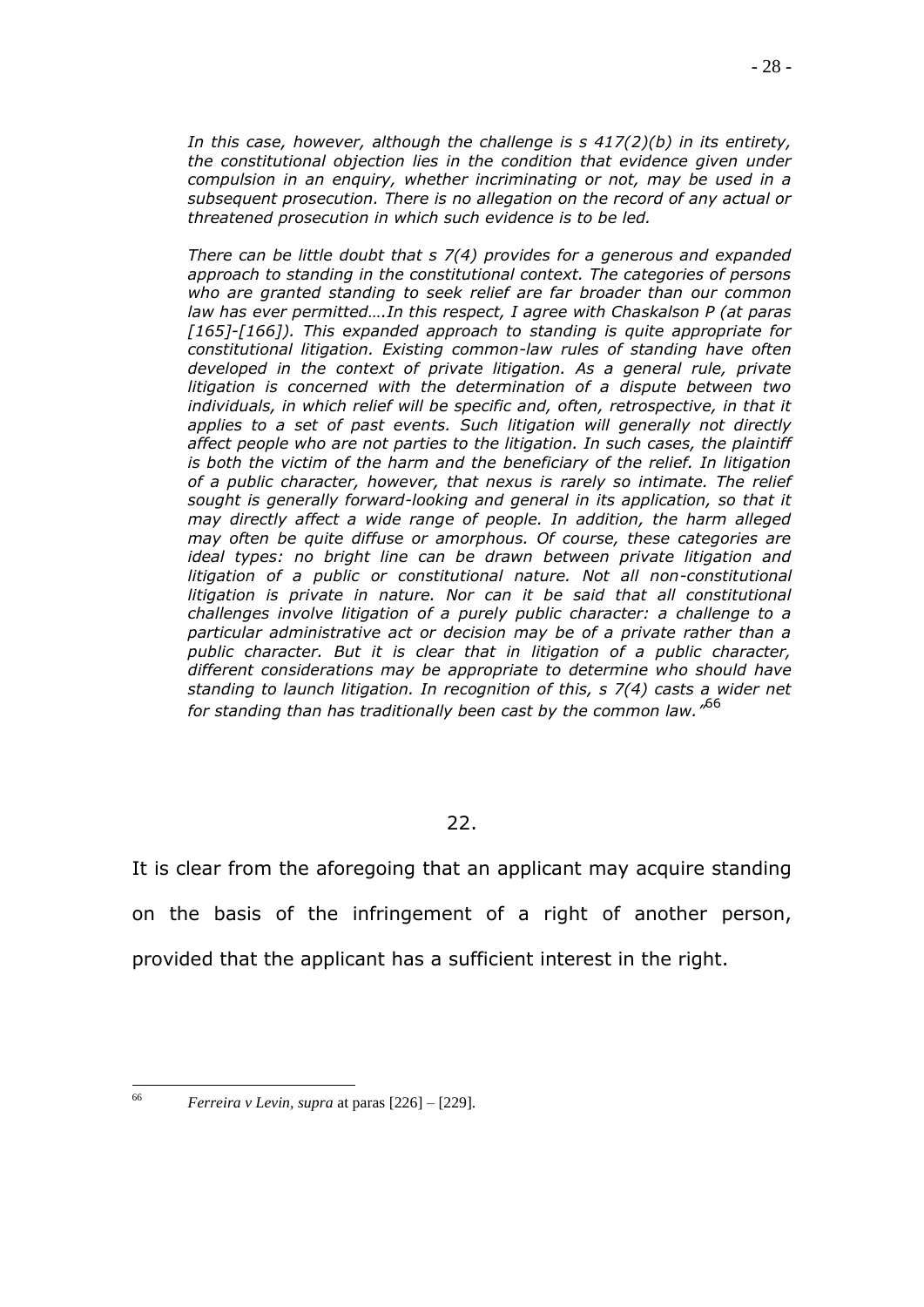23.

We have already submitted<sup>67</sup> that real bearers of the interests and rights in the circumstances of this matter are the alleged victims of the so-called crimes against humanity, who are all foreign nationals not present in the Republic of South Africa.

#### 24.

In this regard, it behoves no argument that the Constitution and more specifically the Bill of Rights contained in the Constitution cannot be applied extraterritorially and conversely also not be relied upon by foreigners not present in the Republic of South Africa, or for that matter anyone acting on their behalf.

#### 25.

We respectfully submit the following regarding the extra-territorial application of the Constitution. In *Kaunda and Others v President of the Republic of South Africa and Others*<sup>68</sup>, the Court had to consider the question whether, according to our municipal law the applicants, in that matter, had a right to diplomatic protection from the State,

 $67\,$  $^{67}$  Paragraph 15 *supra*.<br>  $^{68}$  2005 (4) SA 225 (CO

<sup>2005 (4)</sup> SA 235 (CC).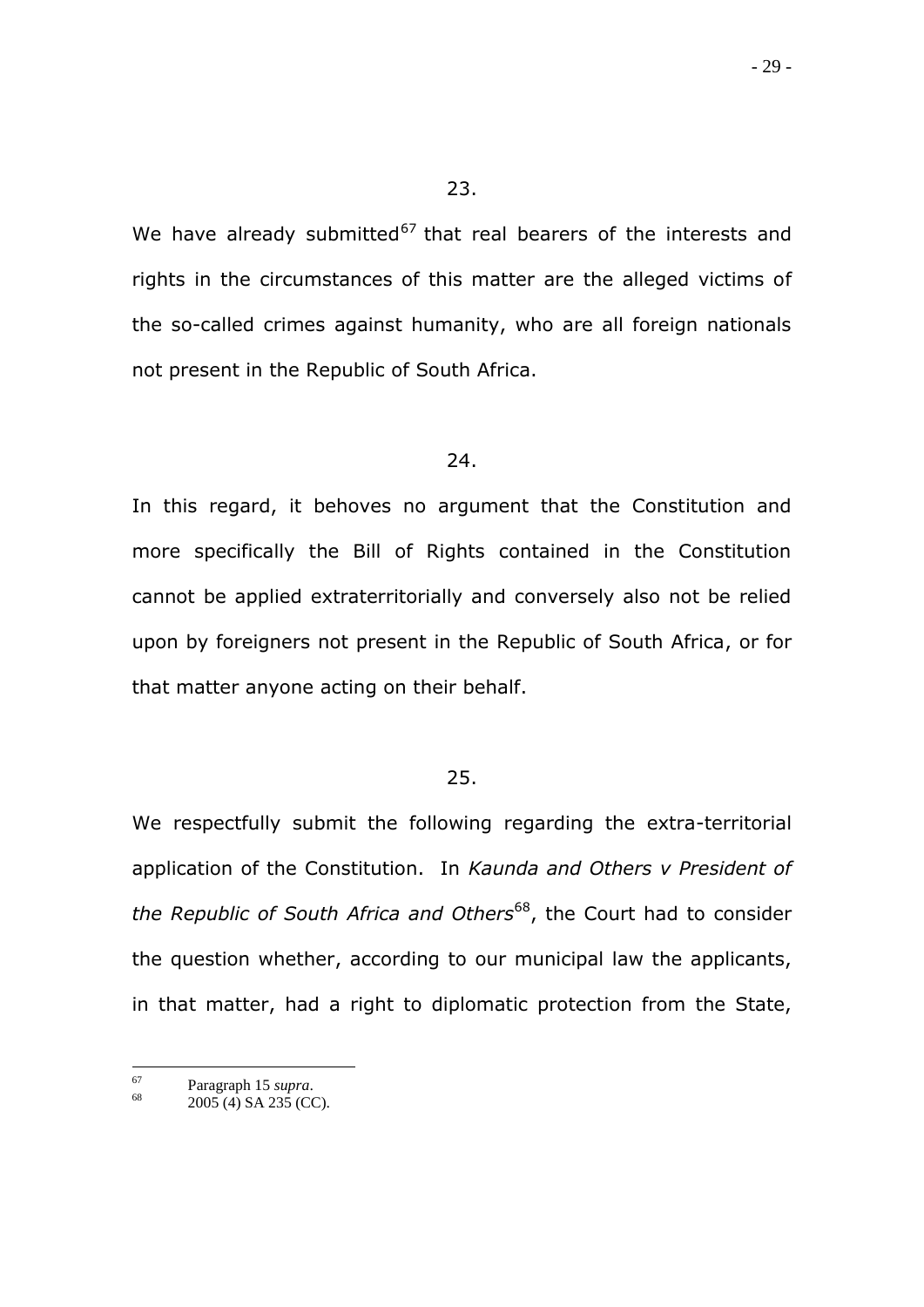and if they can require the State to come to their assistance if they are extradited to another country.<sup>69</sup> The Court accepted that the State has a positive obligation to comply with the provisions of section 7(2) of the Constitution, which requires the State to "*respect, protect, promote and fulfil the rights in the Bill of Rights",* but stated that "*… that does not mean that the rights nationals have under our Constitution attach to them when they are outside of South Africa, or that the State has an obligation under section 7(2) "to respect, protect, promote, and fulfil" the rights in the Bill of Rights which extends beyond its borders. Those are different issues which depend in the first instance, on whether the Constitution can be construed as having extraterritorial effect."*<sup>70</sup>

### 26.

In regard to the provisions of section 233 of the Constitution,  $71$  the following was stated on the enquiry into extraterritoriality of the Constitution:

<sup>70</sup> *Kaunda and Others v President of the Republic of South Africa and Others supra at par [32].*<br><sup>71</sup> Section 233 of the Constitution provides: Section 233 of the Constitution provides:

<sup>69</sup> <sup>69</sup> *Kaunda and Others v President of the Republic of South Africa* 2005 (4) SA 235 (CC) at par [30].

*<sup>&</sup>quot;Application of international law When interpreting any legislation, every court must prefer any reasonable interpretation of the legislation that is consistent with international law over any alternative interpretation that is inconsistent with international law."*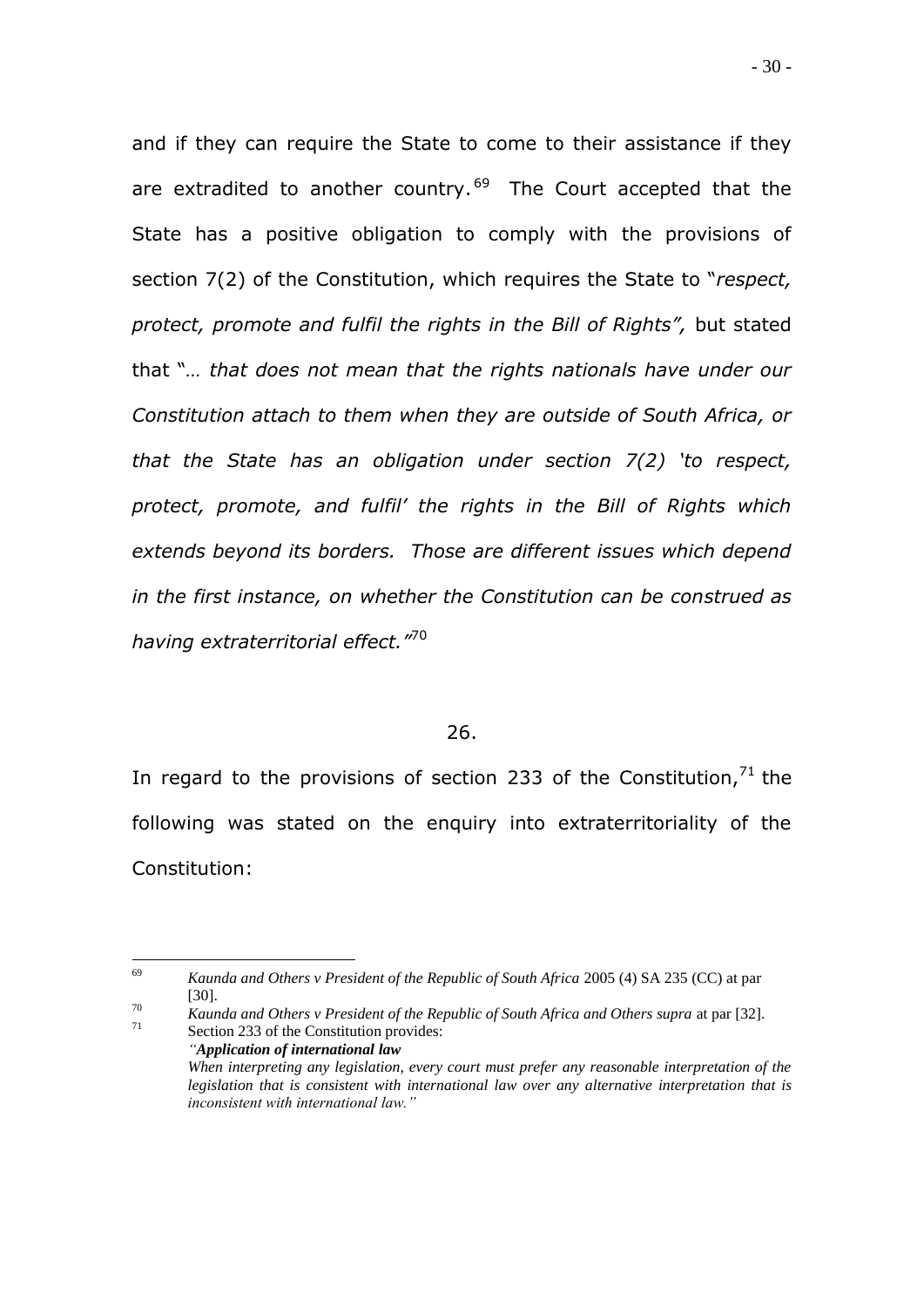"*The starting point of the enquiry into extraterritoriality is to determine the ambit of the rights that are the subject-matter of s 7(2). To begin with two observations are called for. First, the Constitution provides the framework for the governance of South Africa. In that respect it is territorially bound and has no application beyond our borders. Secondly, the rights in the Bill of Rights on which reliance is placed for this part of the argument are rights that vest in everyone. Foreigners are entitled to require the South African State to respect, protect and promote their rights to life and dignity and not to be treated or punished in a cruel, inhuman or degrading way while they are in South Africa. Clearly, they*  loose the benefit of that protection when they move beyond our *borders."<sup>72</sup>*

## 27.

In the same judgment, the extraterritoriality of International Law was

discussed in the following terms:

"*It is a general rule of international law that the laws of a State ordinarily apply only within its own territory. It is recognised, however, that a State is also entitled, in certain circumstances, to make laws binding on nationals wherever they may be. This can give rise to a tension if laws binding on nationals conflict with laws of a foreign sovereign State in which the national is. As Dugard points out, sovereignty empowers a State to exercise the functions of a State within a particular territory to the exclusion of all other States. In most instances, the exercise of jurisdiction beyond a States" territorial limits would under international law constitute an interference with the exclusive territorial jurisdiction of another State. In The Case of the SS Lotus, the Permanent Court of International Justice described this principle as follows:*

> *Now the first and far most restriction imposed by international law upon a State is that – failing the existence of a permissive rule to the contrary – it may not exercise its power in any form in the territory of another State. In this sense jurisdiction is certainly territorial; it cannot be exercised by a State outside its territory except by virtue of a permissive rule derived from international custom or from a convention… All that can be required of a State is that it should not overstep the limits which international law places upon its jurisdiction; within these limits, its title to exercise jurisdictions rests in its sovereignty."*

 $72$ <sup>72</sup> *Kaunda and Others v President of the Republic of South Africa and Others supra* at par [36].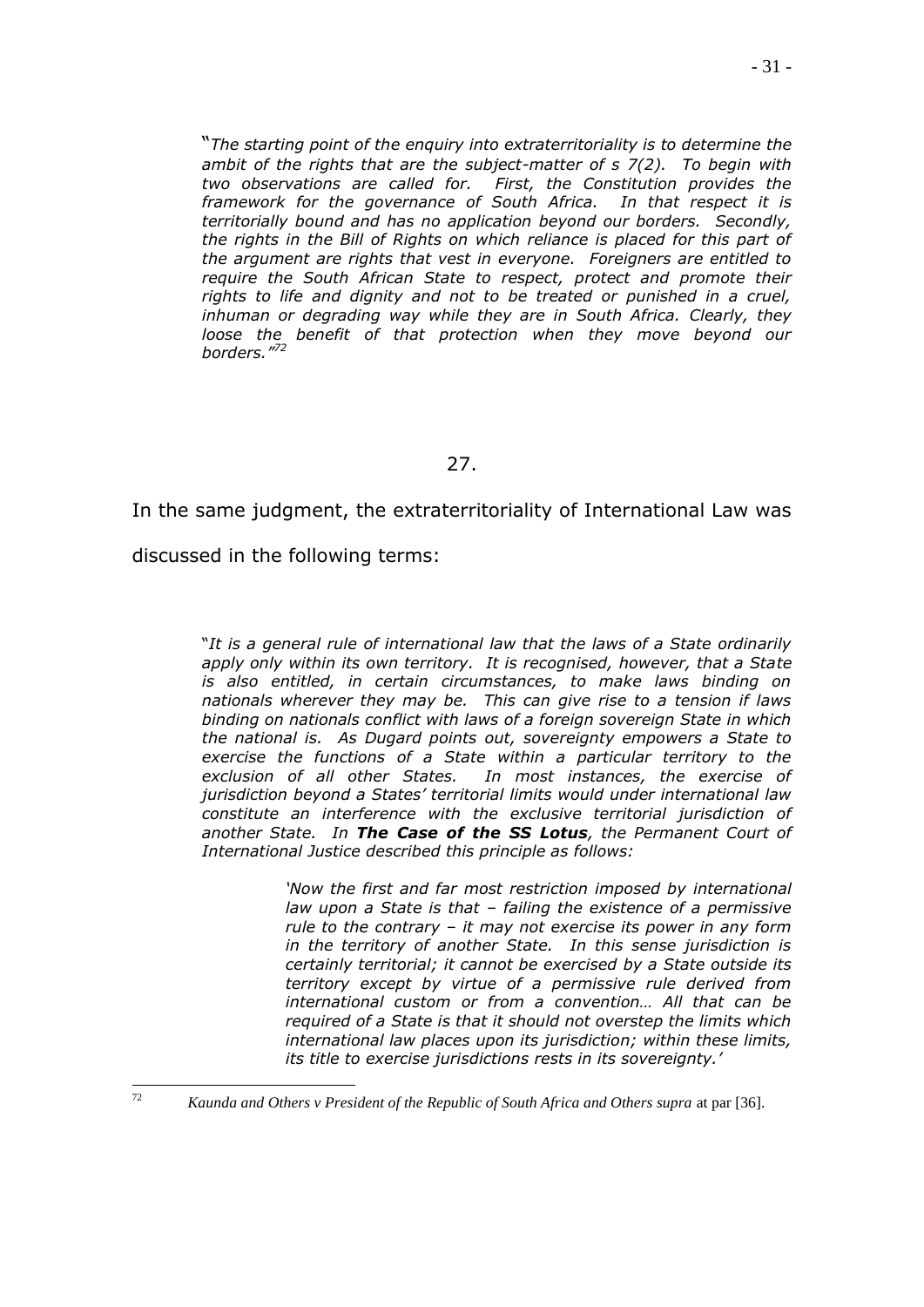*As Brownlie and Shaw point out, the passage of which this forms a part has been criticised by a substantial number of authorities. The criticism emanates from a reading of the passage which appears to regard States as possessing very wide powers of jurisdiction which could only be restricted by proof of a rule of international law prohibiting the action concerned. As Shaw notes, however, two later judgments of the ICJ indicate that "the emphasis lies the other way around".* 

*… What seems to be clear is that when the application of a national law would infringe the sovereignty of another State, that would ordinarily be inconsistent with and not sanctioned by international law.* 

*In the case of R v Cook, the majority of the Supreme Court of Canada endorsed this understanding of the international law possession holding that "the principle of the sovereign equality of States generally prohibits extraterritorial application of domestic law"."<sup>73</sup>*

### 28.

Accordingly and viewed from whatever perspective, the alleged victims of the alleged crimes cannot rely on any of the provisions of the Constitution *in absentia*, and the Applicants can conversely not rely on any infringement of interests or rights under the Domestic ICC Act, either in their own interest or on behalf of any of the alleged victims.

#### 29.

We submit that the Applicants cannot allege or assume any "interest" in the rights of persons who have attained no rights under our

<sup>73</sup> <sup>73</sup> *Kaunda and Others v President of the Republic of South Africa & Others* supra at paras [38]- [41].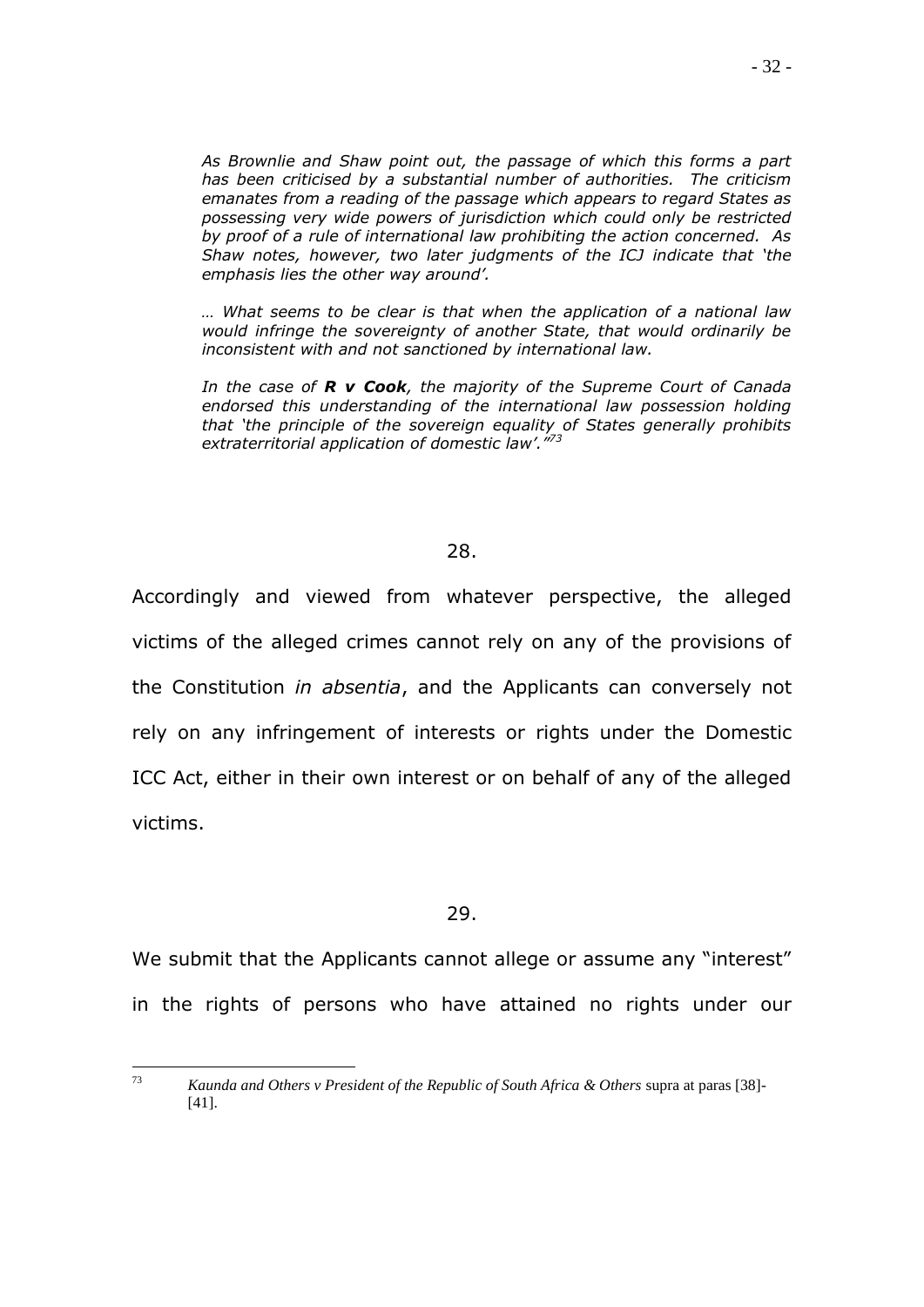Constitution, for want of those persons" presence in the Republic of South Africa.

The Applicants' reliance of a variety of case law<sup>74</sup> in their heads of argument in support of their professed standing in terms of section 38 of the Constitution, is misplaced – all those judgments relate to representative litigation on behalf of persons or members of the

<sup>74</sup> <sup>74</sup> *Kruger v President of the Republic of South Africa* 2009 (1) SA 417 (CC) – In this matter the Applicant , an attorney specializing in personal injury law, approached the Constitutional Court under section  $172(2)(a)$  of the Constitution for confirmation of a High Court order declaring Proclamation R27 of 2006. *Wood and Others v Ondangwa Tribal Authority and Another* 1975 (2) SA 294 (A) – The applicants (the Respondents in the Appeal Court) sought to interdict two tribal authorities in South-West Africa, *inter alia,* from inflicting corporal punishment upon any person on the ground that he is or is suspected of being a member or sympathizer of any of the organisations known as Demkop and Swapo respectively. *Lawyers for Human Rights v Minister of Home Affairs* 2004 (4) SA 125 (CC) – This matter concerned the rights of foreign nationals who a physically in our country but who have not been granted permission to enter an have therefore not entered the country formally. The court in this instance held that the denial of the constitutional rights to human beings who are physically inside the country at sea- or airports merely because they have not entered South Africa formally would constitute a negation of the values underlying our Constitution. It could hardly be suggested that persons who are being unlawfully detained on a ship in South African waters cannot turn to South African courts for protection, or that a person who commits murder on board a ship in South African waters is not liable to prosecution in a South African Court. *Albutt v Centre for the Study of Violence and Reconciliation, and Others* 2010 (3) SA 293 (CC) – The applicant in this matter who had applied for pardon under the special dispensation for applicants who claimed that they were convicted of offences that were politically motivated, appealed to the Constitutional Court against the order of the High Court, and brought an application for direct access, challenging the constitutionality of section 1 of PAJA, should the court find that PAJA defined the exercise of the President's power to pardon as administrative action. The respondent in this matter was a coalition of nongovernmental organizations resisting the application, acting on behalf of victims who could not act in their own name, in the interest of those victims and also in the public interest. *Ngxuza v Permanent Secretary, Department of Welfare, Eastern Cape, and Another 2001 (2) SA 609 (E) –* The four applicants, all of whom had in the past received monthly disability grants, alleged that the respondents had suspended these grants in an unlawful manner and had done so to numerous other people in the Province. They therefore instituted legal proceedings in not only their own name but also on behalf of numerous other people who suffered the same fate.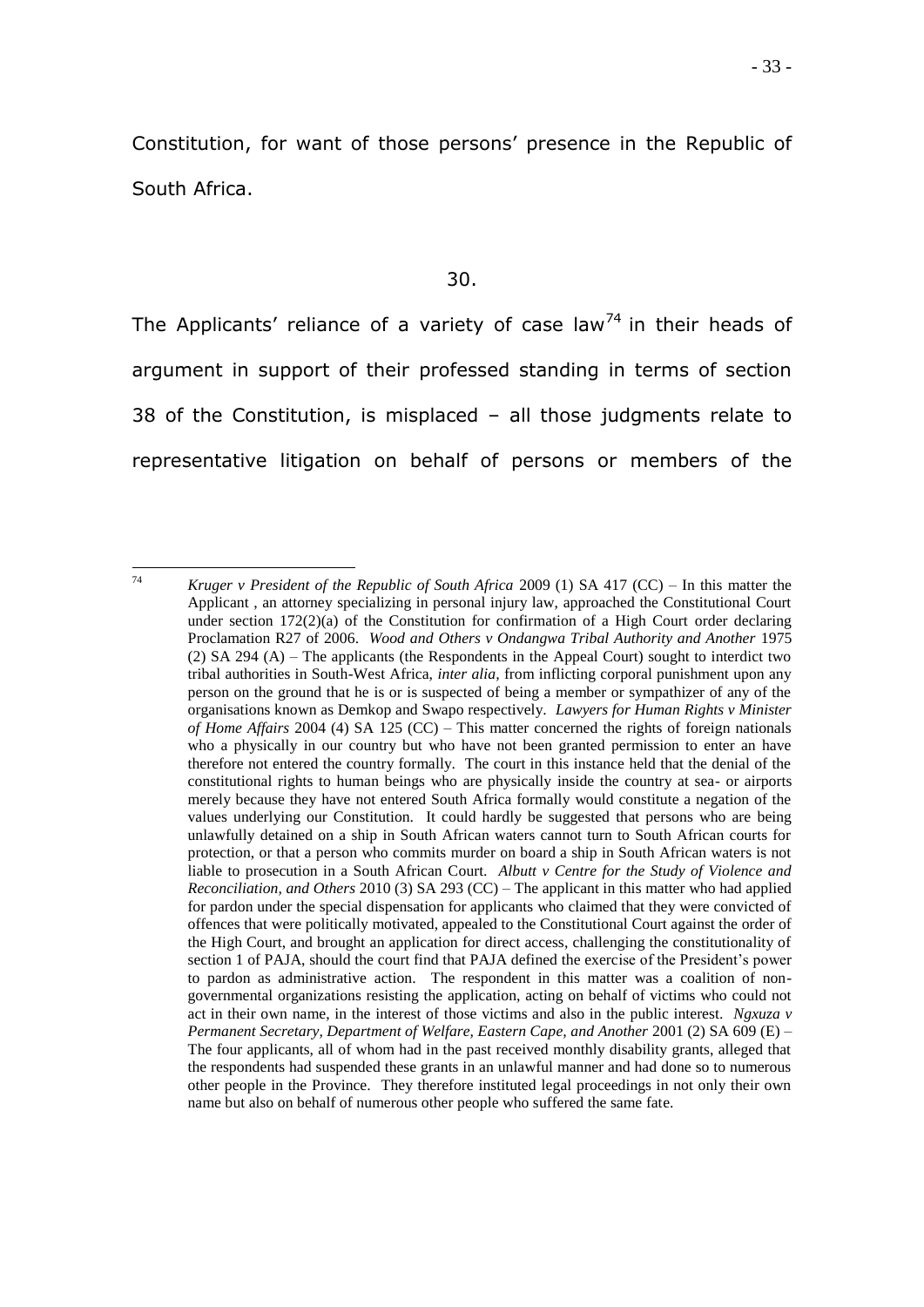public, present in South Africa. It is therefore clearly distinguishable from the present matter.

# **C 1.2 Section 38(b)-(d) – Applicants standing in a class action or public law application:**

31.

In terms of the scope of section 38(b)-(e) it was pointed out that:

"*… sub-sections (b) – (e) deal with the capacity of persons to bring challenges under the Bill of Rights in a representative capacity. Some of these provisions manifestly go beyond common-law rules of standing in this regard. Such extension accords with constitutionalism. Beyond this broad proposition there is no clarity at present as to what the outer reaches of these subsections are. For example, and with specific reference to s 38(c), the following are by no means easy questions to answer:*

- *(a) Whether a person bringing a constitutional challenge as a member of, or in the interests of, a group or class of persons requires a mandate from members of the group or class.*
- *(b) What it is that constitutes a class or group – what should be the nature of the common thread or factor be.*
- *(c) What entitles someone who is not a member of the group or class to act on behalf of those who are:*
	- *- must such person demonstrate some connection with a member or some interest in the outcome of the litigation;*
	- *- what should the nature of such "connection" or "interest" be;*
	- in what way, if at all, must the 'interest' differ from *that envisaged in s 38(a).*
- *(d) Whether a local government, even if it has the capacity to act on its own behalf in regard to a particular Bill of Rights issue,*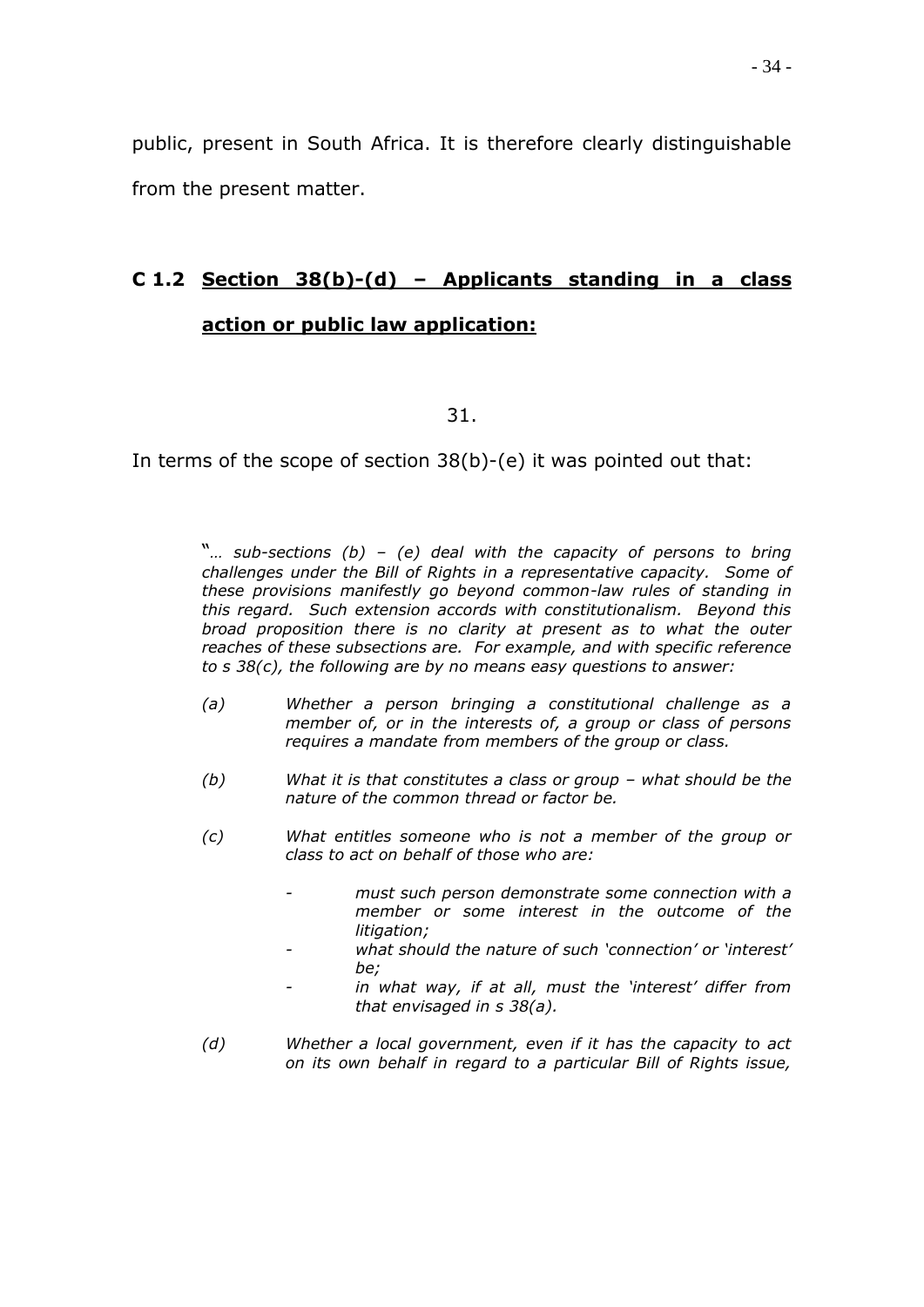*has the power (in the sense of vires) to do so in the interest of others." 75*

#### 32.

We have already submitted that the Applicants also rely on the provisions of section 38(d) of the Constitution. This is what is known as the so-called "public law litigation". In *Ngxuza and Others v Permanent Secretary, Department of Welfare, Eastern Cape, and Another*, <sup>76</sup> Froneman J observed the following in respect of the provisions of section 38 of the Constitution, namely:

> "*Section 38 is new and introduces far-reaching changes to our common law of standing (compare the remarks of Cameron J about a similar provision in the interim Constitution (the Constitution of the Republic of South Africa Act 2000 of 1993) in Beukes v Krugersdorp Transitional Local Council & Another 1996 (3) SA 467 (W) at 473C). There is no cogent reason for a restrictive interpretation of the provisions of this section because of the narrow content given to standing under the common law (compare Ferreira v Levin NO and Others; Vryenhoek and Others v Powell NO and Others 1996 (1) SA 984 (CC) (1996 (1) BCLR 1).*

> *Particularly in relation to so-called "public law litigation" there can be no proper justification of a restrictive approach. The principle of legality implies that public bodies must be kept within their powers. There should, in general, be no reason why individual harm should be required in addition to the public interest of the general community. Public law litigation may also differ from traditional litigation between individuals in a number of respects. A wide range of persons may be affected by the case. … all this speaks against a narrow interpretation of the rules of standing.*" 77

<sup>75</sup> <sup>75</sup> *Independent Electoral Commission v Langeberg Municipality* 2001 (3) SA 925 (CC) at par [15].  $^{76}$  2001 (2) SA 609 (E).<br>
Naxyza & Others y P

<sup>77</sup> *Ngxuza & Others v Permanent Secretary, Department of Welfare, Eastern Cape, and Another* 2001 (2) SA 609 (E) at 618J-619D.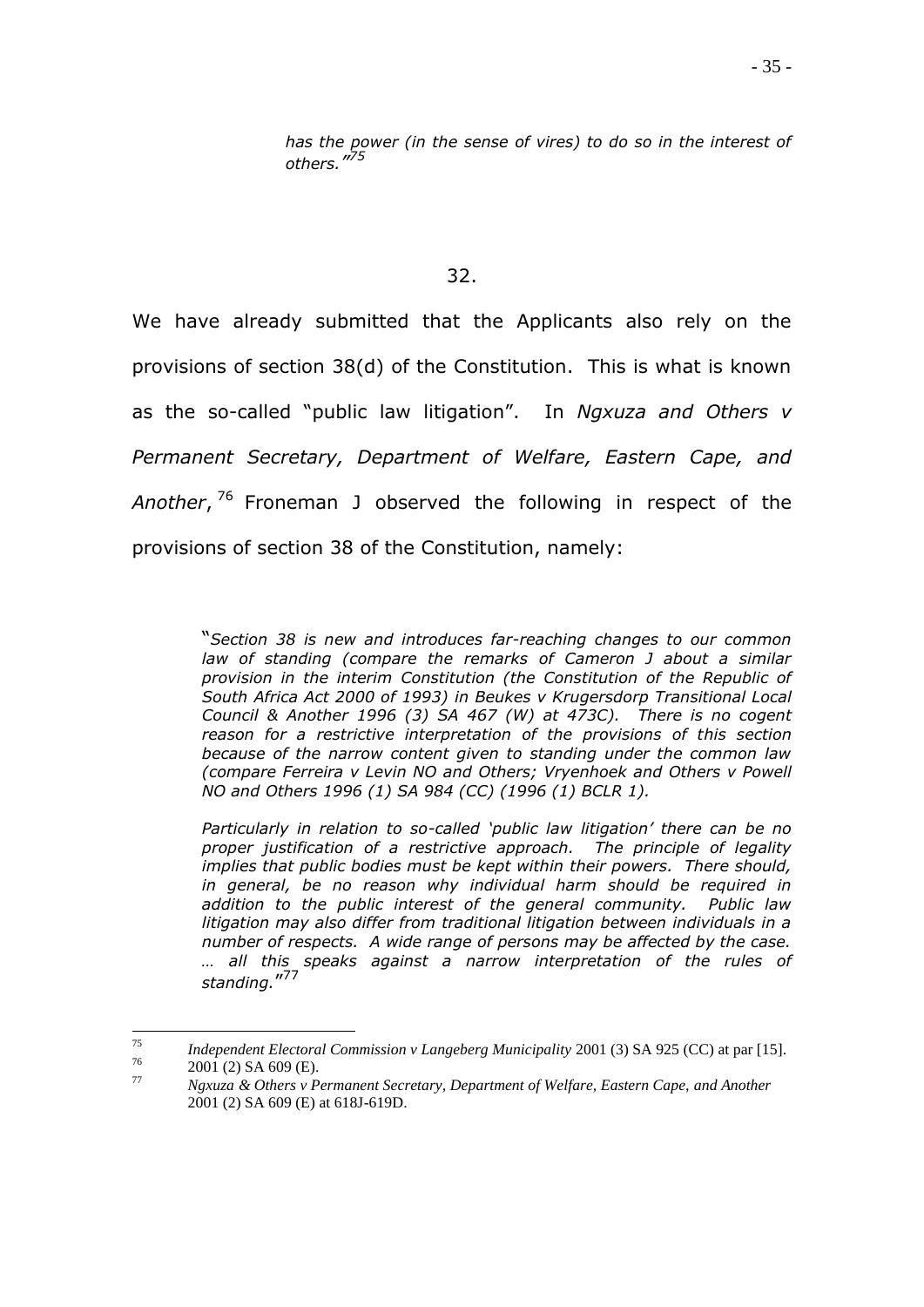However and with specific reference to the practical difficulties highlighted in *Maluleke v MEC, Health and Welfare, Northern Province*<sup>78</sup>, Froneman J proceeded to list the practical objections to grant the kind of relief sought in representative or class litigation as follows:

> "*(1) The "floodgates" argument – that the courts will be engulfed by interfering busybodies rushing to court for spurious reasons; (2) the "classification" difficulty – that often the common interest of the applicants and those they seek to represent will be broad and vague; (3) the "different circumstances" argument – that seeing from the respondents" side the person seeking relief must be treated differently; (4) the "res judicata" difficulty – that some members of the group may not wish to associate themselves with the representative litigation; and (5) the "practical impossibility" argument – that it is impossible for the Courts to deal with cases involving thousands of people and that it would adversely affect the public administration if scares resources have to be used to defend such cases in Court." 79*

## 34.

In proceeding to discuss each of these objections in turn, the Court in dealing with the first objection, namely the 'floodgates' objection, made the following remark:<sup>80</sup>

 $78\,$  $^{78}$  1999 (4) SA 367 (T) at 373J-374E.

<sup>79</sup> *Ngxuza* supra at 623B-624A.

That is after Froneman J held that the 'floodgates' objection is met by the improbability of it happening with reference to *Wildlife Society of Southern Africa and Others v Minister of Environmental Affairs and Tourism of the Republic of South Africa and Others* 1996 (3) SA 1095 (Tk) at 1106E-G where Pickering J dealt with this argument as follows: "*It is well, however, to bear in mind a remark made by Mr Justice Kirby, President of the new* 

*South Wales Court of Appeal… namely that it may sometimes be necessary to open floodgates in*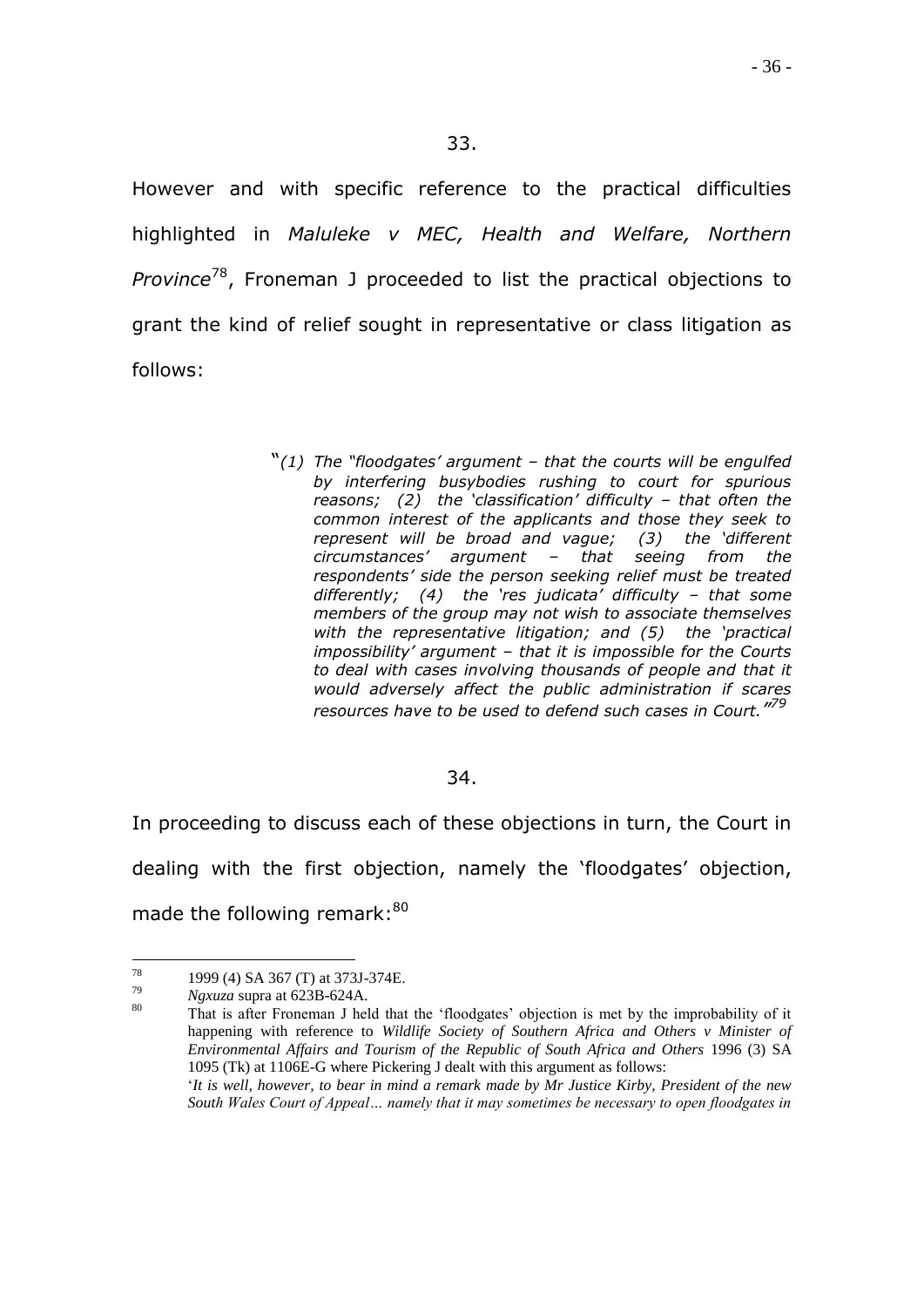"*But I also think that the possibility of unjustified litigation can be curtailed by making it a procedural requirement that leave must be sought from the High Court to proceed on a representative basis prior to actually embarking on that road. This Division does not at present have practice directions to that effect nor am I aware of any such directions in other Divisions, but it is certainly an issue that I hope will receive attention soon." 81*

#### 35.

Extrapolating on Froneman J's suggestion that procedural requirements<sup>82</sup> be formulated as aforesaid, Traverso DJP in the matter of *First Rand Bank Ltd v Chaucer Publications (Pty) Ltd*<sup>83</sup> held that it will be necessary to approach a court for directions if someone wishes to institute a class action. In doing so the applicant ought to show that –

<u>.</u>

- (b) The determination of a common interest sufficient to justify a class action takes place prior to the institution of the proceedings.
- (c ) That it be a requirement that the representing party give sufficient notice to all the affected parties so that they may associate or disassociate themselves from the proposed litigation.

*order to irrigate the arid ground below them. I am not persuaded by the argument that to afford locus standi to a body such as First Applicant in circumstances as these would be to open the floodgates to a current of frivolous or vexatious litigation against the State by cranks or busybodies. Neither am I persuaded, given the exorbitant costs of Supreme Court litigation, that should the law be so adapted cranks and busybodies would indeed flood the courts with vexatious or frivolous applications against the State. Should they be tempted to do so, I have no doubt that an appropriate order of costs would soon inhibit their litigious order.' Ngxuza supra* at 624A-D.

 $Ngxuza$  supra at 624E.

The procedural requirements to be formulated are as follows:

<sup>(</sup>a) That leave must be sought from the High Court to embark on a representative basis prior to actually embarking on that road.

 $83$  2008 (2) SA 592 (C).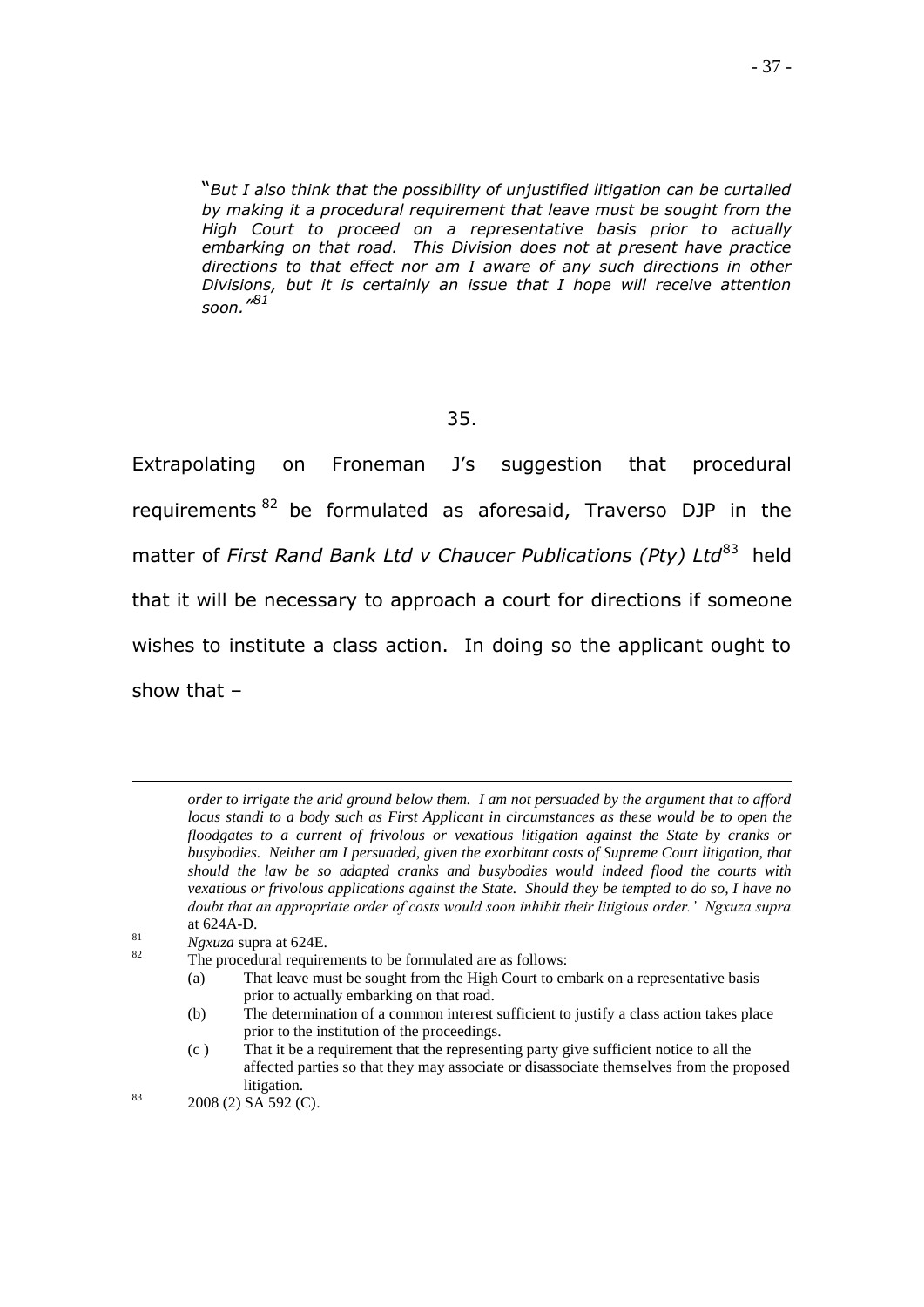- 35.1 there has been a contravention of a fundamental right protected by the Bill of Rights;
- 35.2 on the probabilities the breach has been of a general nature and not limited to the applicant;
- 35.3 the infringement of the right is a justifiable issue; and
- 35.4 the applicant has standing to sue on his own behalf and on behalf of other persons whose rights are similarly affected.<sup>84</sup>

## 36.

The Applicants in this matter did not avail themselves of the aforesaid requirements in approaching the Court for directions prior to the launch of this application. In this regard, we further submit that it is perfectly understandable why the Applicants refrained from doing so. The Applicants would not have been able to convince a court that they have the necessary *locus standi* to institute a class action for lack of satisfying the aforesaid. We say this for the following reasons:

<sup>84</sup> 

<sup>84</sup> *First Rand Bank Ltd v Chaucer Publications (Pty) Ltd* 2008 (2) SA 592 (C) at 599H-600C.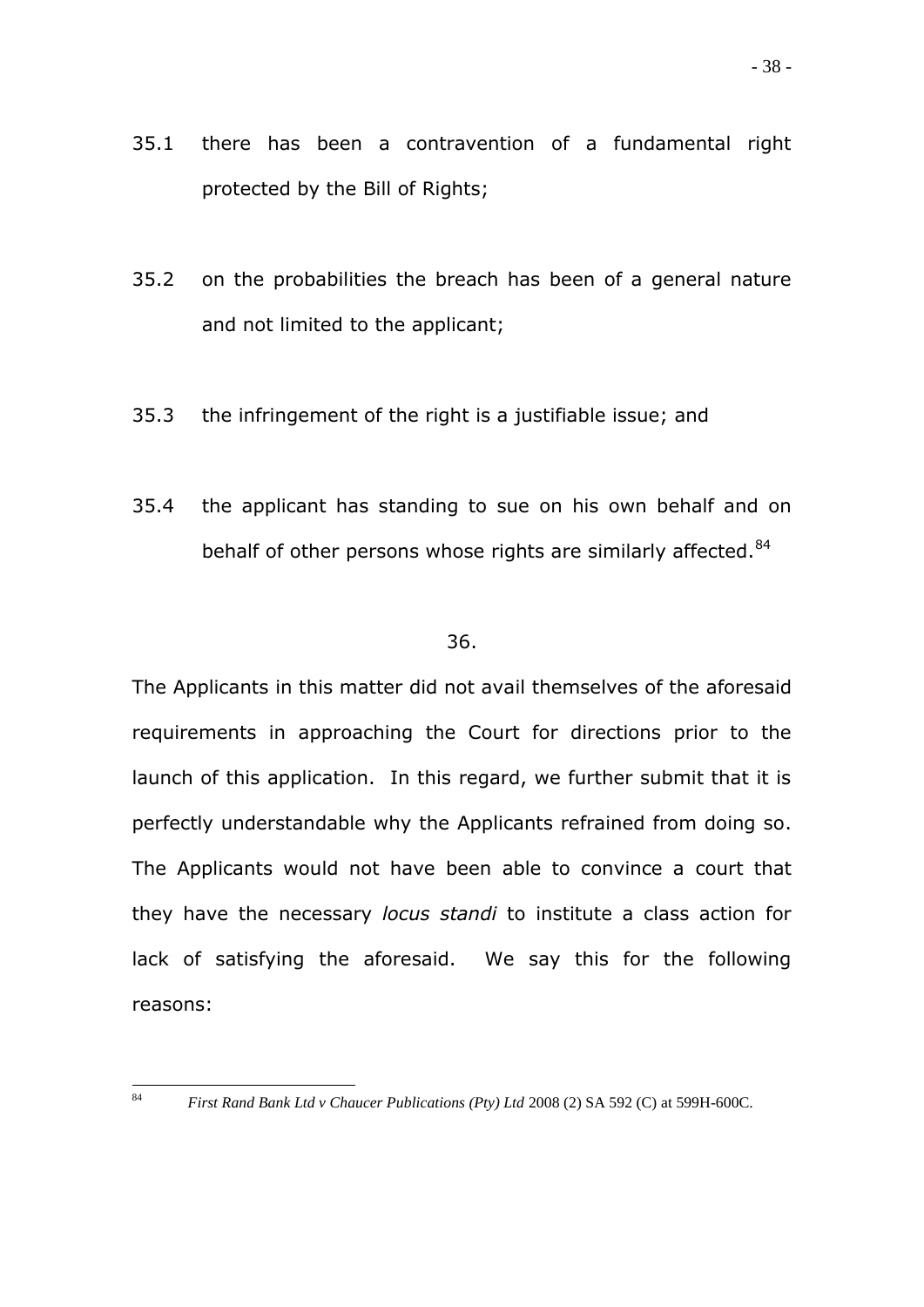- 36.1 It is clear that the decision sought to be reviewed by the Applicants is a decision not to investigate alleged crimes committed under the Domestic ICC Act. It follows logically that the only persons whose rights may be adversely affected by this decision is the alleged victims of the crimes.
- 36.2 In the Applicants" heads of argument it is specifically submitted that the Applicants have the necessary standing in terms of section 38(a) of the Constitution in that the First Applicant has standing to complain about the violation of its own administrative justice rights under section 33 of the Constitution (as codified in PJA), and about the violation of sections 237 and 195 by the Respondents, not to mention the violation of the principle of legality.<sup>85</sup>
- 36.3 The Applicants furthermore submit that this application concerns a review in terms of PAJA. They furthermore submit that in view of the fact that PAJA was enacted in order to give effect to the constitutionally protected right to administrative

<sup>85</sup> 

Applicants' Heads of Argument, par 310, p 127.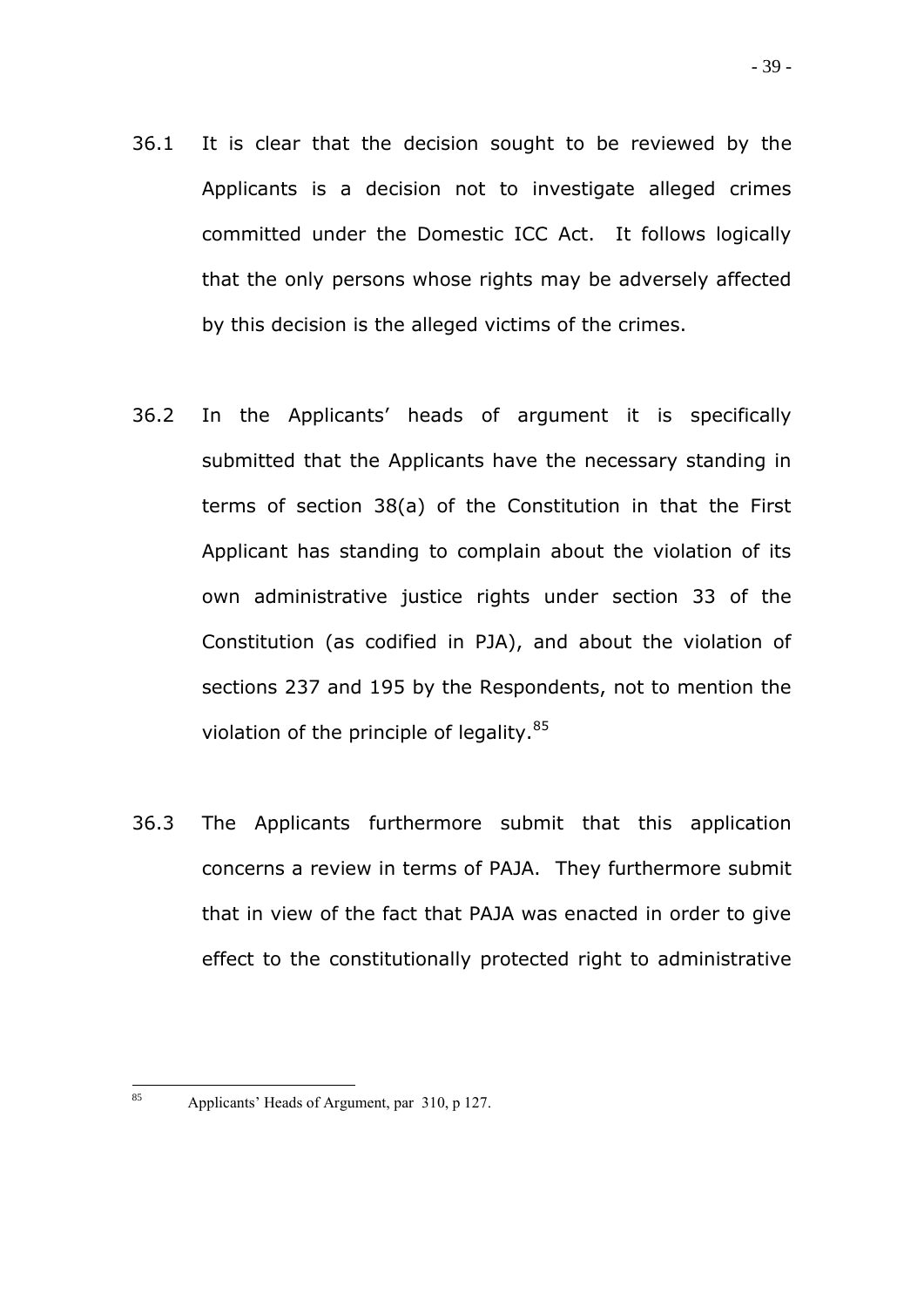- 36.4 We should at this stage interpose and submit that the latter contention by the Applicants, viewed against what we have already submitted in this paragraph*,* without doubt demonstrates the fallacy in the Applicants' argument that they have *locus standi* in this matter. We submit this for the simple reason that the Applicants cannot convincingly argue that they have standing to litigate on their own behalf and on behalf of the victims of the alleged crimes, or that the Applicants and the victims' rights are similarly affected, either under PAJA or the principle of legality. Simply put - the decision sought to be reviewed by the Applicants does not affect any of the Applicants' rights derived from the Domestic ICC Act.
- 36.5 Similarly put, the decision sought to be reviewed cannot be said to have adversely affected the rights of any of the alleged victims and which has a direct and external legal effect, whether in violation of their administrative justice rights,

<sup>86</sup> Applicants' Heads of Argument, par 302, p 124.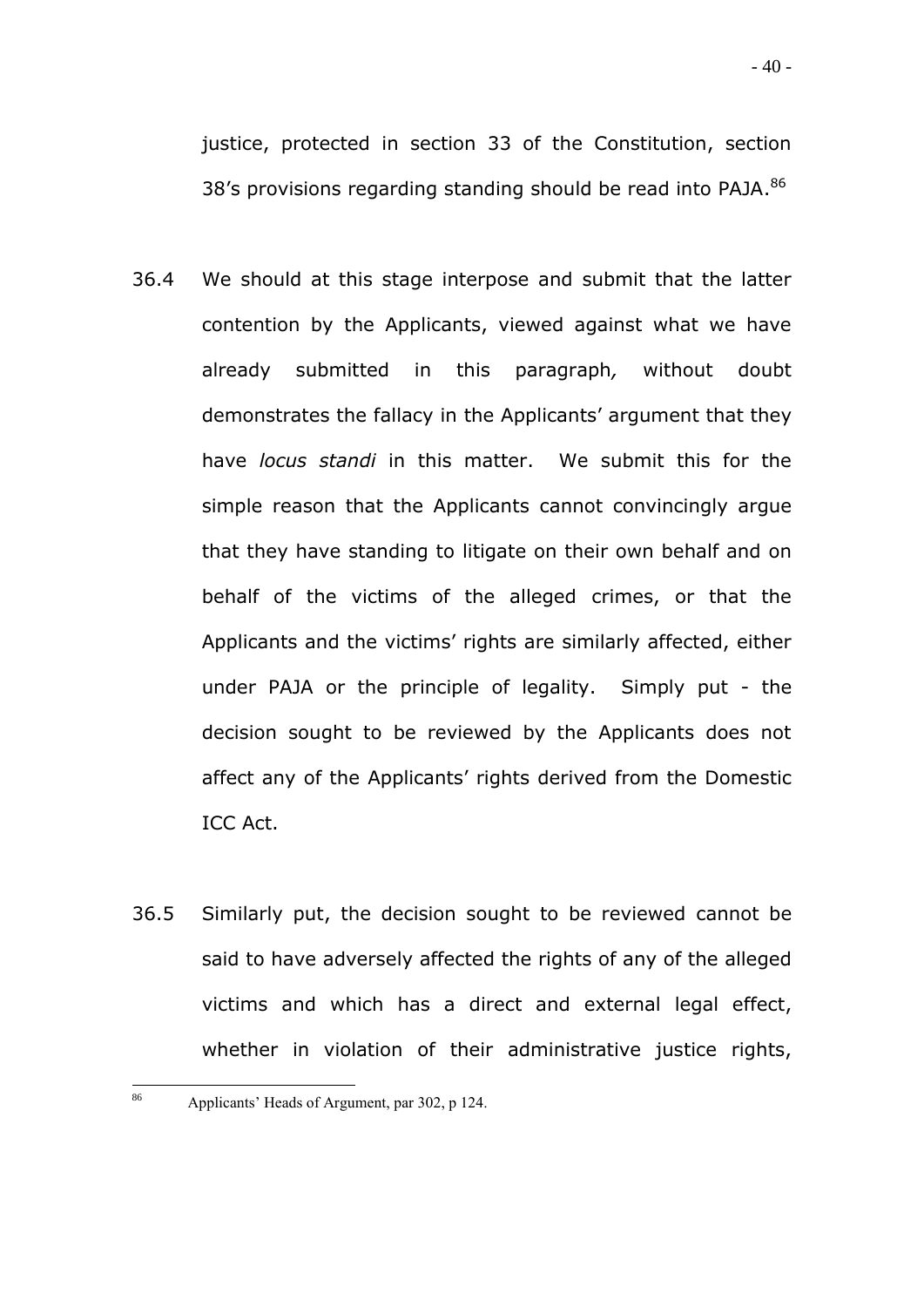sections 237 and 195 rights, or the principle of legality, for the simple reason that the alleged victims are all foreign nationals not present in the Republic of South Africa.<sup>87</sup>

- 36.6 In other words, and in the event that the Applicants had approach a court for directions prior to the institution of a class action, the Applicants would not have been able to convince a court of the following:
	- 36.6.1 that there has been a contravention of their fundamental rights, as shared by the alleged victims, protected by the Bill of Rights, or that on the probabilities the breach has been of a general nature and not limited to the Applicants (which of course can never be in view of the fact that all the alleged victims are foreigners not present in the Republic of South Africa who cannot rely on the Constitution);
	- 36.6.2 that the infringement of the Applicants rights is a justiciable issue;<sup>88</sup>

<sup>87</sup> <sup>87</sup> We refer in this regard to paragraphs 17 to 30 *supra*.<br><sup>88</sup> We only that this is an important issue which we will

We submit that this is an important issue which we will specifically deal with hereunder in terms of the "doctrine of effectiveness".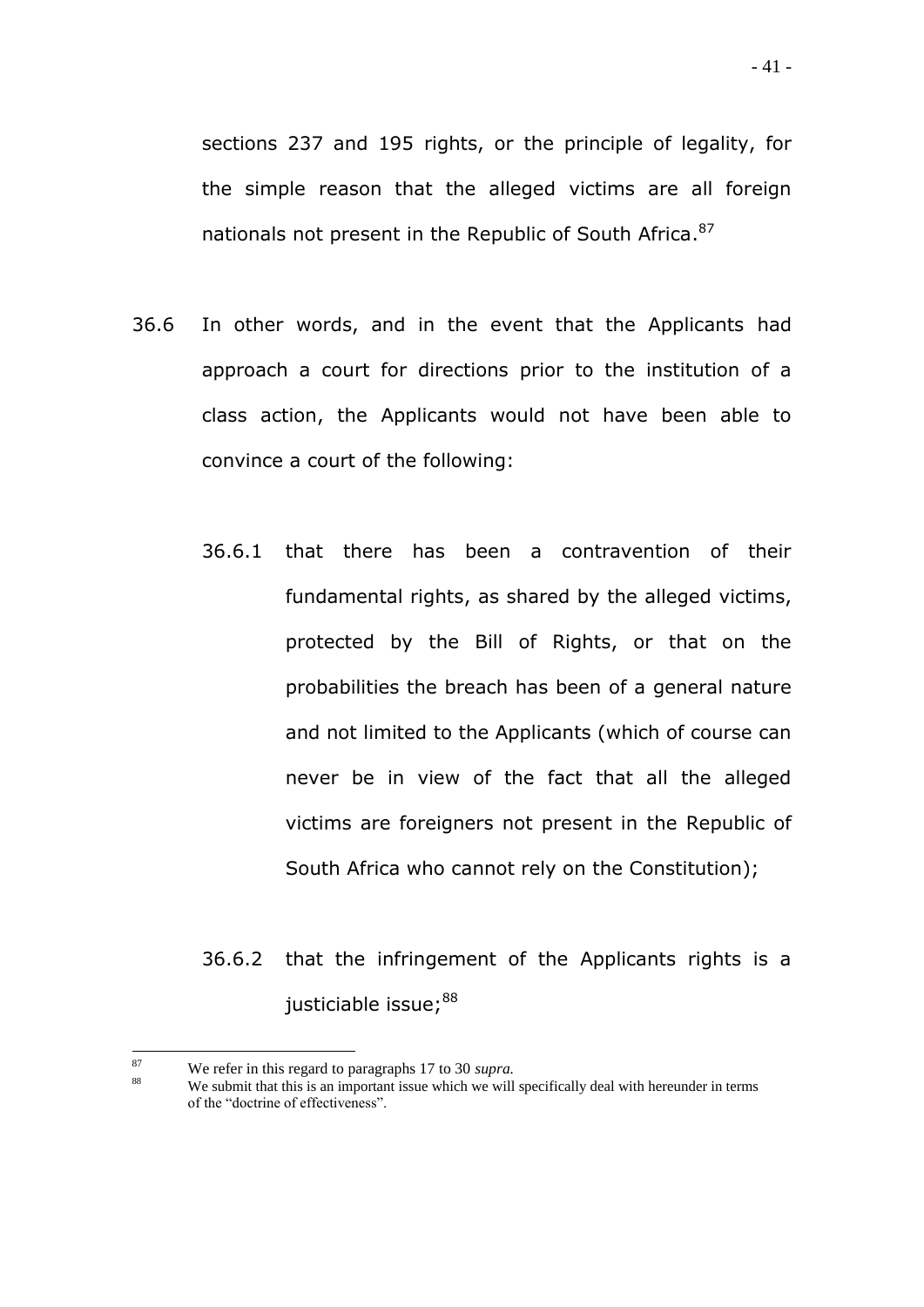36.6.3 the Applicants, although they may have standing to litigate on their own behalf in a matter, would not have been able to convince a court under the present circumstances that they have the standing to litigate on their own behalf and on behalf of the alleged victims, being foreign nationals not present in the Republic of South Africa, because the Applicants rights and the alleged victims' rights are not similarly affected.

## 37.

In this regard, we submit that the determination of a common interest sufficient to justify class or group or representation, will depend on the facts of each case. The common interest must relate to the alleged infringement of a fundamental right as required by section 38 of the Constitution. We submit that the facts in this matter do not, even remotely indicate the latter.<sup>89</sup>

<sup>89</sup> 

<sup>89</sup> *Ngxuza* supra at 624F. We further repeat our arguments in paragraphs 17 to 30 *supra*.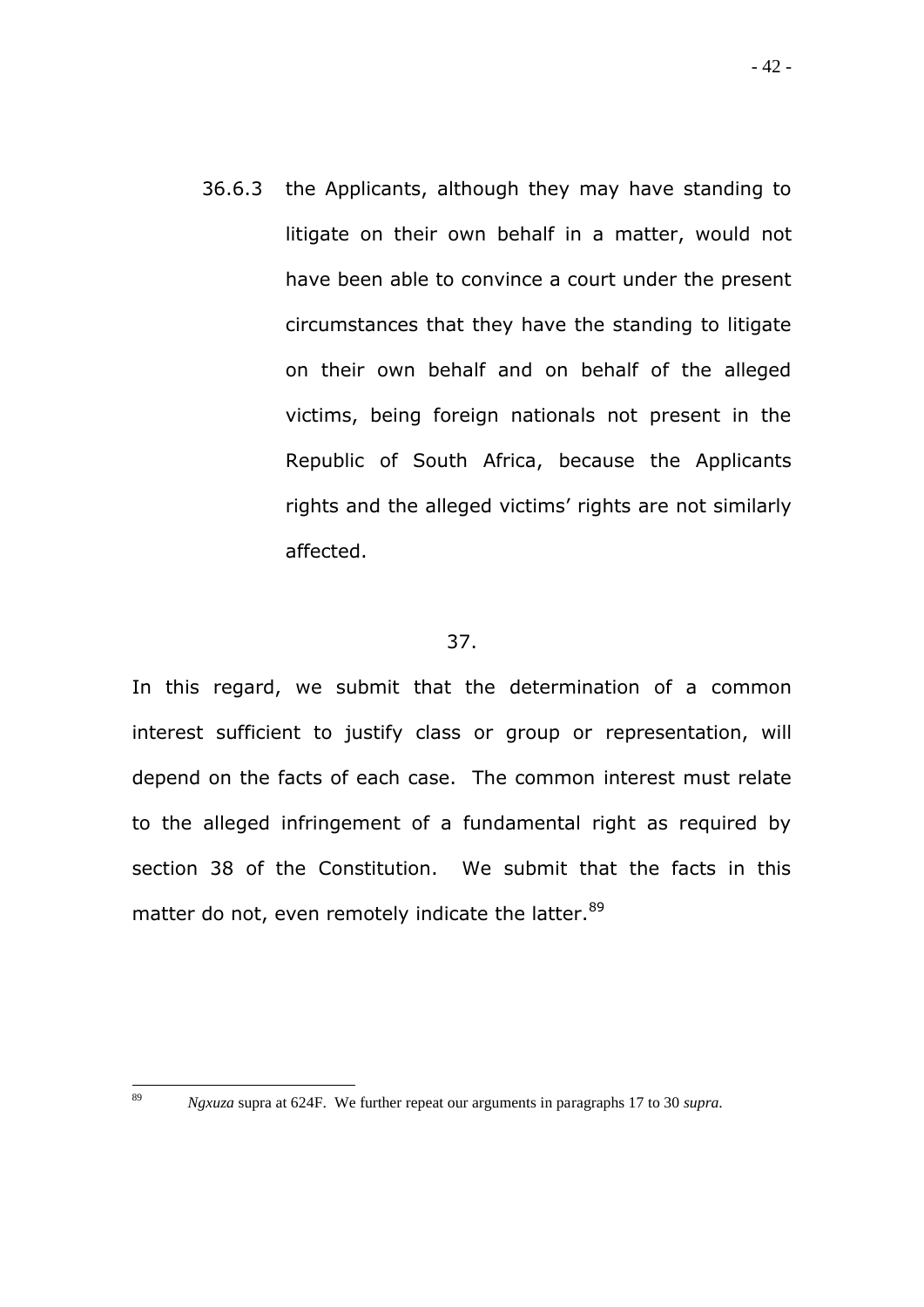We respectfully submit that the Applicants will also not be able to defeat an objection of practical impossibility as raised in the *Ngxuza*matter.<sup>90</sup> In this regard, Froneman J held that:

> "practical impossibility for the courts and public administration, is one that really begs the question of standing. If there is a clearly defined class of people who have been wronged in the manner required by section 38 of the Constitution, it is no answer to either the judicial or administrative arms of Government to say that it will be difficult to give them redress. If it means that Courts will have to act in new and innovative ways to accommodate them, then so be it. The short answer to the administration is that they should ensure that they act within the principle of legality: if they do it is unlikely that they will be faced with the kind of litigation that arose in this matter."

#### 39.

We submit that it is practically impossible to imagine that a court would have granted the Applicants leave to institute a class action on behalf of foreign nationals not present in the Republic of South Africa, who themselves cannot rely on any of the rights in the Bill of Rights, or for that matter on any of the provisions contained in the Constitution.<sup>91</sup> Furthermore, there is no evidence presented by any of the Applicants that the alleged victims are even aware of the First Applicants request submitted to the First Respondent, or that the

<sup>90</sup>  $\frac{90}{91}$  *Ngxuza* supra at 625A-B

We submit that this issue will be dealt with in more detail under the discussion of the effectiveness of the judgment hereunder.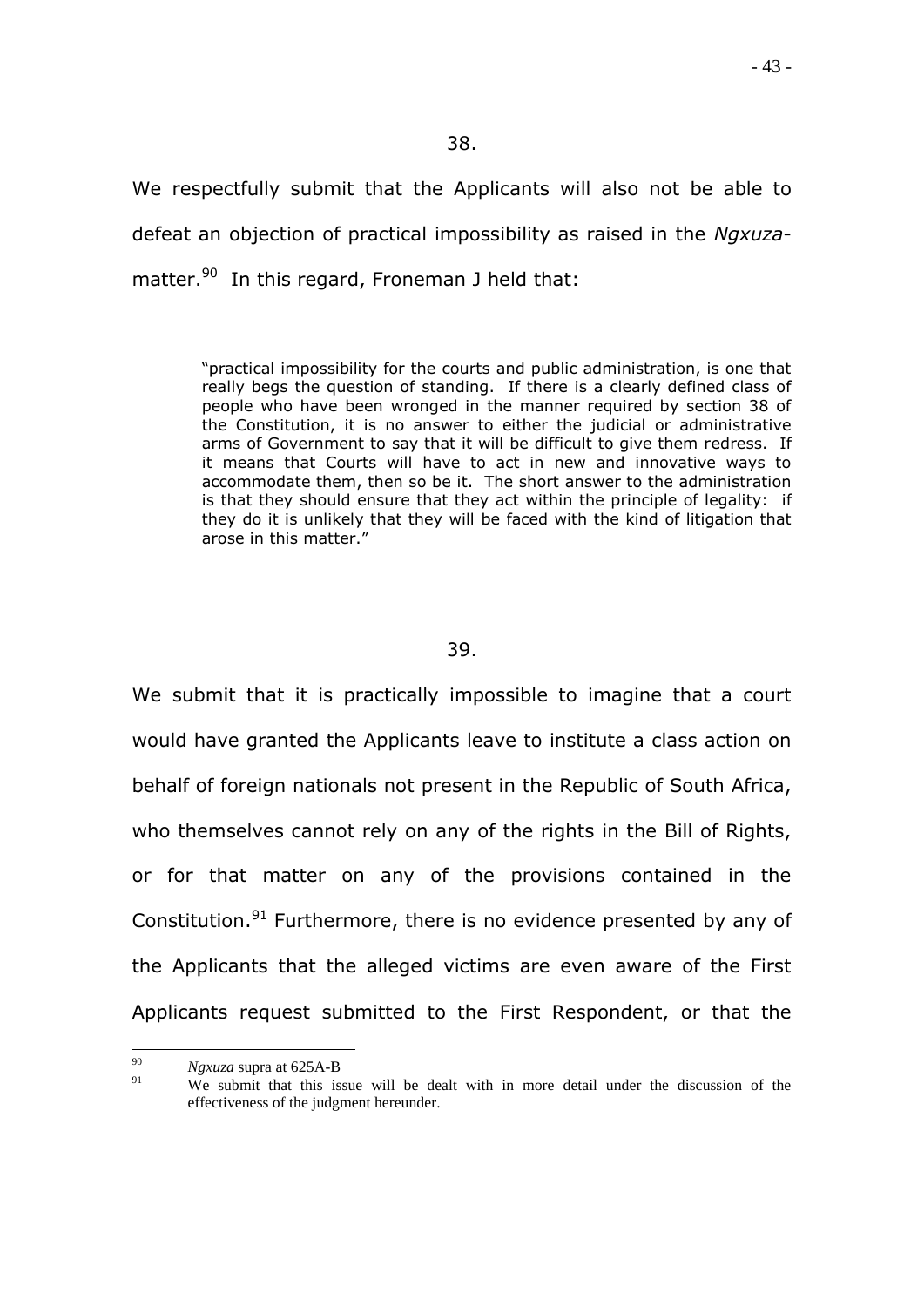alleged victims authorised them to launch this application or to litigate on their behalf.

40.

In this regard it is significant that the Applicants in their heads of argument<sup>92</sup>, for the first time rely on an alleged violation of the Respondents obligations in terms of section 195<sup>93</sup> of the Constitution. We submit in this regard that the provisions of section 195 of the

92  $\frac{92}{93}$  Applicants heads of argument, paras 107-110, pp 50-52.

Section 195 of the Constitution reads as follows: *"195 Basic values and principles governing public administration (1) Public administration must be governed by the democratic values and principles enshrined in the Constitution, including the following principles: (a) A high standard of professional ethics must be promoted and maintained. (b) Efficient, economic and effective use of resources must be promoted. (c) Public administration must be development-oriented. (d) Services must be provided impartially, fairly, equitably and without bias. (e) People's needs must be responded to, and the public must be encouraged to participate in policy-making. (f) Public administration must be accountable. (g) Transparency must be fostered by providing the public with timely, accessible and accurate information. (h) Good human-resource management and career-development practices, to maximise human potential, must be cultivated. (i) Public administration must be broadly representative of the South African people, with employment and personnel management practices based on ability, objectivity, fairness, and the need to redress the imbalances of the past to achieve broad representation. (2) The above principles apply to- (a) administration in every sphere of government; (b) organs of state; and (c) public enterprises. (3) National legislation must ensure the promotion of the values and principles listed in subsection (1). (4) The appointment in public administration of a number of persons on policy considerations is not precluded, but national legislation must regulate these appointments in the public service. (5) Legislation regulating public administration may differentiate between different sectors, administrations or institutions. (6) The nature and functions of different sectors, administrations or institutions of public administration are relevant factors to be taken into account in legislation regulating public administration."*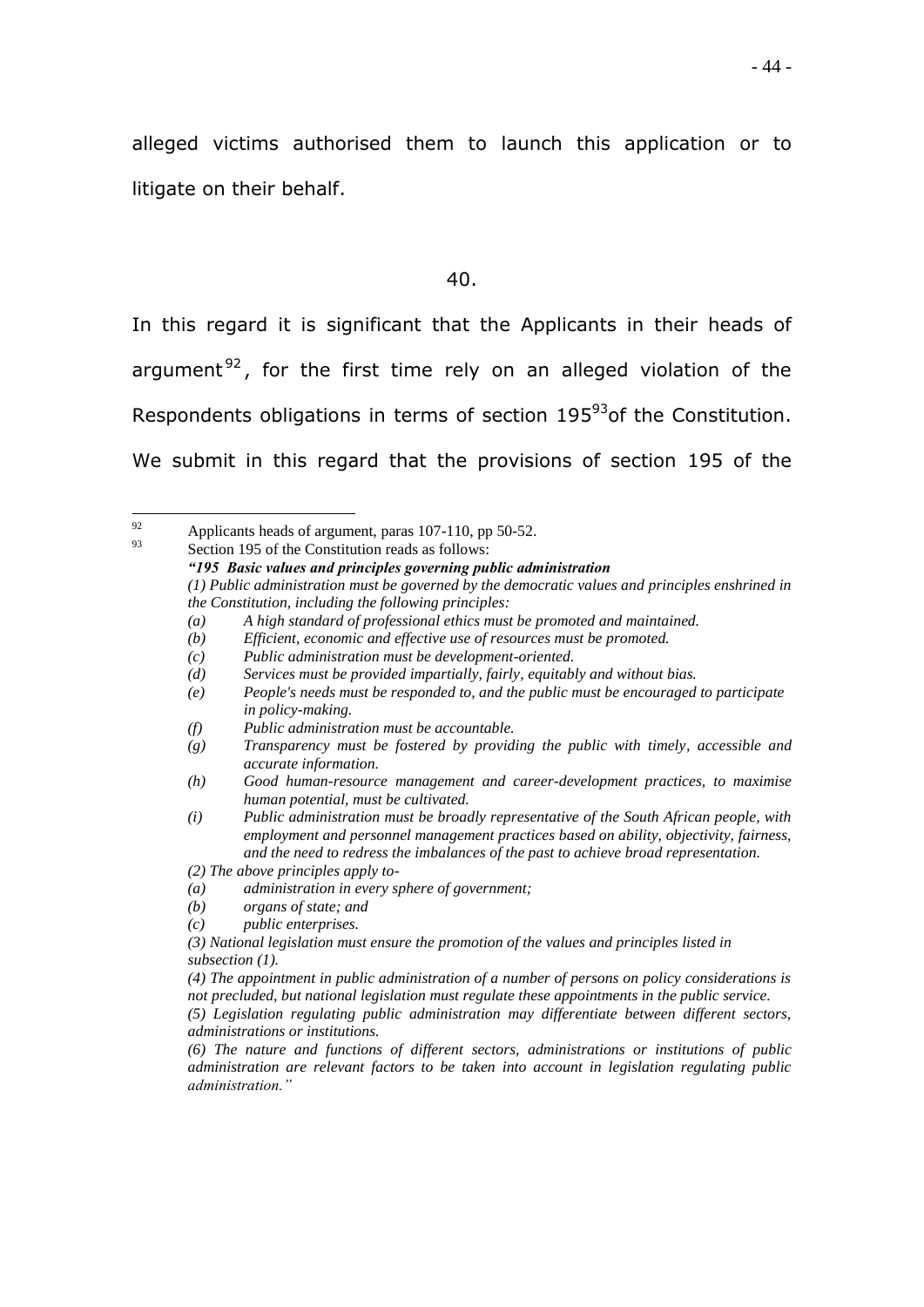Constitution first of all places obligations on the Public Administration towards the South African public at large and/or any foreigner finding himself or herself within the borders of South Africa. There is therefore, with respect, no obligation in terms of the provisions of section 195 of the Constitution upon any of the Respondents towards any foreign national not present in South Africa.

#### 41.

We finally submit that in the event that this Court should find that the Applicants have the necessary *locus standi* under the circumstances of this matter, whether in terms of section 38(a), (b), (c ) or (d) of the Constitution, it will undoubtedly open the floodgates in respect of litigation of this nature, i.e. requiring the protection of the rights and interests of groups or classes of persons not present within the borders of the Republic of South Africa.

#### 42.

In the premises, we submit that the Applicants failed to satisfy the requirements of sections 38(a)-(d) of the Constitution. They did not demonstrate a sufficient interest in the alleged rights of the alleged victims of crime and therefore lack the necessary standing to act on their own behalf or on behalf of the alleged victims of crimes.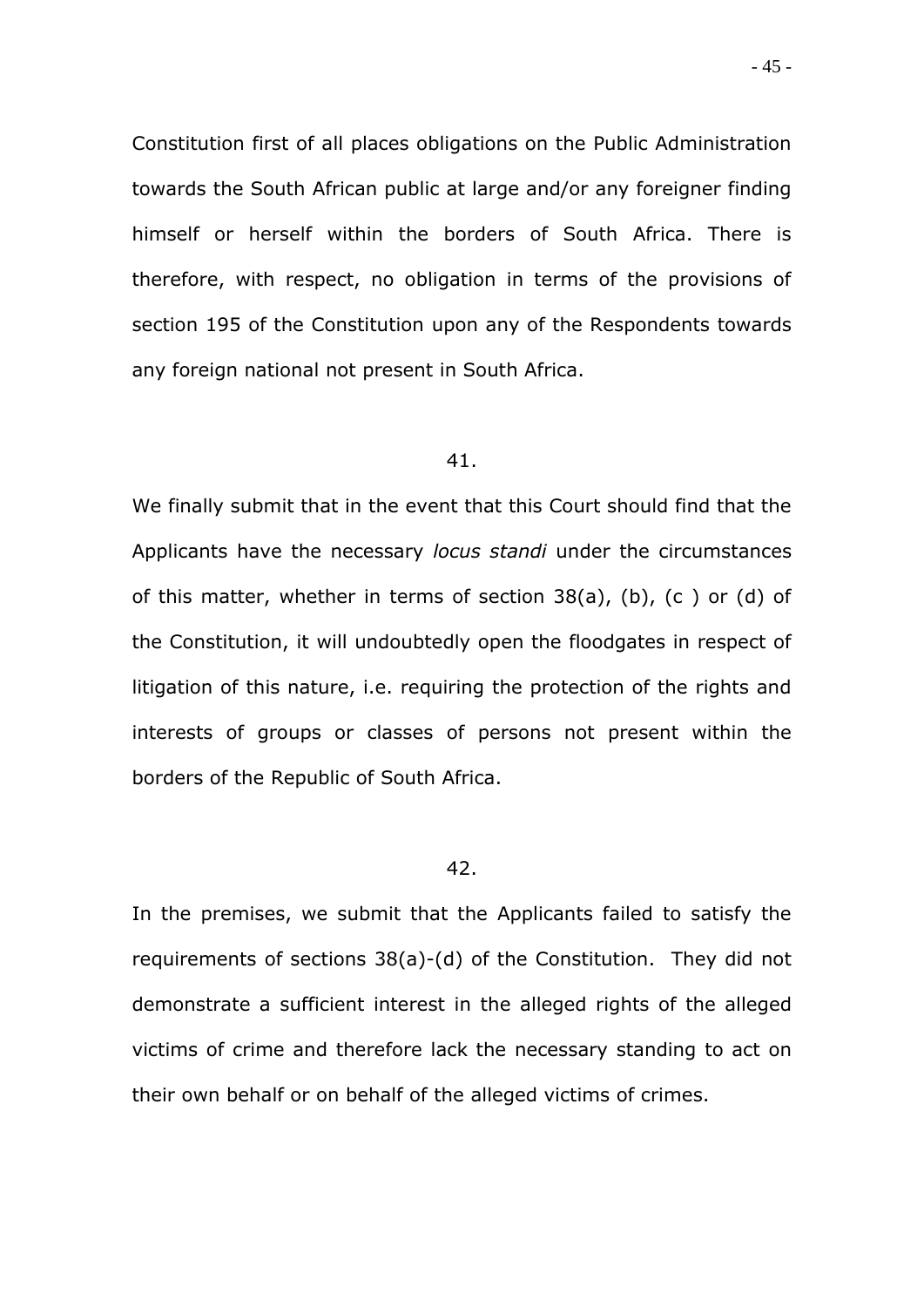# **C.2 NON-REVIEWABILITY OF DECISION OF FOURTH RESPONDENT**

## **C.2.1 Applicability of PAJA to impugned decision:**

#### 43.

The Applicants<sup>94</sup> assert that the Fourth Respondent's refusal to institute an investigation constitutes "administrative action" within the meaning of PAJA, alternatively falls to be reviewed under the constitutional principle of legality.

## 44.

We make common cause with the arguments raised by the First Respondent in his heads of argument $95$  on this issue and repeat the contents thereof as if specifically stated herein.

<sup>94</sup>  $^{94}$  FA, par 97, Index, p 46.

<sup>95</sup> First Respondent"s heads of argument, paras 78-96, pp 96-109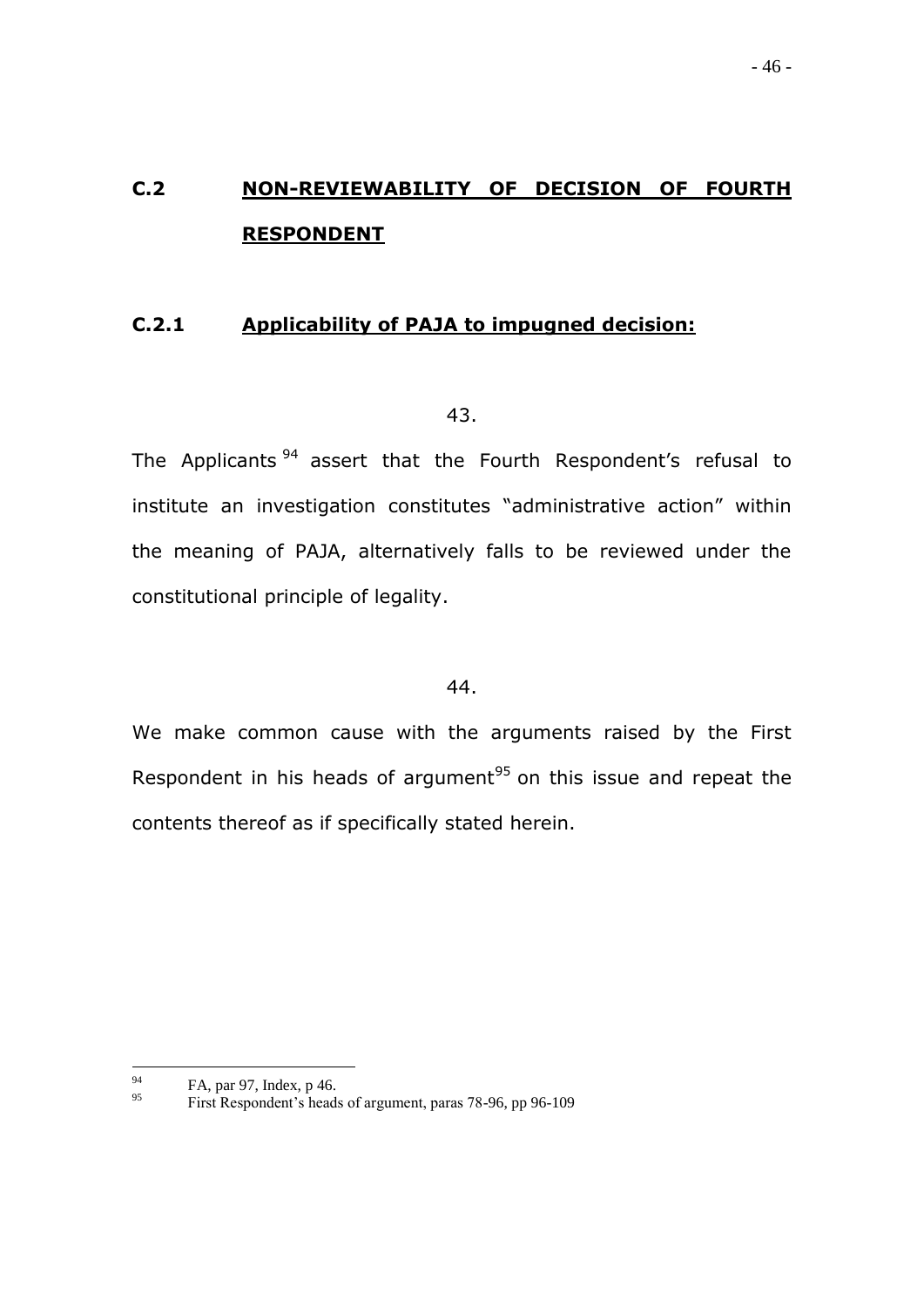## **C.2.2 The rule of law:**

45.

The doctrine of the rule of law is constitutionally entrenched in section  $1(c)^{96}$  of the Constitution. The Constitutional Court has made decisive use of this doctrine in a number of cases, in which the principles of legality, equality and rationality, were identified.

46.

In *Fedsure Life Assurance Ltd v Greater Johannesburg Transitional Metropolitan Council*, <sup>97</sup> the principle of legality was confirmed in the following terms:

> *"It seems central to the conception of our constitutional order that the legislature and executive in every sphere are constrained by the principle that they may exercise no power and perform no function beyond that conferred upon them by law. At least in this sense, then, the principle of legality is implied within the terms of the interim Constitution. Whether the principle of the rule of law has greater content than the principle of legality is not necessary for us to decide here. We need merely hold that fundamental to the Interim Constitution is a principle of legality." <sup>98</sup>*

<sup>96</sup> Section  $(1)(c)$  of the Constitution reads as follows: *"The Republic of South Africa is one sovereign democratic state founded on the following values: …*

*<sup>(</sup>c ) Supremacy of the constitution and the rule of law."*

 $^{97}$  1999 (1) SA 374 (CC).

<sup>98</sup> *Fedsure Life Assurance Ltd v Greater Johannesburg Transitional Metropolitan Council*, supra at par [58].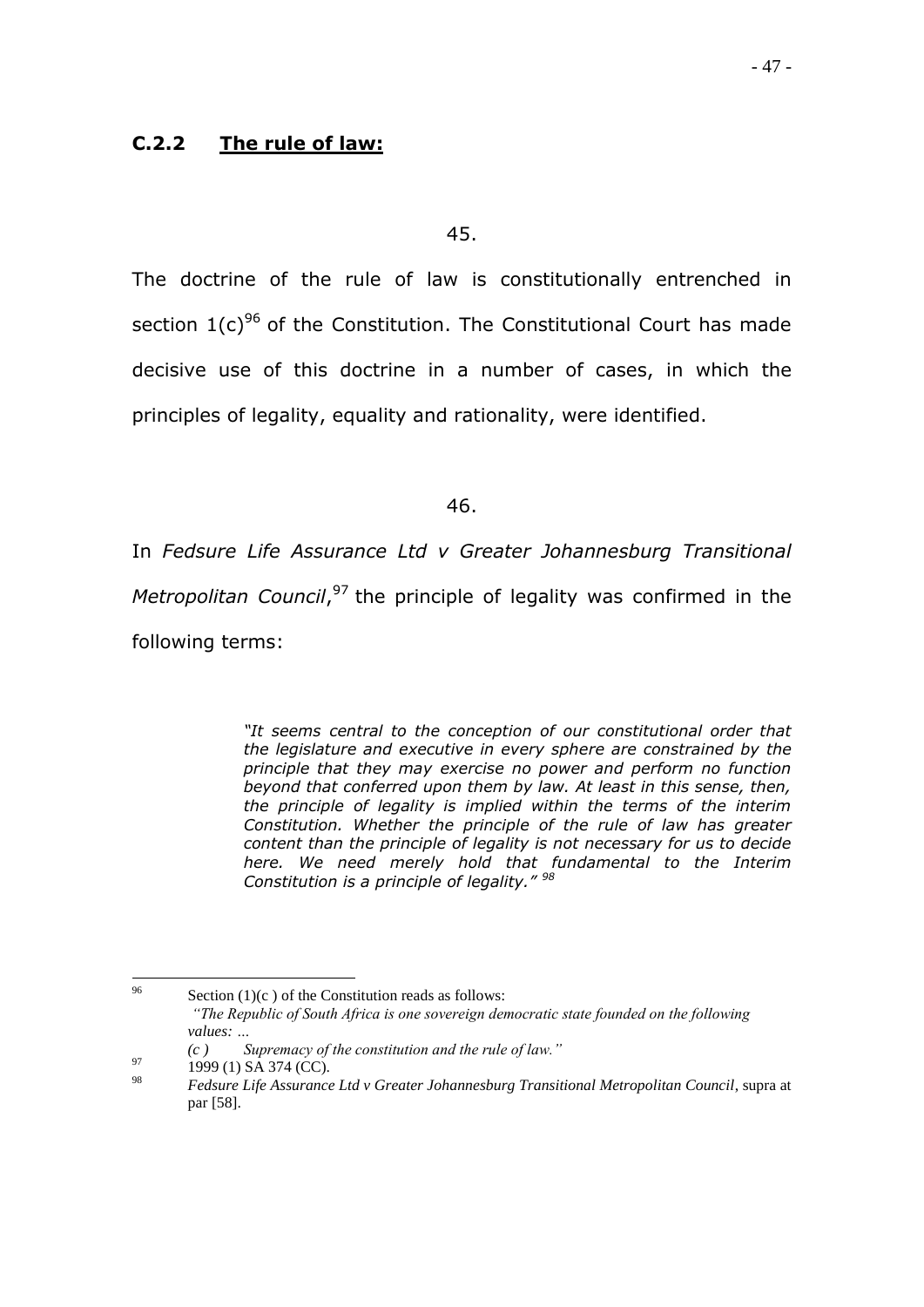In *New National Party v Government of the Republic of South*  Africa<sup>99</sup>, the Constitutional Court acknowledged the principles of rationality and equality. The court derived from the rule of law a general requirement that Parliament and other constitutional actors must exercise their powers rationally, which entail non-arbitrariness, tested by seeking a rational connection between an action and the achievement of a legitimate purpose. This test is however, performed before testing for a violation of the Bill of Rights.<sup>100</sup>

#### 48.

The Constitutional Court formulated the principle of rationality in *Pharmaceutical Manufacturers Association of SA: In re: ex parte President of the Republic of South Africa.* <sup>101</sup> It was held that the Constitution places the following constraints on the exercise of public power:

> *"...it is a requirement of the rule of law that the exercise of public power by the executive and other functionaries should not be arbitrary. Decisions must be rationally related to the purpose for which the power was given, otherwise they are in effect arbitrary and inconsistent with this requirement. It follows that in order to pass constitutional scrutiny the exercise of public power by the executive and other functionaries must, at least, comply with this requirement.*

<sup>99</sup>  $^{99}$  1999 (3) SA 191 (CC).

<sup>100</sup> *New National Party v Government of the Republic of South Africa* 1999 (3) SA 191 (CC) at paras [19]-[20] and [24].

 $^{101}$  2000 (2) SA 674 (CC).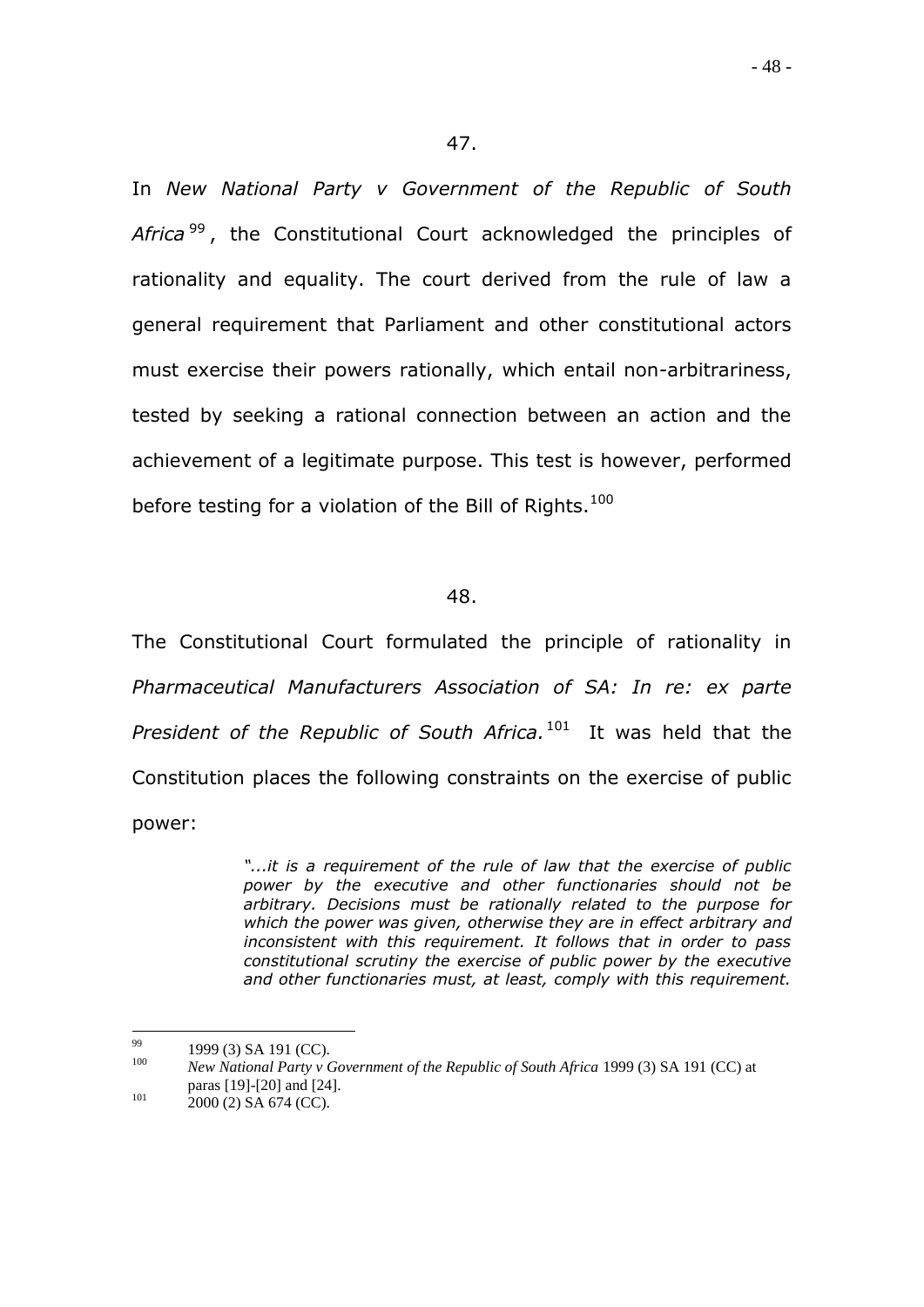*If it does not, it falls short of the standards demanded by our Constitution for such action."*<sup>102</sup>

#### 49.

In this regard it is apposite to refer to the provisions of section 165(4) of the Constitution. This section reads as follows:

> *"Organs of state, through legislative and other measures, must assist and protect the courts to ensure the interdependence, impartiality, dignity, accessibility and effectiveness of the courts."* (Our emphasis)

## 50.

The *ratio* behind the duty imposed on organs of state by section 165(4) of the Constitution, is based upon the fundamental value upon which the Republic of South Africa as democratic State is founded, being the supremacy of the Constitution and the rule of law (section  $1(c)$  of the Constitution).  $^{103}$ 

## 51.

Section 2 of the Constitution defines the Supremacy of the Constitution as follows:

 $102<sup>°</sup>$ <sup>102</sup> *Pharmaceutical Manufacturers Association of SA: In re: ex parte President of the Republic of South Africa* 2000 (2) SA 674 (CC) at par [89].

<sup>103</sup> Referred to in fn 90 *supra*.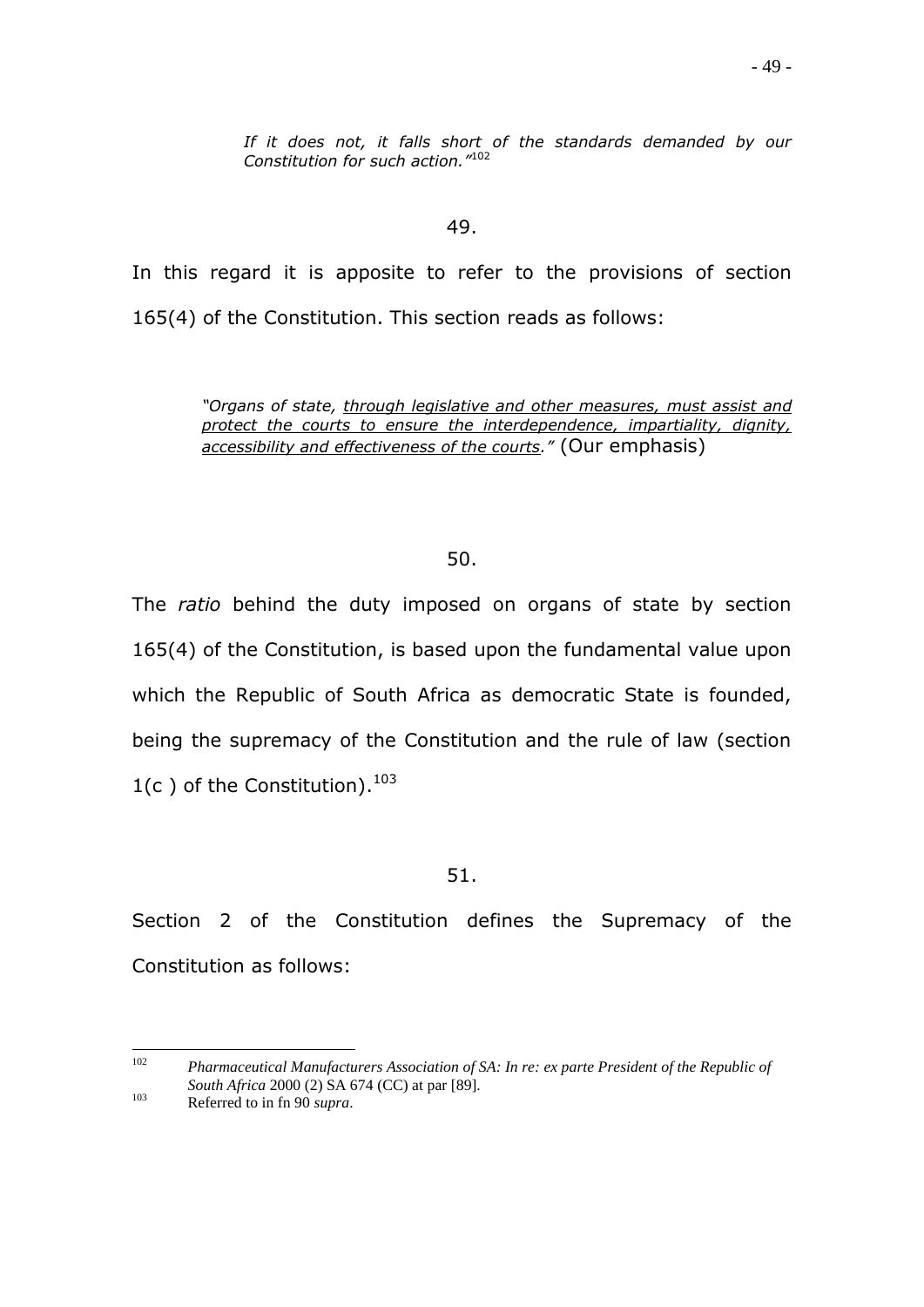*"This Constitution is the supreme law of the Republic; law or conduct inconsistent with it is invalid, and the obligations imposed by it must be fulfilled."*

#### 52.

In addition, section 7(1) of the Constitution dictates that the Bill of Rights is the cornerstone of democracy in South Africa, enshrining the rights of all people in our country and affirms the democratic values of human dignity, equality and freedom.

#### 53.

Section 7(2) of the Constitution provides that the State *"must respect, protect, promote and fulfill the rights in the Bill of Rights"*, whilst section 8(1) stipulates that the *"Bill of Rights applies to all law, and binds the legislature, the executive, the judiciary and all organs of state"*.

#### 54.

Confirming the democratic value of equality, section 9(1) provides that everyone is *"equal before the law and has the right to equal protection and benefit of the law"*.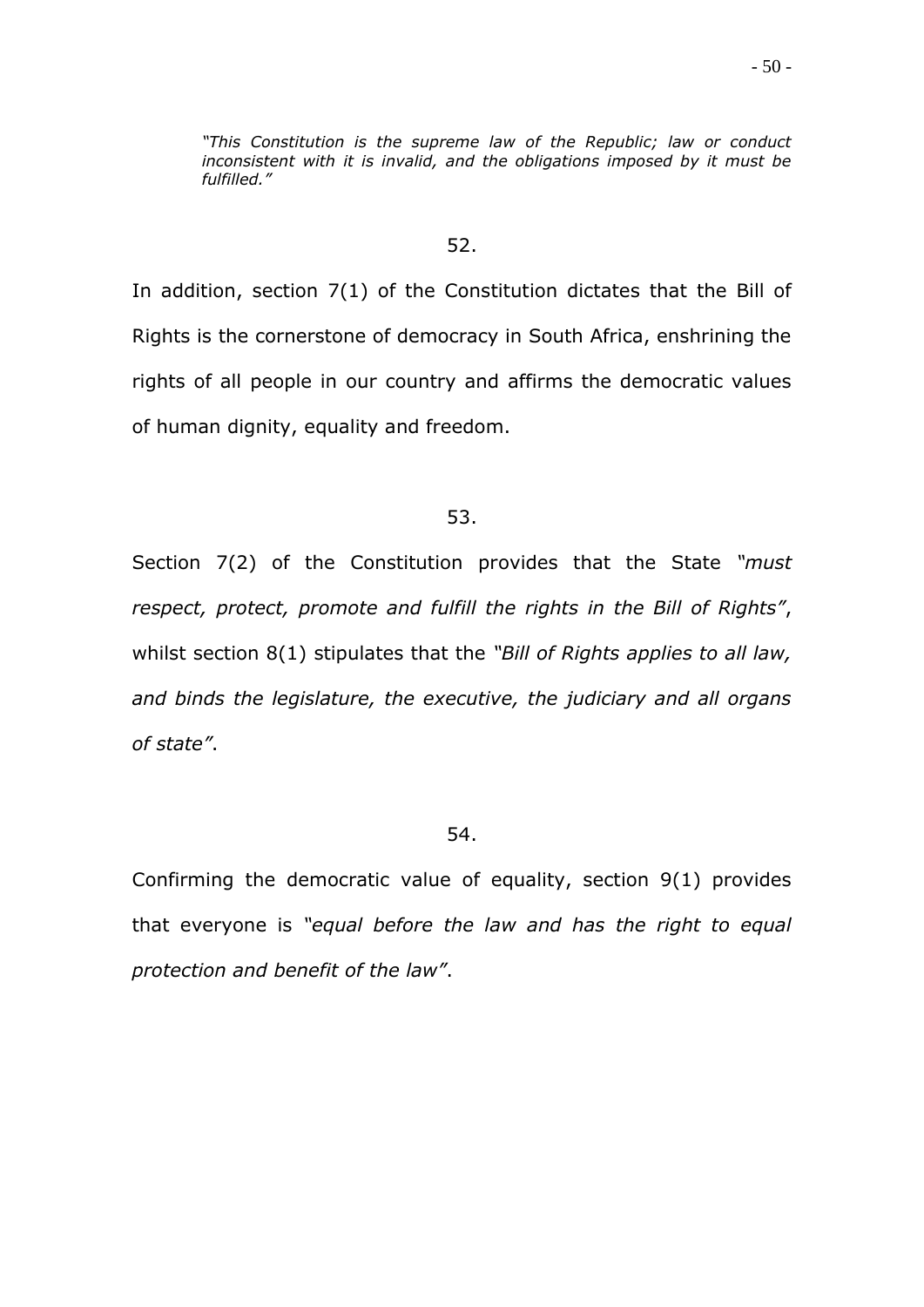## 55.

In *De Lange v Smuts NO and Others*<sup>104</sup>, the Constitutional Court highlighted the significance of the obligation on the government, by stating the following:

> *"In a constitutional democratic state, which ours now certainly is, and under the rule of law (to the extent that this principle is not entirely subsumed under the concept of the constitutional State) "citizens as well as non-citizens are entitled to rely upon the State for the protection and enforcement of their rights. The State therefore assumes the obligation of assisting such persons to enforce their rights, including the enforcement of their civil claims against debtors"*

*This it does through its courts and legal system generally…"* 105

## 56.

The citations above therefore confirm the *"legislative"* measures provided for in section 165(4). The question as to the meaning of *"other measures"* referred to in this section now needs to be addressed.

57.

In *Modderklip Boerdery (Edms) Bpk*<sup>106</sup>, the court described "other *measures"* as follows:

<sup>104</sup>  $^{104}$  1998 (3) SA 785 (CC).

<sup>105</sup> *De Lange v Smuts NO and Others* 1998 (3) SA 785 (CC) at paras [31] and [32]; *Mjeni v Minister of Health and Welfare Eastern Cape* 2000 (4) SA 446 (Tk) at 452E-F; *Modderklip Boerdery (Edms) Bpk v President President van die Republiek van Suid-Afrika en andere* 2003 (1) All SA 465 (T) at 503; *Kaunda and Others v President of the RSA and Others* (2) 2004 (10) BCLR 1009 at 1055 par [182].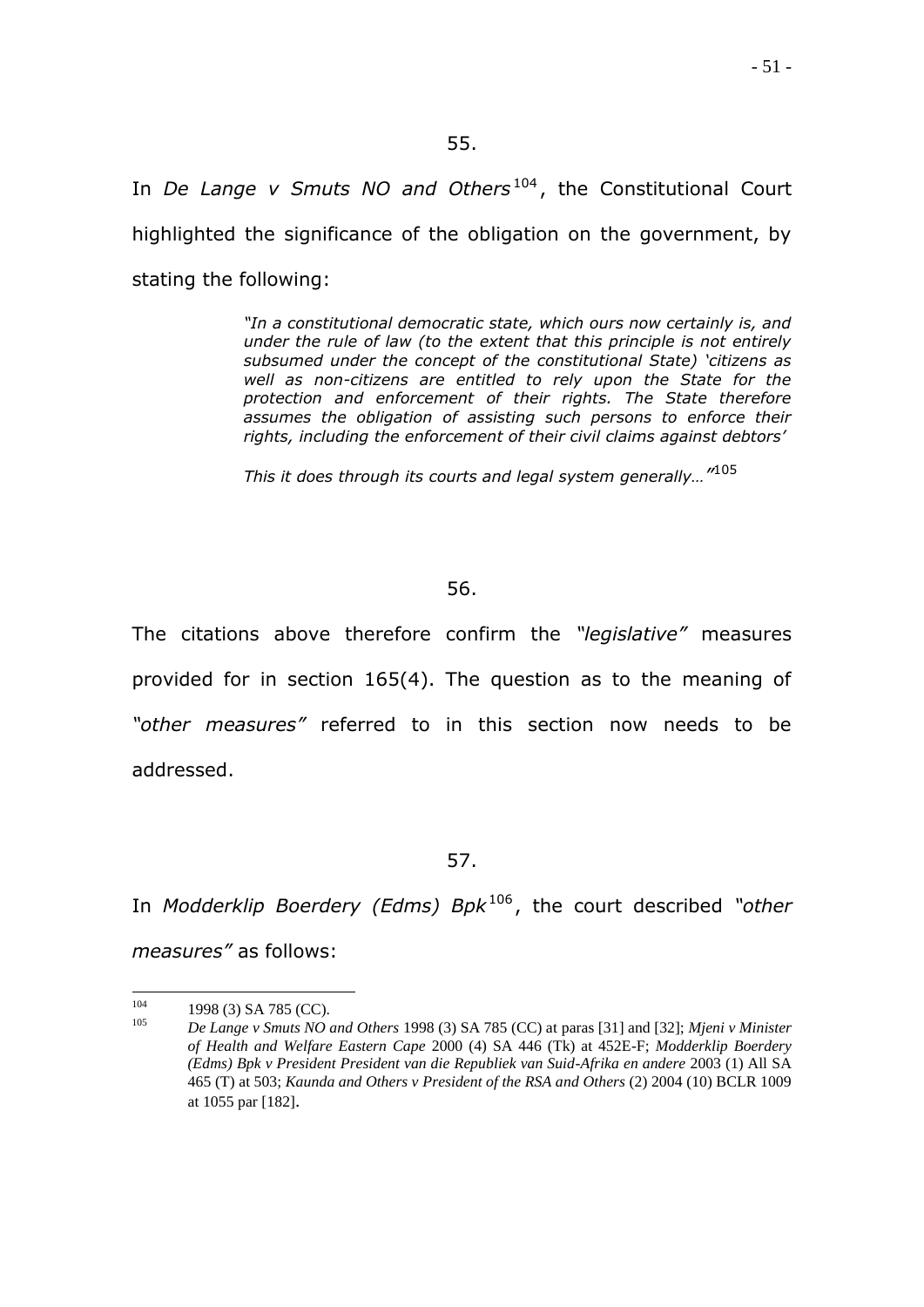*"Die ander maatreëls van artikel 165(4) is nie noodwendig maatreëls wat spesifiek ontwerp is met die doel om die howe te beskerm nie. Indien daar bestaande beleid en programme is waardeur die afdwinging van "n hof se bevel verseker kan word, dan is die plig daar om dit behoorlik aan te wend as die gevolg van sodanige aanwending sal wees dat beskerming van die effektiwiteit van die hof sal plaasvind..."*<sup>107</sup>

#### 58.

Thereafter the court referred to the findings made by the Constitutional Court in *Government of the RSA and others v Grootboom and others*, <sup>108</sup> in respect of socio-economic rights, which the court found to be applicable, *mutatis mutandis,* in that matter:

> "...The State is required to take reasonable legislative and other *measures. Legislative measures by themselves are not likely to constitute constitutional compliance. Mere legislation is not enough. The State is obliged to act to achieve the intended result, and the legislative measures will invariably have to be supported by appropriate, well-directed policies and programmes implemented by the Executive. These policies and programmes must be reasonable both in their conception and their implementation. The formulation of a programme is only the first stage in meeting the State"s obligations. The programme must also be reasonably implemented. An otherwise reasonable programme that is not implemented reasonably will not constitute compliance with the State"s obligations."*<sup>109</sup>

<sup>106</sup>  $^{106}$  2003 (1) All SA 465 (T). <sup>107</sup> *Modderklip Boerdery (Edms) Bpk v President van die Republiek van Suid-Afrika en andere*

<sup>2003 (1)</sup> All SA 465 (T) at 503.

<sup>108</sup> *Government of the RSA and Others v Grootboom and Others* 2001 (1) SA 46 (CC).

<sup>109</sup> *Government of the RSA and others v Grootboom and others* 2001 (1) SA 46 (CC) at para [42]; *Modderklip Boerdery (Edms) Bpk v President President van die Republiek van Suid-Afrika en andere* 2003 (1) All SA 465 (T) at par [43]; *Minister of Health and others v Treatment Action Campaign and others* 2002 (5) SA 721 (CC) para [100].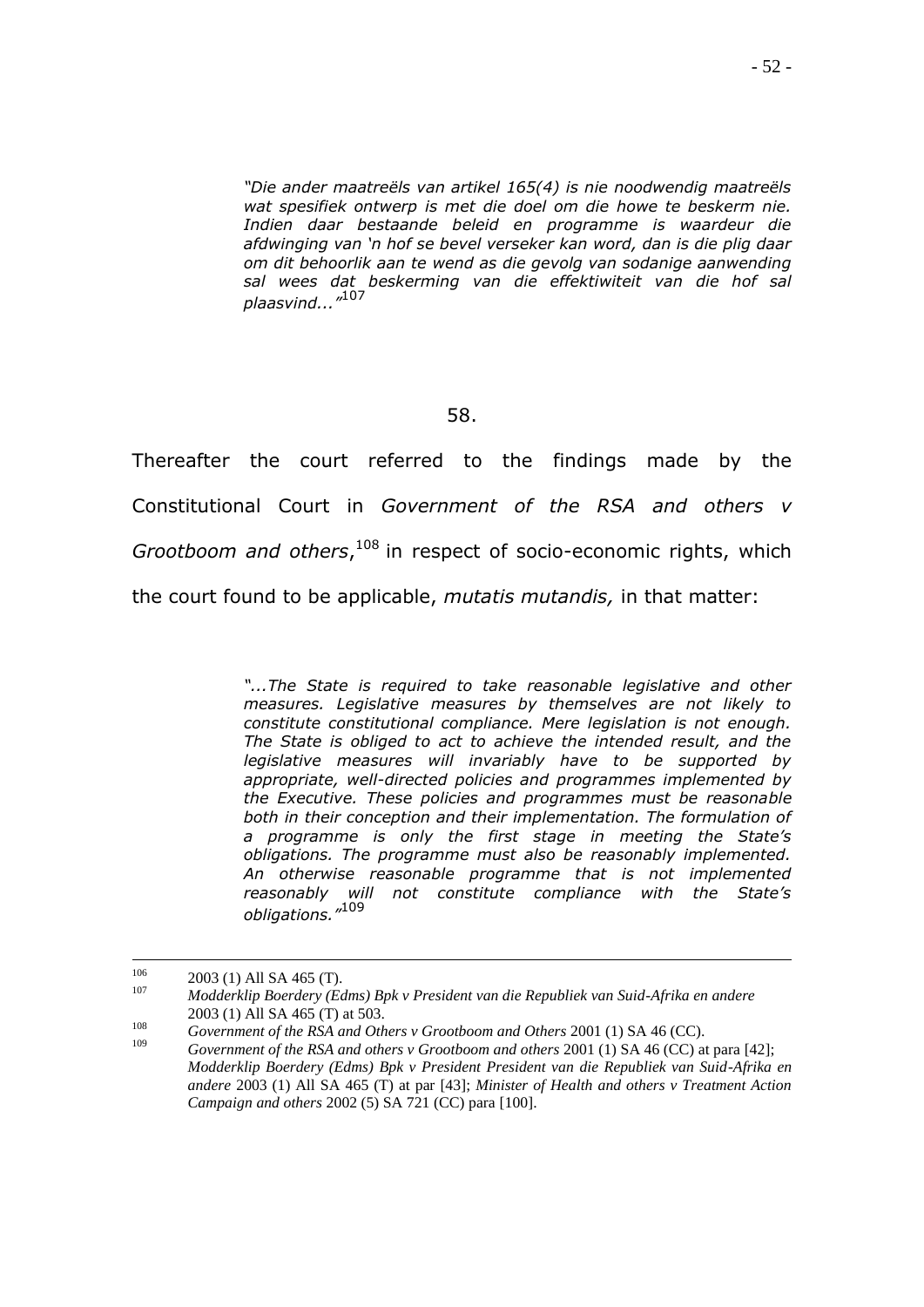The obligation imposed by section 165(4) of the Constitution has also been described in the following terms:

> *"The process of adjudication and resolution of disputes in courts of law is not an end in itself but only a means thereto; the end being the enforcement of rights or obligations defined in the court order."* 110

## 60.

In this regard, we submit that the latter description directly relates to the "effectiveness" of a court order. In other words, a court will not readily grant an order in the knowledge that its enforcement will not be effective. We therefore submit that the "doctrine of effectiveness", relating to the power of a court to grant an effective judgment is now constitutionally entrenched by section 165(4) of the Constitution.

#### 61.

Prior to the advent of the Constitution, the principle of effectiveness related to the power of a court to give an effective judgment rather

<sup>110</sup> <sup>110</sup> *Mjeni v Minister of Health and Welfare, Eastern Cape* 2000 (4) SA 446 (Tk) at 453C-D; *Modderklip Boerdery (Edms) Bpk v President President van die Republiek van Suid-Afrika en andere* 2003 (1) All SA 465 (T) at par [43].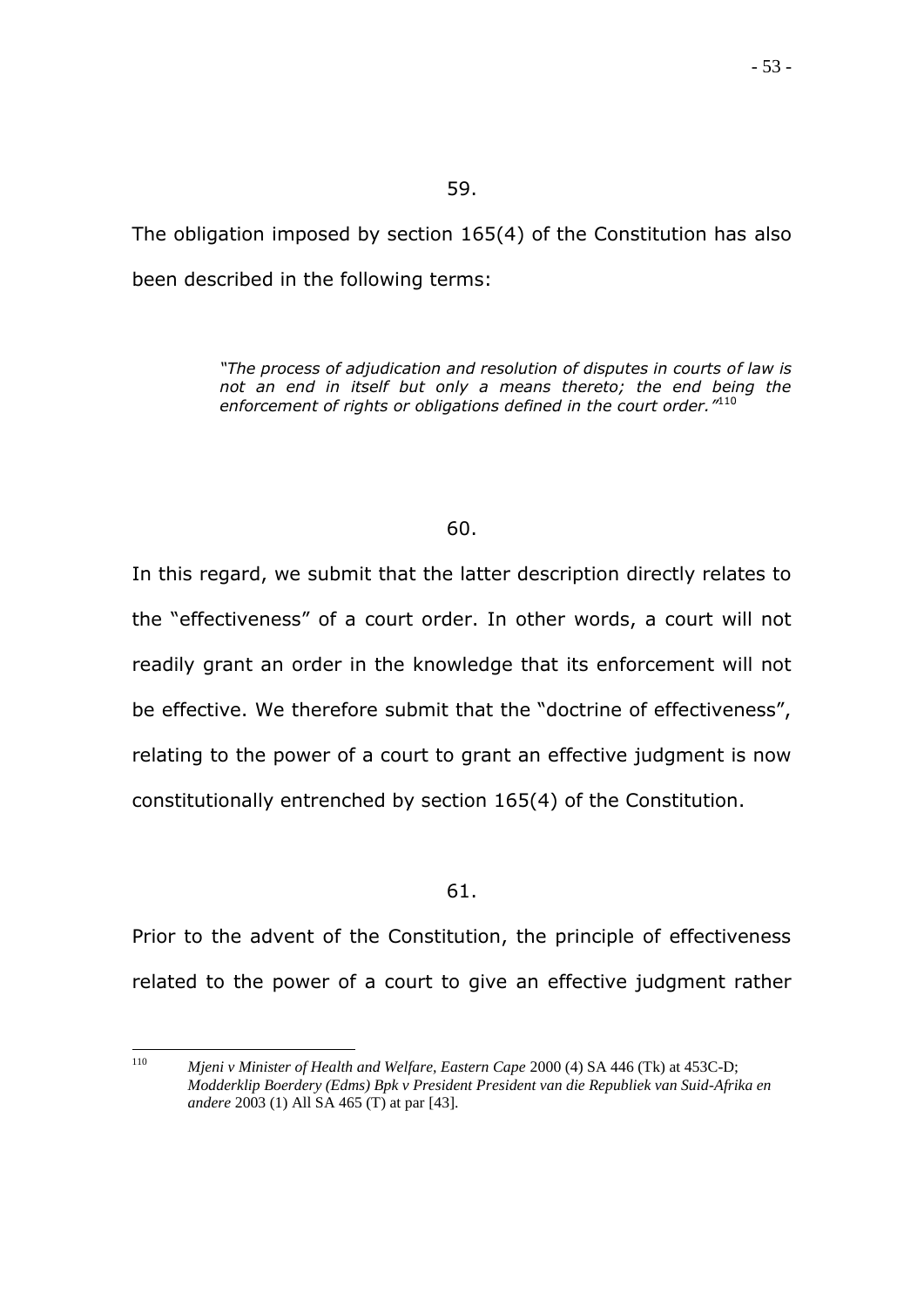than to the execution of that power in any particular case. $111$ 

#### 62.

However, we submit that rule of law, viewed against the provisions of section 165(4) of the Constitution, as referred to above encapsulates the principle that an organ of state will not fulfil its constitutional obligations if it allows a court to grant an order which an organ of state is impossible to give effect to.

## 63.

We respectfully submit that that is exactly what the Applicants propose. In order to demonstrate the impossibility of such an order being effective, we make the following submissions:

63.1 We make common cause with the arguments raised by the First Respondent in his heads of argument<sup>112</sup>, regarding the impossibility of the Fourth Respondent to make use of legitimate channels for obtaining evidence from Zimbabwe  $113$ ; the inappropriateness of using the First

<sup>111</sup> <sup>111</sup> *Barclays National Bank Ltd v Thompson* 1985 (3) SA 778 (A).<br><sup>112</sup> **Eirst Respondent's heads of argument** pares 78, 96, pp 96, 109

<sup>&</sup>lt;sup>112</sup> First Respondent's heads of argument, paras 78-96, pp 96-109.<br><sup>113</sup> First Beapondent's heads of argument, paras 24.50, pp 62.85.

First Respondent's heads of argument, paras 34-59, pp 63-85.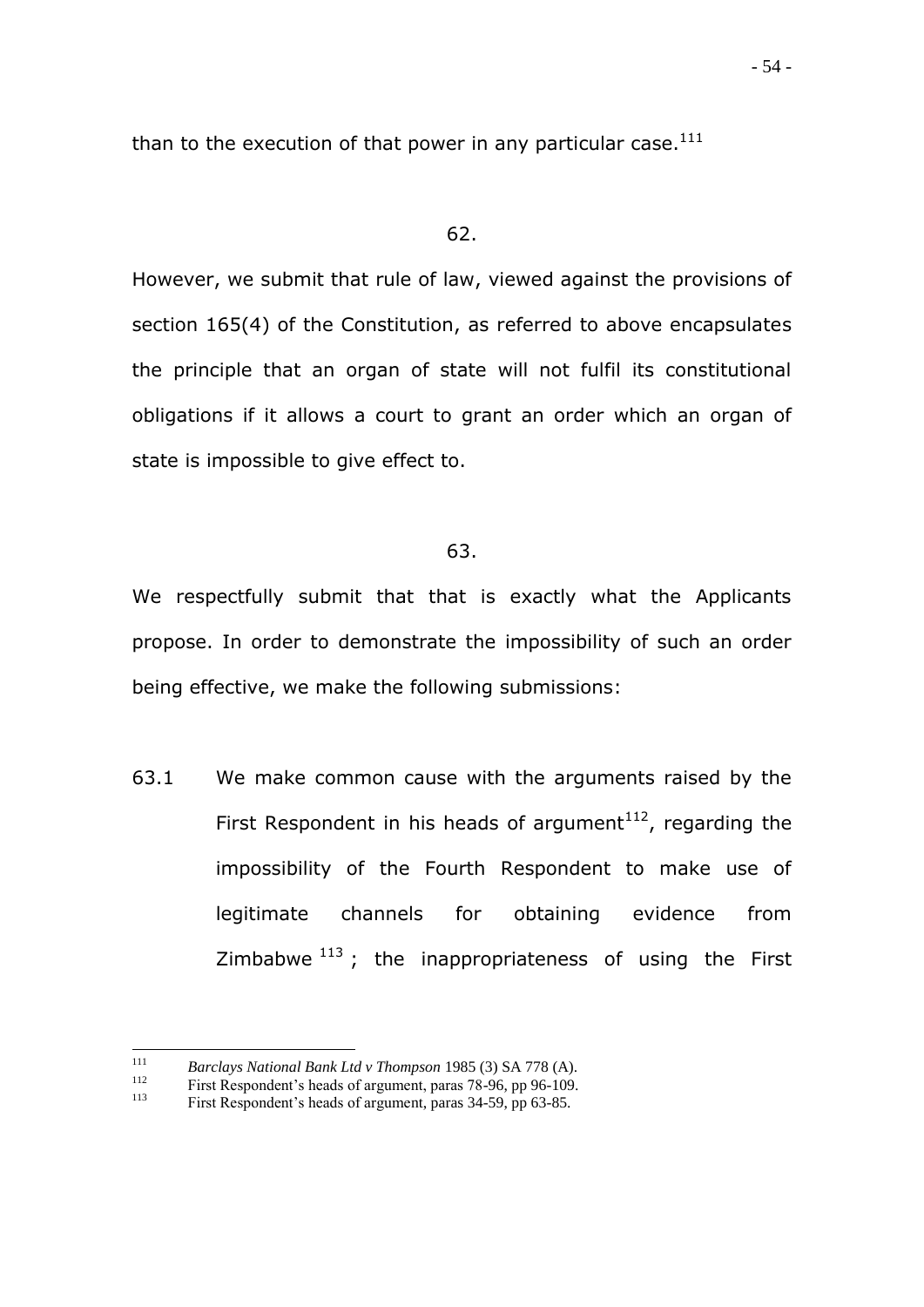Applicant to gather evidence on behalf of the  $SAPS<sup>114</sup>$ ; and the negative impact on diplomatic initiatives, the functioning of SARPCCO and ongoing and future cooperation from the Zimbabwean Police.  $115$  We do not deem it necessary to repeat those arguments herein.

- 63.2 Suffice to submit that there are no "legislative" measures to assist the Fourth Respondent in conducting an investigation as the Applicants would have it.
- 63.3 In view of the facts of this matter, there are no "other measures" available to the Fourth Respondent in order to fulfil his obligations in terms of section 165(4) of the Constitution.
- 63.4 Accordingly, the Applicants seek relief that would not only have an impact on the foreign relations that our Government have with Zimbabwe, but would undoubtedly also interfere with the domestic affairs of Zimbabwe. On these issues, the Constitutional Court stated the following:

<sup>114</sup> <sup>114</sup> First Respondent's heads of argument, paras 60-73, pp 85-94.<br><sup>115</sup> First Respondent's heads of argument, paras 74, 77, pp 04, 06.

First Respondent's heads of argument, paras 74-77, pp 94-96.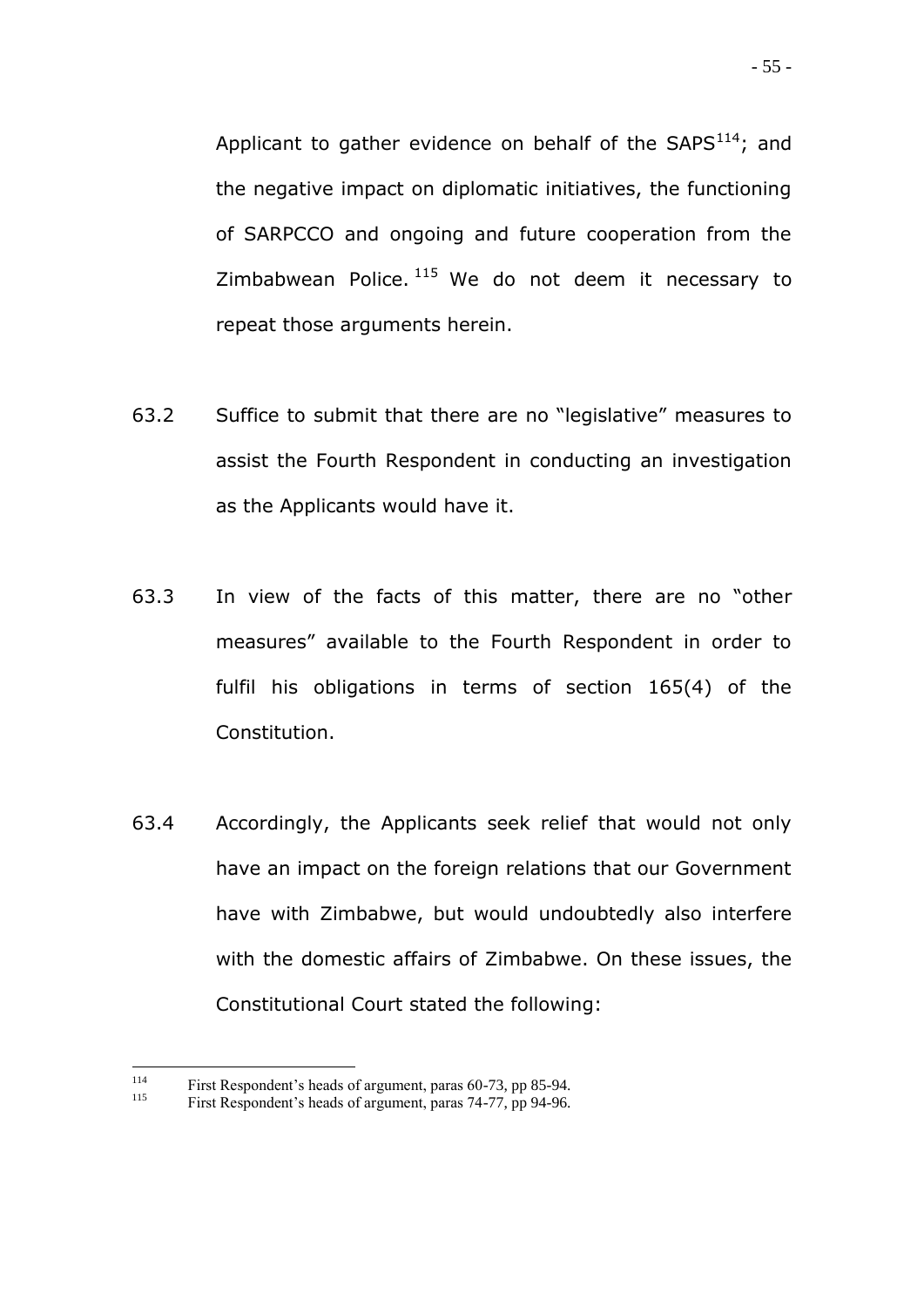*"The conduct of foreign relations is a matter which is within the domain of the executive. The exercise of diplomatic protection has an impact on foreign relations. Comity compels States to respect the sovereignty of one another; no State wants to interfere in the domestic affairs of another. The exercise of diplomatic protection is therefore a sensitive area where both the timing and the manner in which the intervention is made are crucial. The State must be left to assess foreign policy considerations and it is a better judge of whether, when and how to intervene. It is therefore generally accepted that this is a province of the executive, the State should generally be afforded a wide discretion in deciding whether and in what manner to grant protection in each case and the judiciary must generally keep away from this area. That is not to say the judiciary has no role in the matter."*<sup>116</sup>

63.5 It is submitted that the exercise of the alleged obligations (to conduct an extraterritorial investigation), as the Applicants ask the Court to enforce upon the Fourth Respondent, would undoubtedly be a misconstruction of their powers, and could lead to the loss of good faith of not only the member states of the African Union, but indeed the league of nations. The relief, if granted will compel the Fourth Respondent to intrude upon the domestic and internal affairs of Zimbabwe. Accordingly, such action would most certainly impede on the diplomatic relations between

<sup>116</sup> <sup>116</sup> *Kuanda & Others v President of the RSA & Others (2)* 2004 (10) BCLR 1009 (CC) 1020 par [172].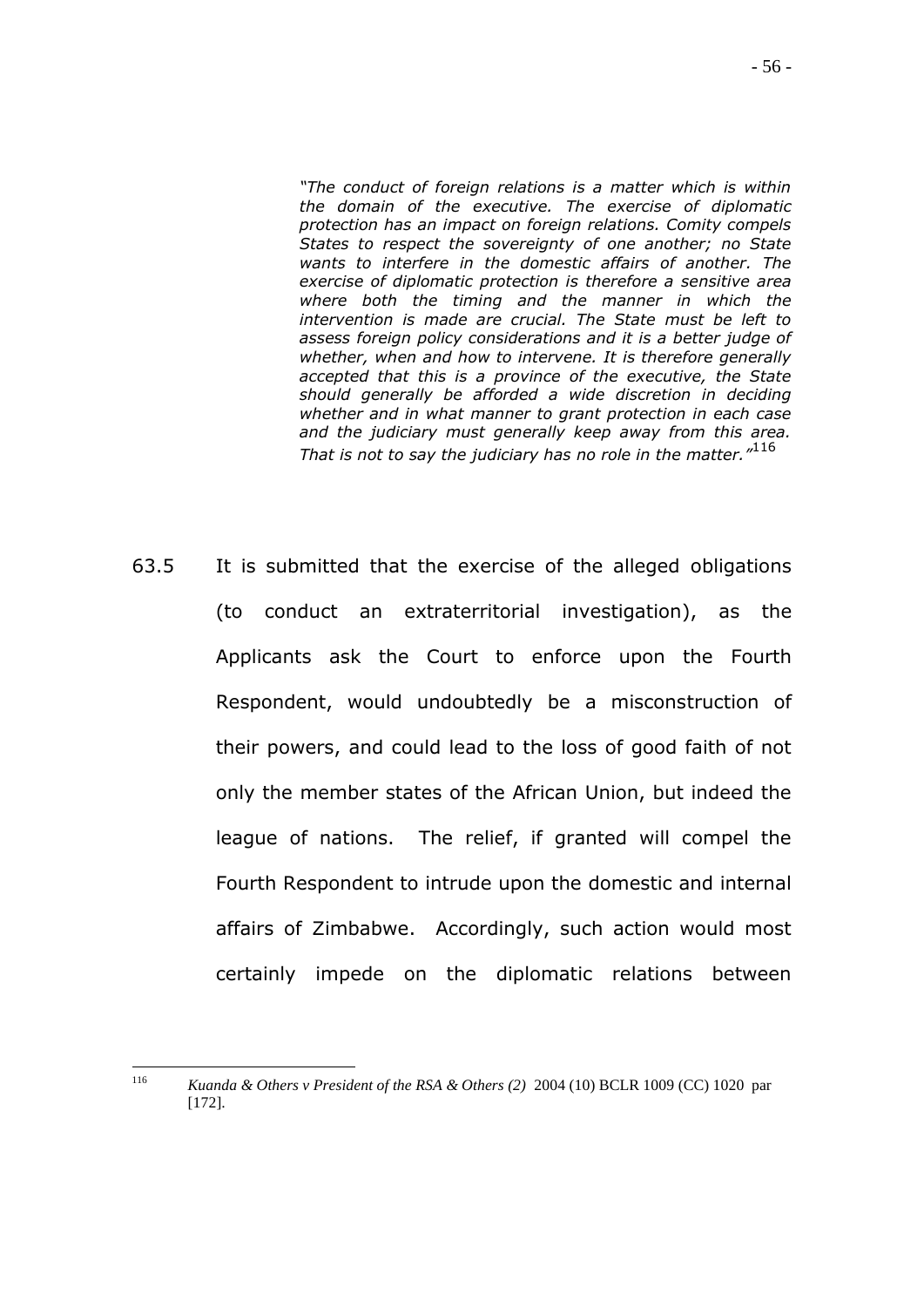member states of the African Union, and ultimately defeat the Rule of Law.

- 63.6 Our courts" reasoning and decisions on the "*legislative"* and "*other measures"*, referred to above, comprise substantive performance on the part of the Fourth Respondent's section 165(4) duties, on the facts of this case.
- 63.7 We further submit that the obligations which the Applicants seeks to impose on the Fourth Respondent cannot go beyond those permitted by, *inter alia*, sections 195, 237 and 165(4) of the Constitution, and can most certainly not be enforced extraterritorially. The Fourth Respondent is therefore obliged:

*"…to take reasonable steps, where possible, to ensure that largescale disruptions in the social fabric do not occur in the wake of the execution of court orders, thus undermining the rule of law. The precise nature of the state"s obligation in any particular case and in respect of any particular right will depend on what is reasonable, regard being had to the nature of the right or interest that is at risk as well as on the circumstances of each case."* 117

63.8 It is submitted that the enforcement of the duty on the Fourth Respondent to give effect to the Applicants request

<sup>117</sup> <sup>117</sup> *The President of the Republic of South Africa and Another v Modderklip Boerdery (Pty) Ltd (Agri SA and Others, Amici Curiae)* 2005 (5) SA 3 at par [43].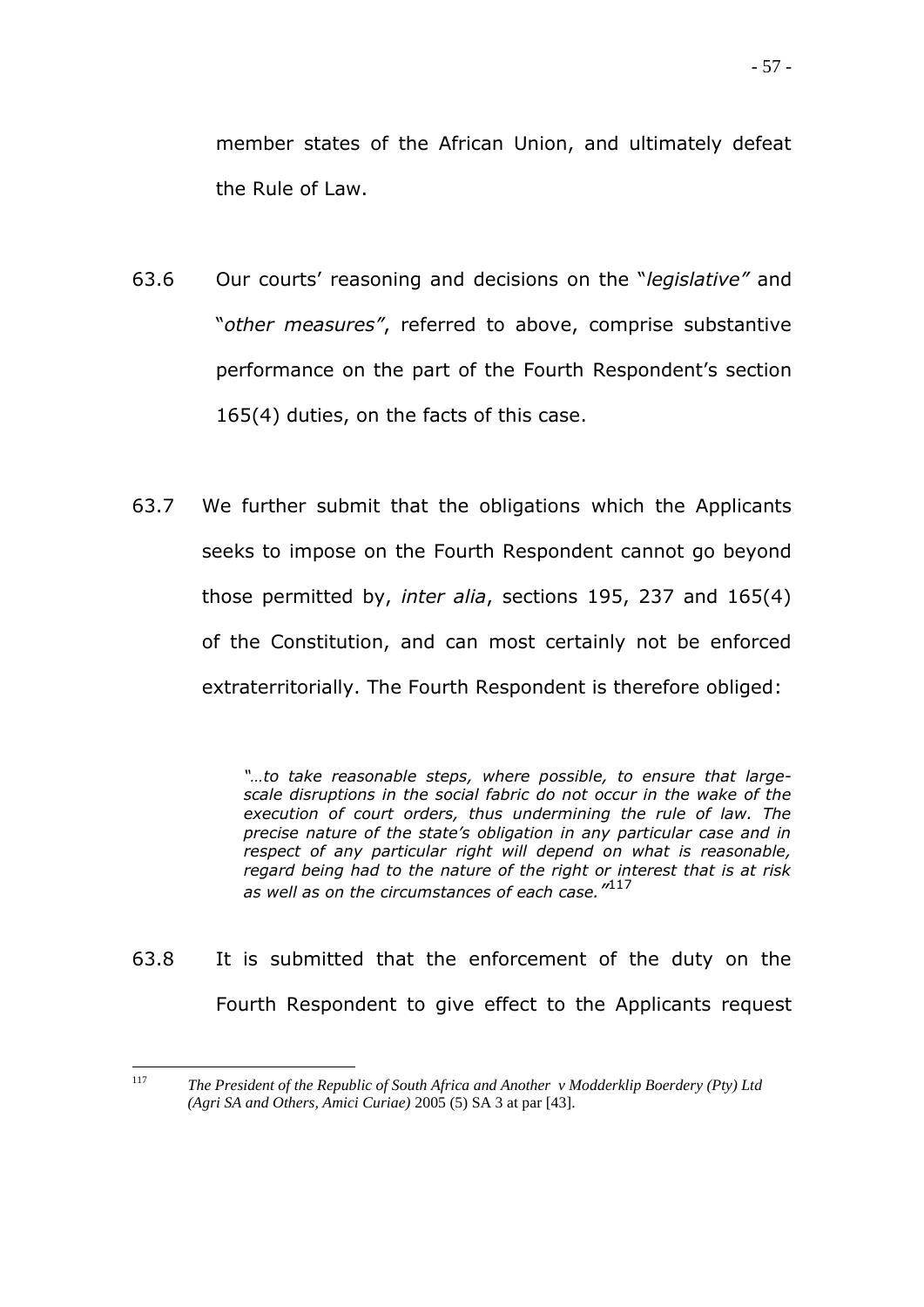#### 64.

Accordingly, it cannot serve the equality, legality and reasonable principles of the rule of law to impose such an obligation on the Fourth Respondent, as it would compel the Fourth Respondent to function as an "International Police Service", without any authorisation to act as such.

65.

We therefore submit that the Fourth Respondent's decision is not reviewable under PAJA or the Rule of law.

## **C.3 THE ZIMBABWEAN HUMAN RIGHTS COMMISSION:**

66.

A scathing attack is levelled against both the First and Fourth Respondents for not having made use of mutual legal assistance instruments in order to investigate the allegations contained in the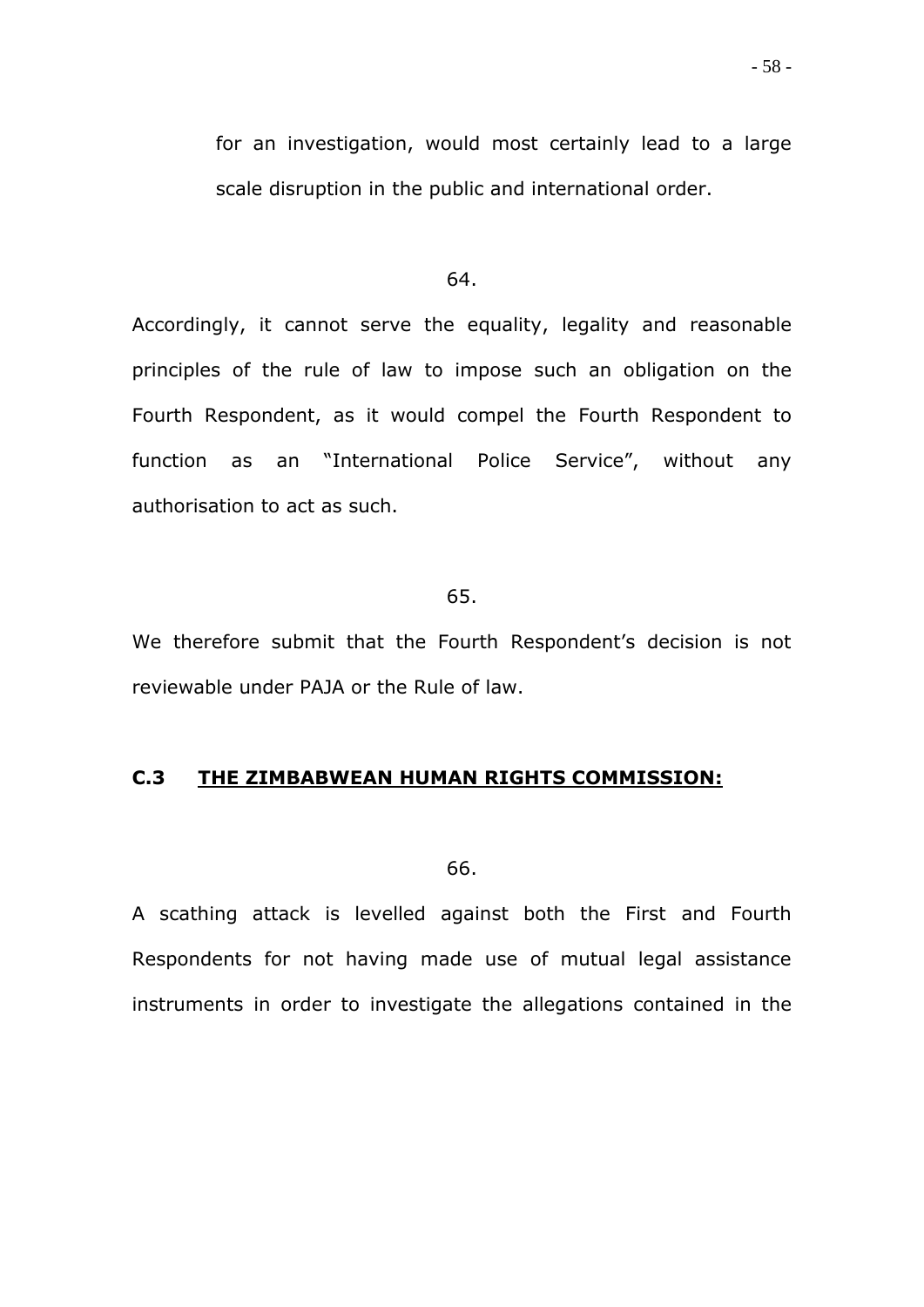docket. We have already indicated above  $118$  that the Fourth Respondent is, in any event, precluded from launching an investigation through the application of legislative or other measures.

#### 67.

The Fourth Respondent"s reference to the establishment of the Zimbabwe Human Rights Commission as an alternative remedy available to the alleged victims, was met by another scathing attack by the Applicants regarding its intended application and relevance in this instance.<sup>119</sup>

#### 68.

To summarize, the Applicants refer to a number of media and civil society reports in order to indicate that the Zimbabwean Minister of Justice and Legal Affairs, Patrick Chinamasa was quoted as saying "*[t]his commission will not have powers to investigate human rights violations… before the enactment of the amended number 19, unless*  such violations have continued after the amendment 19."<sup>120</sup> In this regard, we submit that the various media and civil society reports specifically refer to the fact that Minister Chinamasa's remark does

<sup>118</sup> <sup>118</sup> We refer in this regard to paragraph 63 *supra*.<br><sup>119</sup> SEA paras 216 221 Judex pp 1626 1628

<sup>&</sup>lt;sup>119</sup> SFA, paras 216-221, Index, pp 1626-1628.<br><sup>120</sup> SEA, Announce "MEraph.<sup>2</sup>", Indox, pp 166.

SFA, Annexure "NFreply2", Index, pp 1661-1671.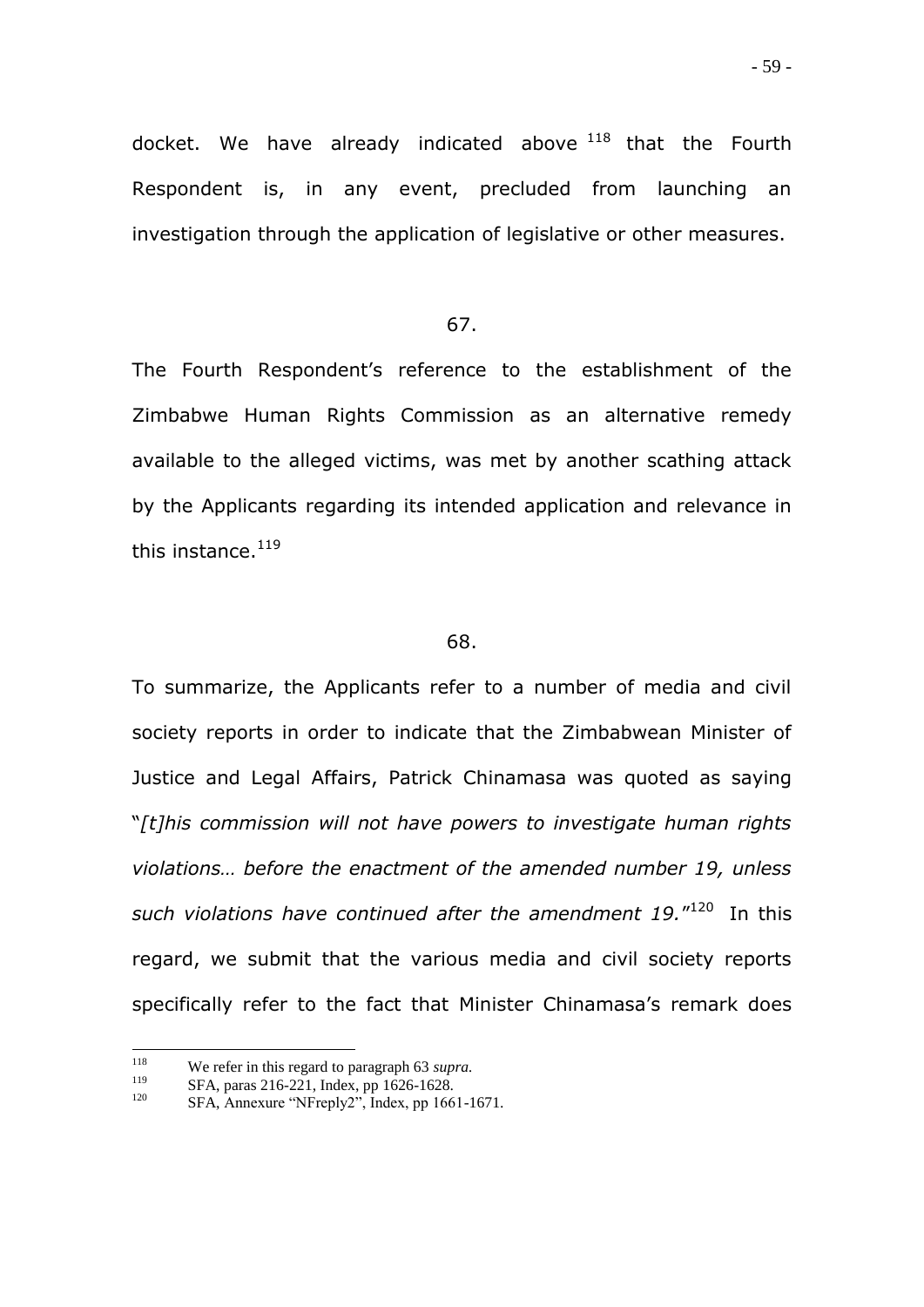not refer to the correct factual position. We say this for the simple reason that the remark was made in view of the "proposed Human Rights Commission Bill", which bill has not yet been brought to cabinet for approval. $^{121}$ 

#### 69.

The Applicants' condemnation of the relevance of the Zimbabwe Human Rights Commission can therefore not be elevated to factual material upon which this Court can make a definitive finding. At worst for the Fourth Respondent, the upshot of the proposed Human Rights Commission Bill is that an exact time frame within which the Zimbabwe Human Rights Commission will function, has not yet been established.

#### 70.

It is a trite principle of our common law as well as the provisions of PAJA, that a court will not judicially review an administrative decision, if the applicant has not exhausted all his or her available remedies. We submit that this principle is also applicable in this instance. We refer in this regard to the fact that the Applicants conveniently refrain from indicating that they attempted to assist the alleged victims of

<sup>121</sup> SFA, Annexure "NFreply2", Index, p 1666.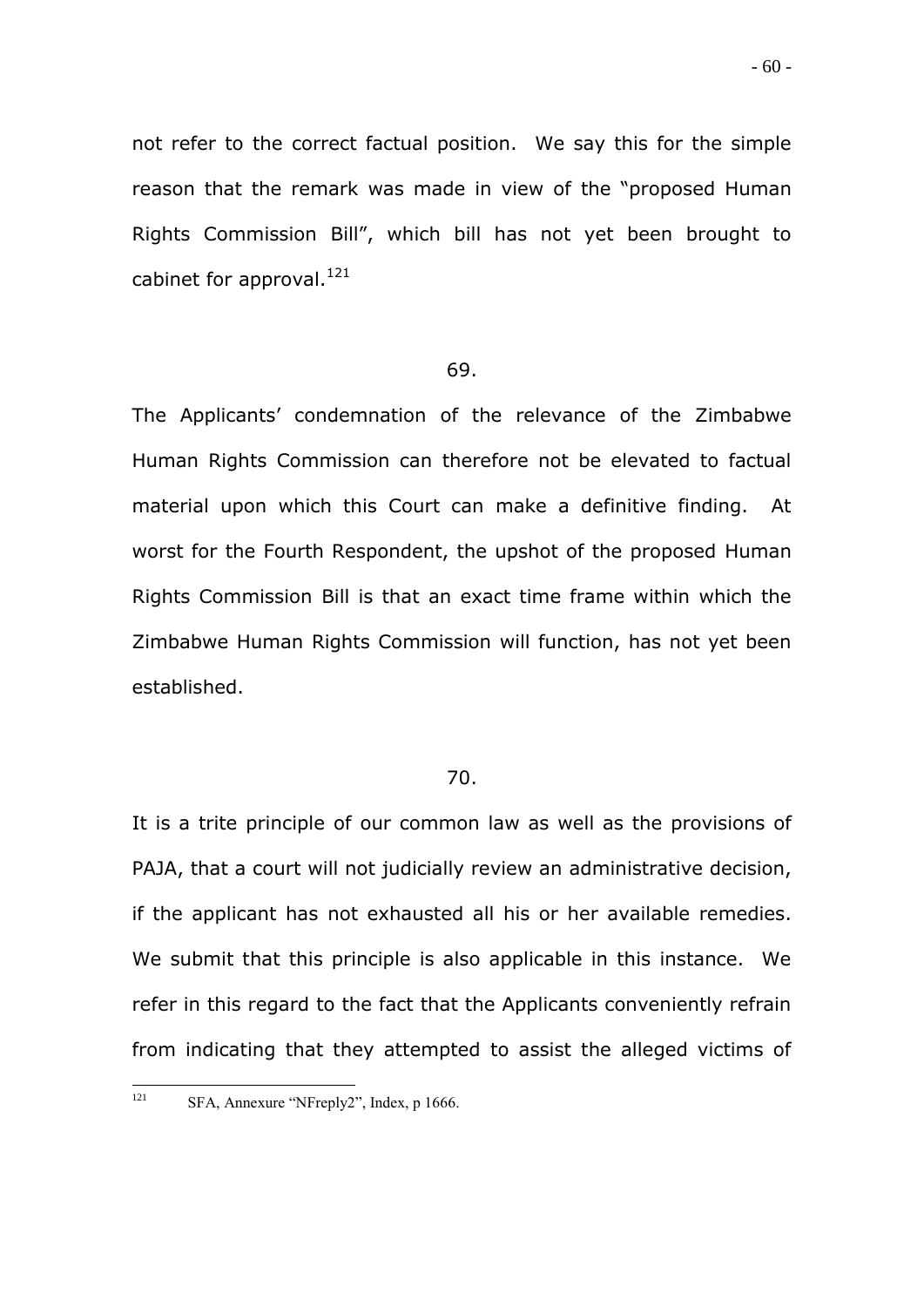the crimes against humanity to obtain redress within Zimbabwe. The Applicants merely make a bold statement to the effect that there is a total collapse of the rule of law in Zimbabwe, without so much as tendering a jot or tittle of evidence that such a total collapse of the rule of law effectively precludes the alleged victims to obtain any remedy in Zimbabwe.<sup>122</sup>

## 71.

We further submit that the establishment of the Zimbabwe Human Rights Commission is a fact which this Court should take into account, especially in view of the impossibility of the Fourth Respondent giving effect to the relief sought by the Applicants as already state above.

## 72.

In the event that the Court should not uphold the arguments raised *in limine*, we submit the following in respect of the merits of the Applicants relief.

<sup>122</sup> FA, par 7, Index, Court Bundle 1, p 11.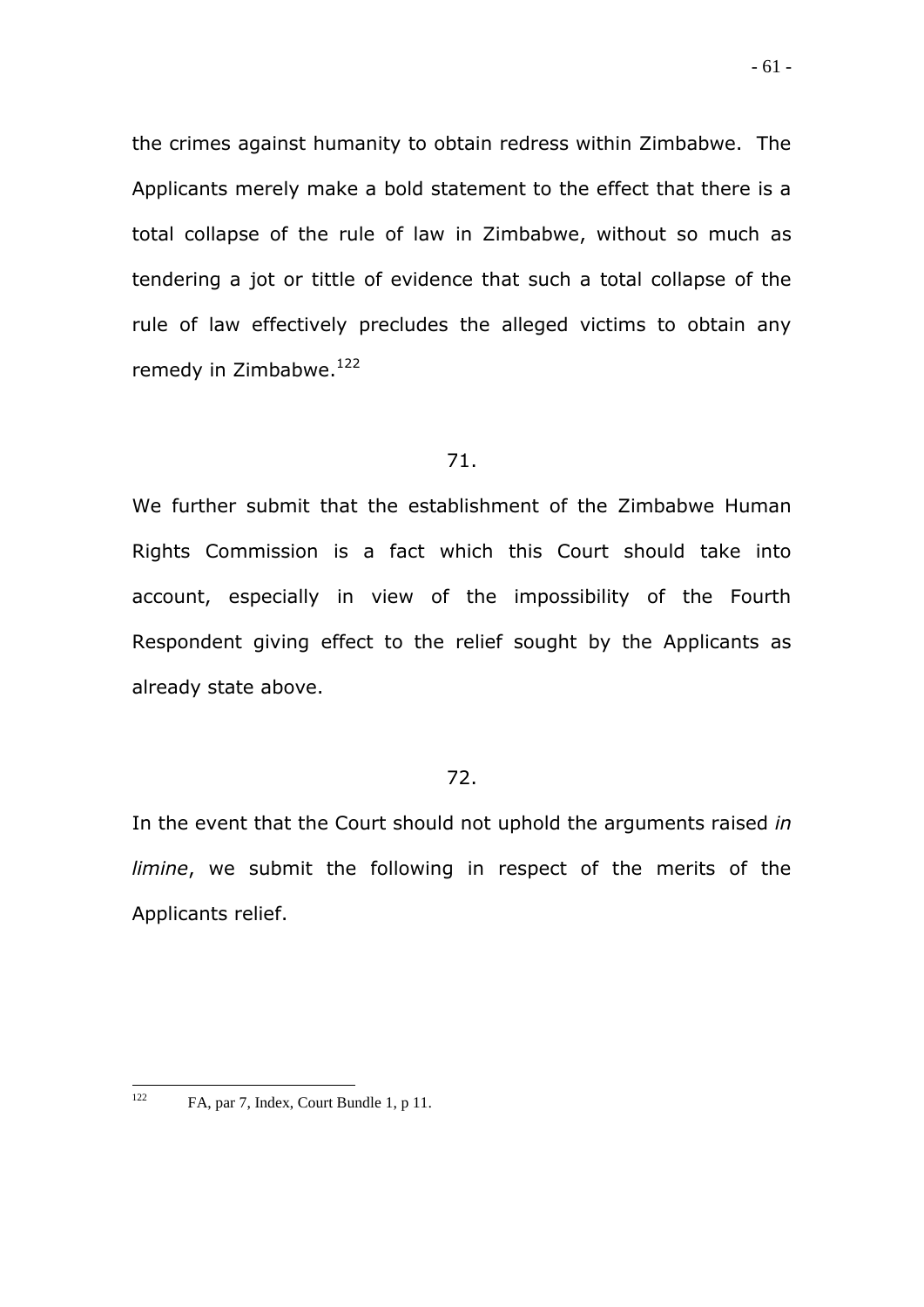## **D. THE MERITS**

#### 73.

It is common cause that this application requires an interpretation of the Domestic ICC Act.

#### 74.

It is furthermore common cause that South Africa adopted the Domestic ICC Act pursuant to the Rome Statute of the International Criminal Court, 1998.

#### 75.

We further submit that there is no South African case law in point regarding the Domestic ICC Act and the Honourable Court is therefore tasked to adjudicate this novel issue.

#### 76.

In view of our analysis of the relief sought by the Applicants referred to in paragraph 9 *supra*, we submit that the crux of this application concerns an interpretation of section 4(3)(c) of the Domestic ICC Act.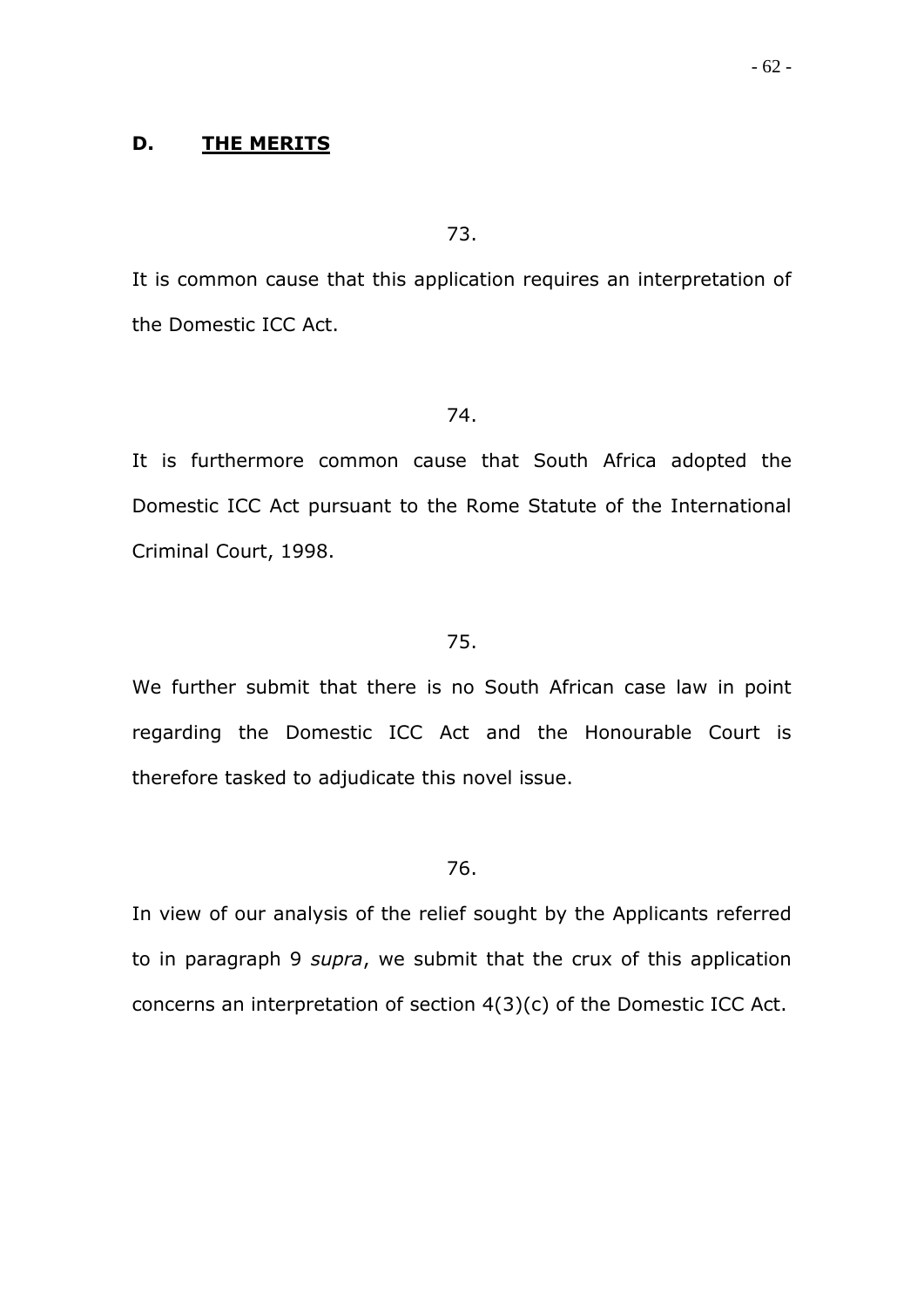In this regard, we respectfully submit that section  $4(3)(c)$  of the Domestic ICC Act in essence provides for the jurisdictional requirements to be met in order to clothe a South African court with the necessary jurisdiction to adjudicate upon a matter contemplated in the Domestic ICC Act.

## 78.

It is common cause that all the alleged victims of the crimes against humanity are resident in Zimbabwe, are not and have never been resident in South Africa and are not members of the First or Second Applicants.<sup>123</sup>

## 79.

It is furthermore common cause that none of the alleged acts of torture were committed in the Republic of South Africa, by South African citizens or against South African citizens.<sup>124</sup>

<sup>123</sup> We submit that this fact was confirmed by the Applicants in their response to Fourth Respondent"s notice in terms of Rule 35(12) to which we have already referred in paragraph 5 *supra*. See also:  $4<sup>th</sup>$  Resp AA, par. 20, Index, Court Bundle 3, p.1103 and the lack of response thereto in RA, par 209, Index, Court Bundle 5, p 1624. <sup>124</sup> *Infra.*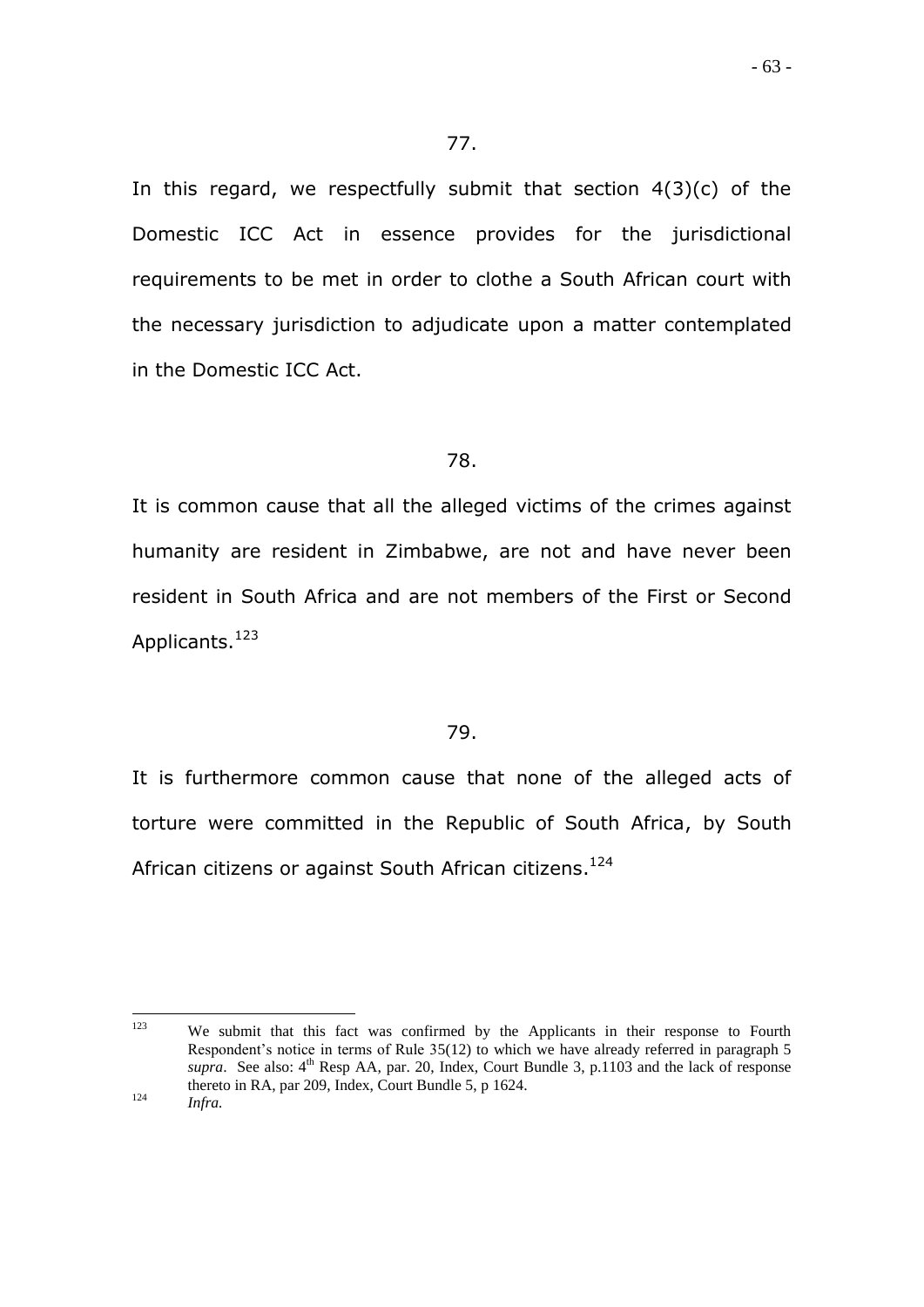#### 80.

Section 4(3) of the Domestic ICC Act reads as follows:

- "*(3) In order to secure the jurisdiction of a South African court for purposes of this Chapter, any person who commits a crime contemplated in subsection (1) outside the territory of the Republic, is deemed to have committed that crime in the territory of the Republic if-*
	- *(a) that person is a South African citizen; or*
	- *(b) that person is not a South African citizen but is ordinarily resident in the Republic; or*
	- *(c) that person, after the commission of the crime, is present in the territory of the Republic; or*
	- *(d) that person has committed the said crime against a South African citizen or against a person who is ordinarily resident in the Republic."* (Our emphasis)

#### 81.

In view of the issues which are common cause between the parties, it is apparent that the Applicants can only rely on the provisions of section 4(3)(c) of the Domestic ICC Act in order to secure the jurisdiction of this Court.

#### 82.

In the absence of the *rationes jurisdictionis* dictated by section 4(3)(c) of the Domestic ICC Act, the relief sought by the Applicants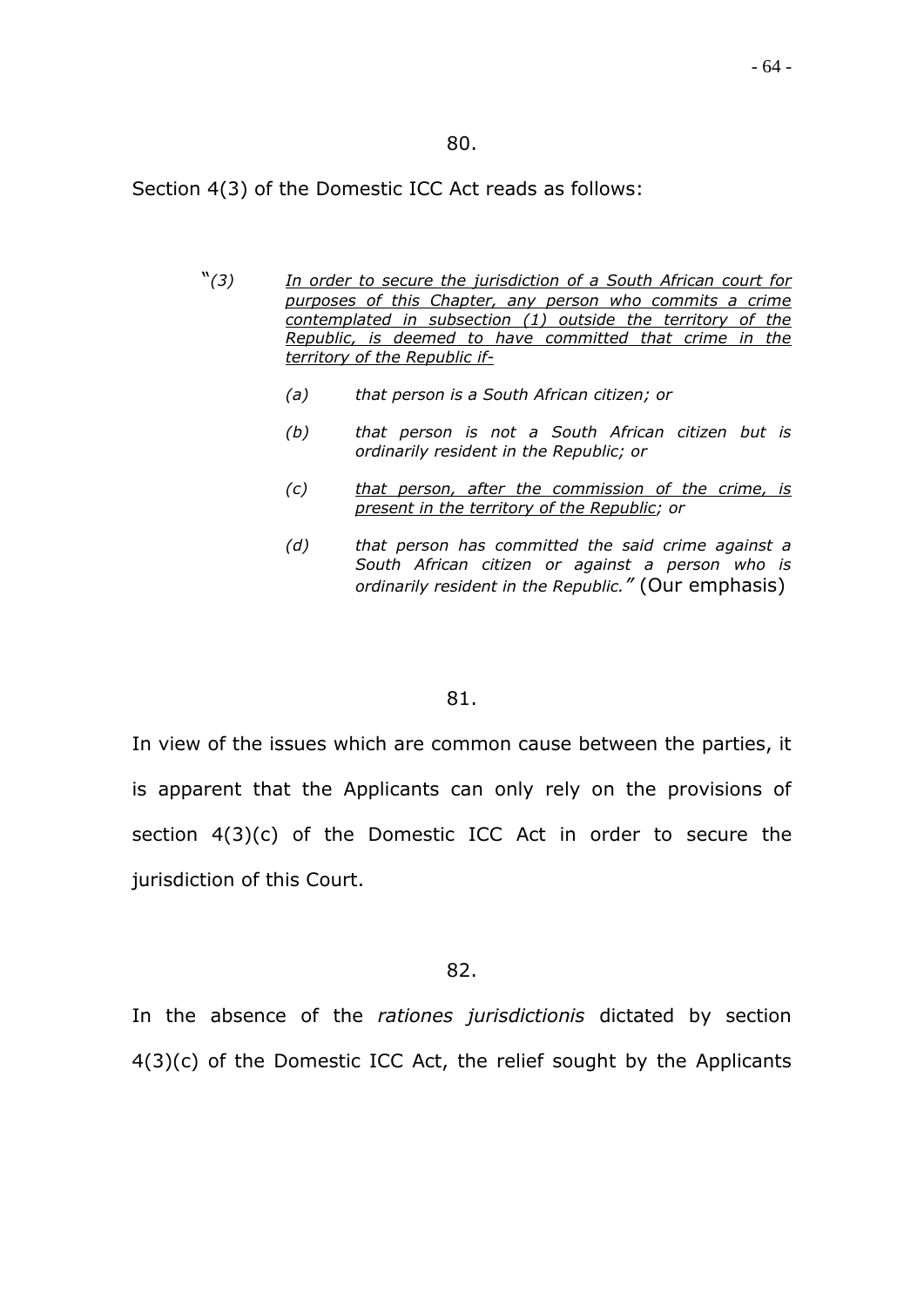- 65 -

will ineluctably lead to a *brutum fulmen*, or, as we have already submitted a non-effective order.<sup>125</sup>

## 83.

The Applicants submit that section  $4(1)^{126}$  of the Domestic ICC Act specifically provides that our Government adopted an absolute "universal jurisdiction" in respect of crimes committed in terms of the Domestic ICC Act, and that section 4(3)(c ) should be interpreted as if the words "anticipated presence" appear therein.

## 84.

We will accordingly discuss the merits of each of the aforesaid propositions made by the Applicants insofar as the First Respondent has not dealt with same in his heads of argument. The legal principles pertaining to the interpretation of acts of parliament by necessity play a pivotal roll in this regard.

<sup>125</sup> <sup>125</sup> We refer in this regard to the arguments made in paragraphs 61 to 65 *supra*.<br> **Example 126** Society 126 Act reads as follows:

Section  $4(1)$  of the Domestic ICC Act reads as follows:

<sup>&</sup>quot;*(1) Despite anything to the contrary in any other law of the Republic, any person who commits a crime, is guilty of an offence and is liable on conviction to a fine or imprisonment, including imprisonment for life, or such imprisonment without the option of a fine, or both a fine and such imprisonment."*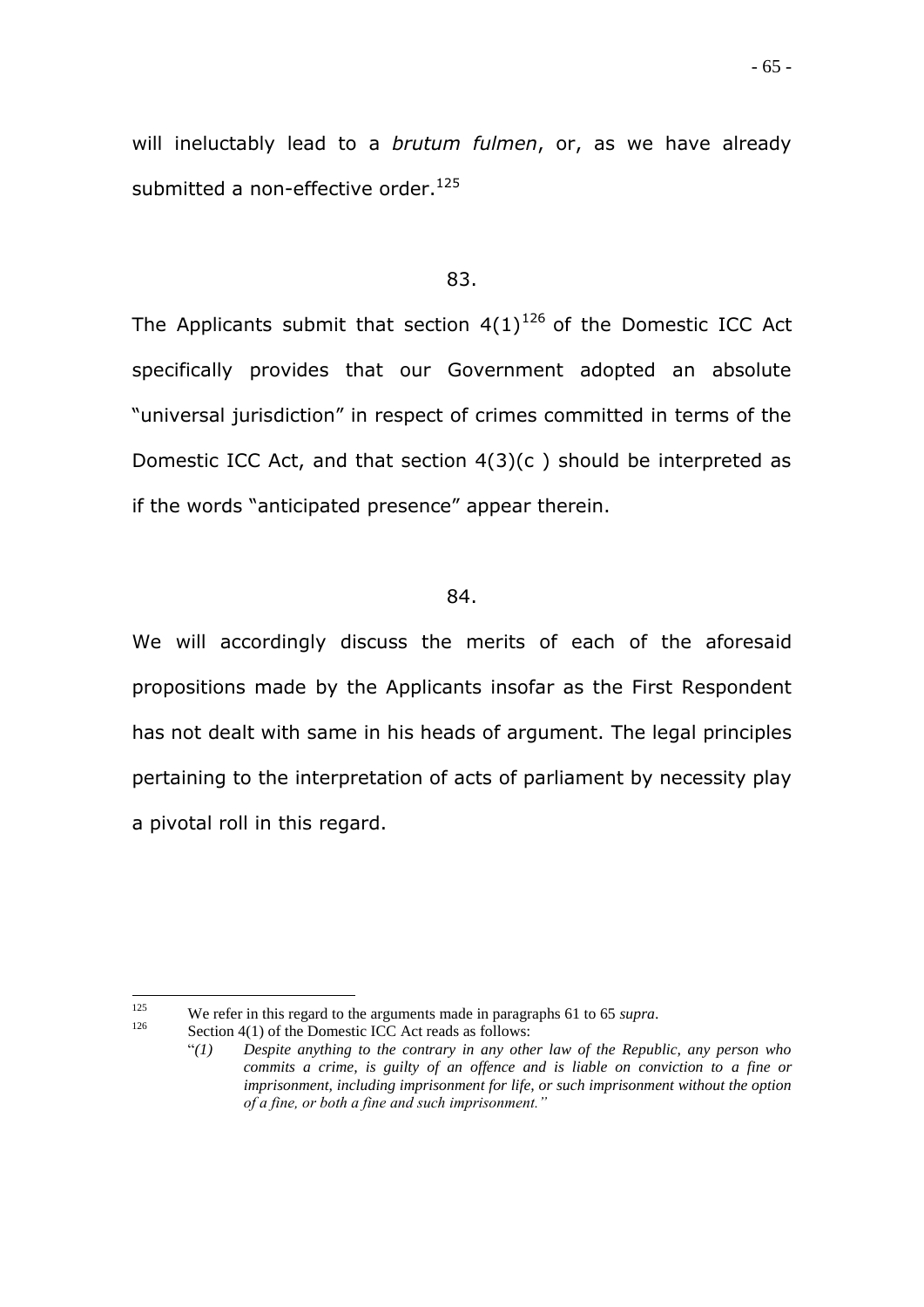## **D.1 Principles pertaining to the interpretation of legislation:**

85.

The proper approach to be followed when interpreting any statutory provision is that the court will read the section of the Act which requires interpretation sensibly, i.e. with due regard, on the one hand, to the meaning or meanings which permitted grammatical usage assigns to the words used in the section in question and, on the other hand, to the contextual scene, which involves consideration of the language of the rest of the statute as well as the matter of the statute, its apparent scope and purpose, and, within limits, its background. In the ultimate result, the court strikes a proper balance between these various considerations and thereby ascertains the will of the Legislature and states its legal effect with reference of the facts of the particular case which is before it.  $127$ 

#### 86.

Clauses in empowering legislation couched in permissive language have often been construed as making it the duty of the person in

 $127$ <sup>127</sup> *Stellenbosch Farmers' Winery Ltd v Distillers Corporation (SA) Ltd and another* 1962 (1) SA 458 (AD) at 476E-G; *Clearing Agents, Receivers & Shippers v The Member of the Executive Council: Transport, KwaZulu-Natal, and Minister of Transport and Commissioner for the South African Revenue Service* [2008] 1 All SA 1 (SCA) at [6].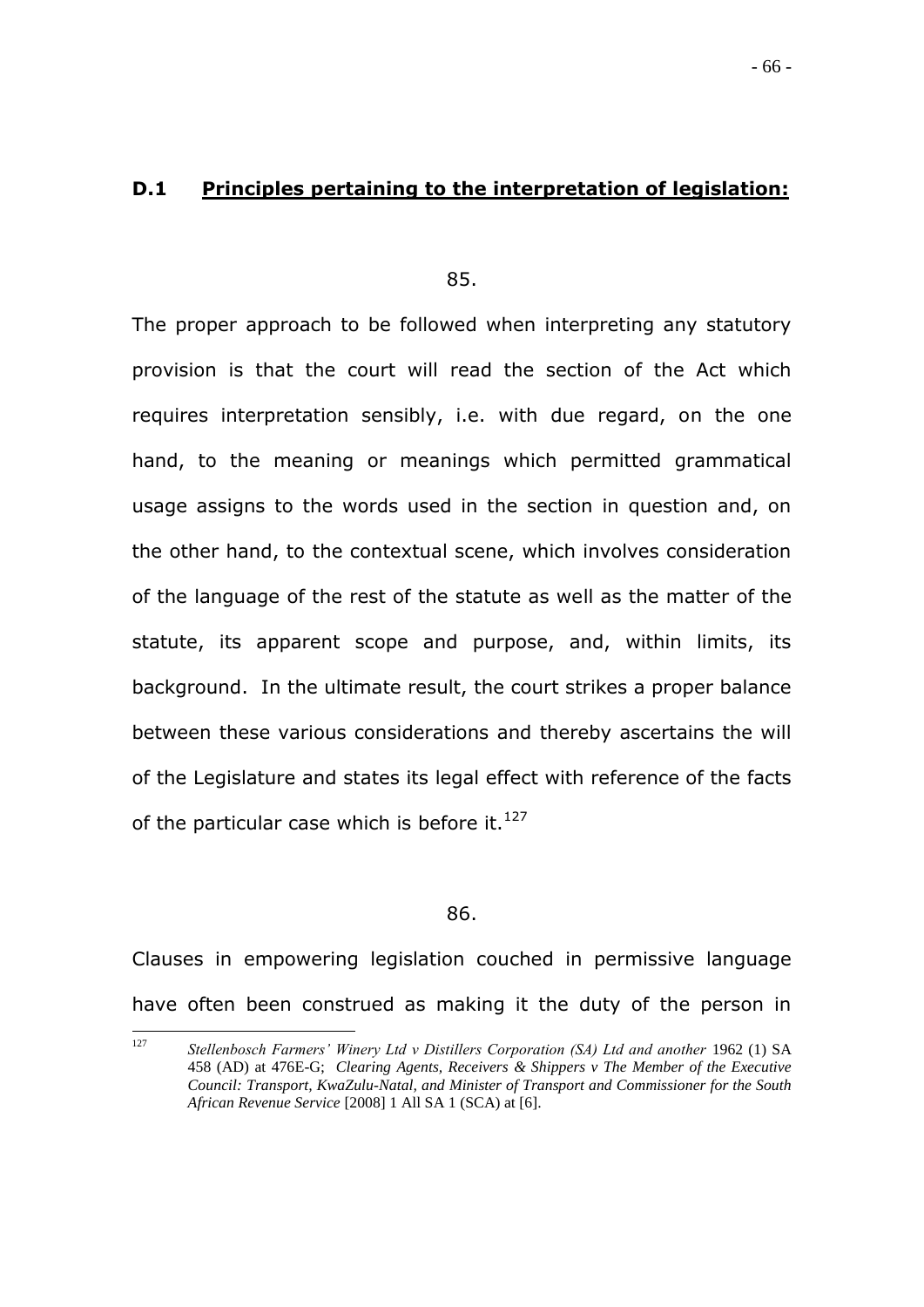whom the power is reposed to exercise that power when the conditions prescribed as justifying its exercise have been satisfied. $^{128}$ Whether or not it should be so construed depends on the language used and the general scope and objects of the empowering legislation. In this regard, it has been held that seldom indeed is language so clear that the possibility of differences of meaning is wholly excluded, but some language is much clearer than other language; clearer the language the more it dominates over the context, and *vice versa*, the less clear it is the greater the part that is likely to be played by the context.  $129$ 

#### 87.

It follows that the intention of the Legislature must be ascertained from the statute as a whole and no single consideration, however important it may seem to be, is necessarily conclusive.<sup>130</sup> The courts have therefore frequently emphasised that the law requires reasonable and not perfect lucidity.<sup>131</sup>

<sup>128</sup> <sup>128</sup> *South African Railways v New Silverton Estate Ltd* 1946 AD 830 at 842; *Public Servants Association v National Commissioner of SA Police Service* 2007 (2) SA 71 (SCA) at [23].

<sup>129</sup> *Jaga v Dönges NO* 1950 (4) SA 653 (A) at 664E-F; *Bato Star Fishing (Pty) Ltd v Minister of Environmental Affairs* 2004 (4) SA 490 (CC) at [89] to [92]; *Public Servants Association v National Commissioner of SA Police Service* supra at [23].

<sup>130</sup> *Metro Western Cape (Pty) Ltd v Ross* 1986 (3) SA 181 (D) at 189A; *McLoughlin NO v Turner* 1921 AD 537; *Van Der Spuy and Another v Malpage* [2005] 2 All SA 653 (N) at 643.

<sup>131</sup> *R v Pretoria Timber Company (Pty) Ltd* 1950 (3) SA 163 (A) at 176H; *Durban Add-Ventures*  Ltd v Premier of the Province of KwaZulu-Natal 2001 (1) SA 389 (N) at 400C.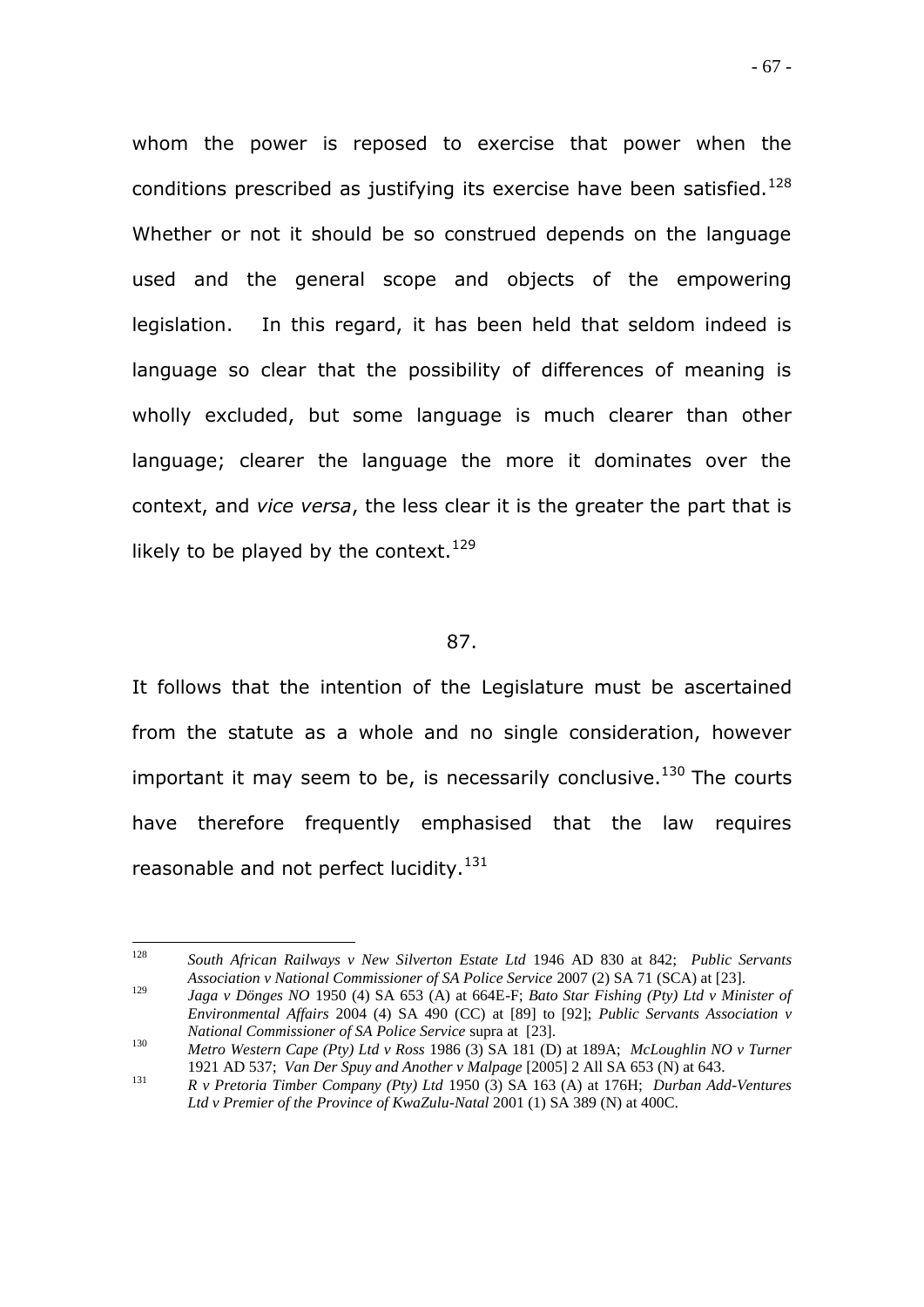The first and most important principle of statutory interpretation is that legislation should, so far as possible, be given its ordinary meaning. The well-established "golden rule" of statutory interpretation requires that where the language of a statute is clear and unambiguous, then the grammatical or ordinary meaning of the words must be given effect to, unless that would lead to some absurdity, repugnancy or inconsistency with the rest of the instrument.<sup>132</sup> In other words, the ordinary meaning of the words of a statute may only be modified so as to avoid an absurdity or inconsistency.

#### 89.

It is therefore imperative to determine the intention of the Legislature pertaining to the purpose of section 4(3)(d) of the Domestic ICC Act. We submit that the following dictionary definitions are relevant in order to determine same, namely:

89.1 The Oxford Paperback Dictionary & Thesaurus' meaning of the word "present" is "being or existing in a particular place";

 $132$ <sup>132</sup> *Adampol (Pty) Ltd v Administrator, Transvaal* 1989 (3) SA 800 (A) at 804. See also *Venter v R* 1907 TS 910 914-915; Lourens Du Plessis (2007) *Re-Interpretation of Statutes* (Butterworths LexisNexis, Durban), at page 104, fn.28, and cases cited therein.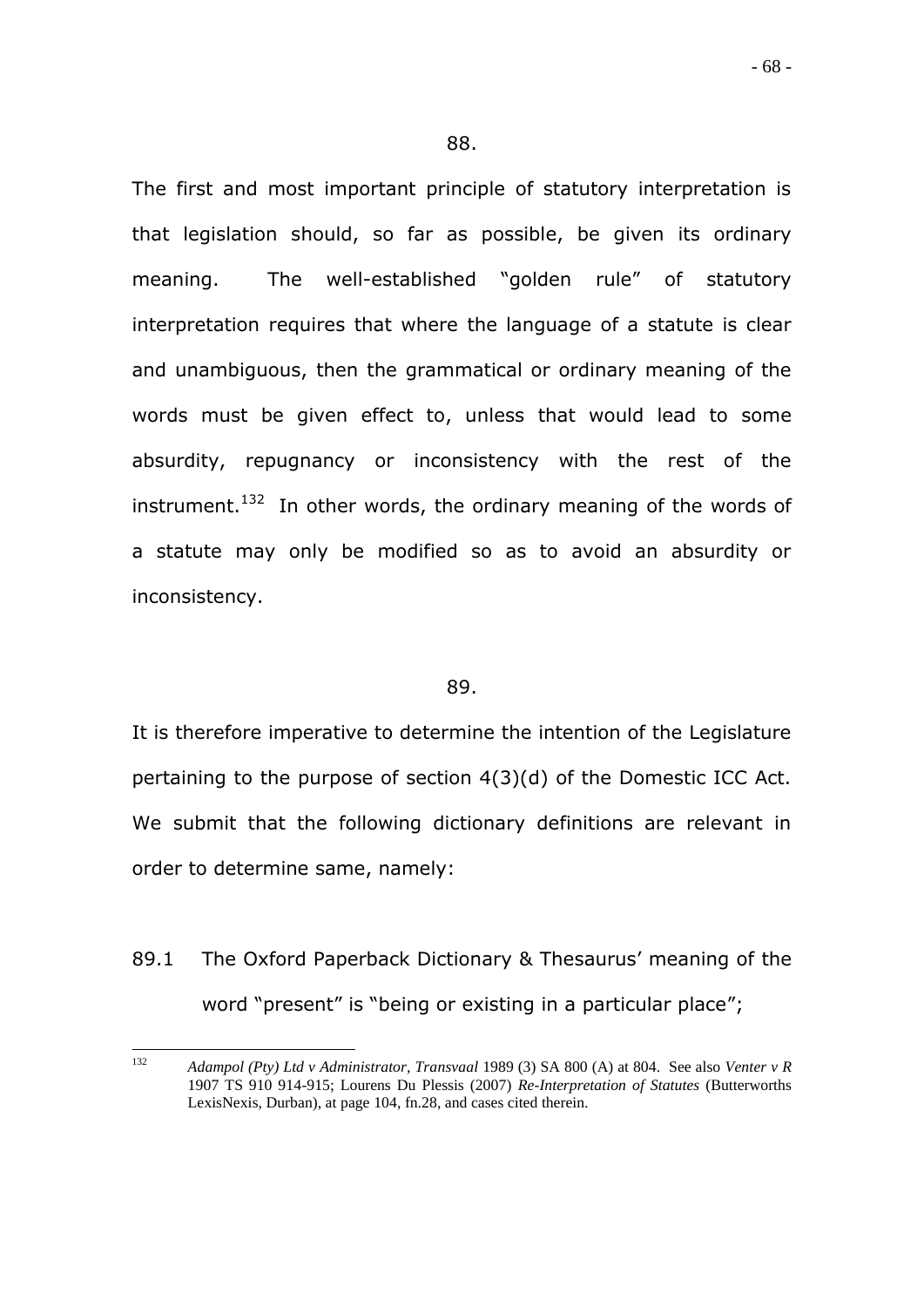- 89.2 The Funk and Wagnalls Practical "Standard" Dictionary of the English Language" meaning of the word "present" is "being in a place or company referred to or contemplated: opposed to *absent*".
- 89.3 The freedictionary.com meaning of the word "present" as an adjective is "in attendance, in the company of, in the presence of, in the vicinity, in view, near at hand, nearby, nigh, on hand, on the spot, *praesens*…".

#### 90.

According to the purposive approach to statutory interpretation, meaning must be given to legislation in a manner that is consistent with the object or purpose of the legislation. In other words, legislation must be interpreted by having regard to the "mischief" that it was intended to address. $133$ 

- 69 -

<sup>133</sup> <sup>133</sup> See, for example, *Glen Anil Development Corporation Limited v Secretary for Inland Revenue* 1975 (4) SA 715 (A) at 727-8.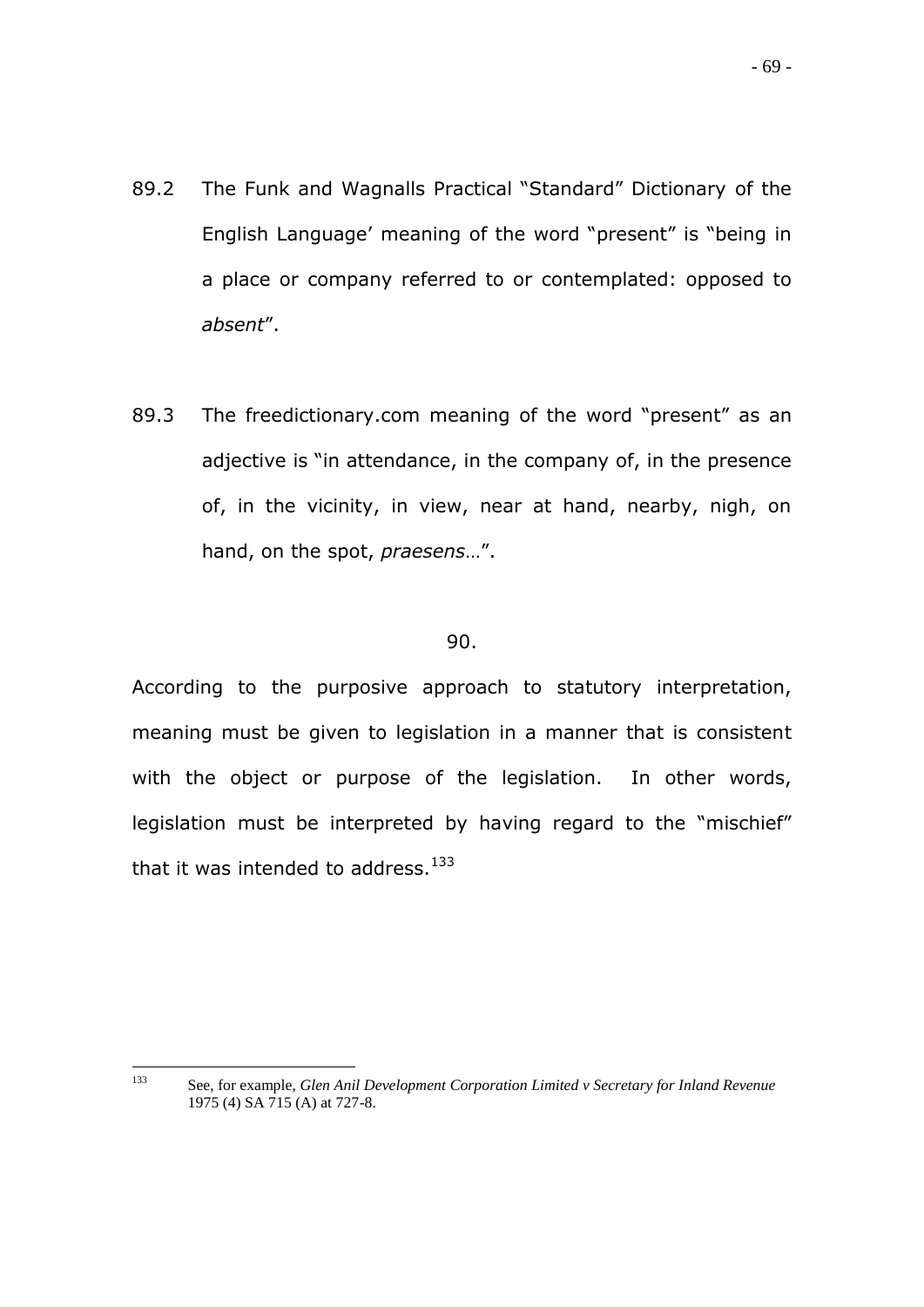When assessing the Applicants' interpretation, it is necessary to bear in mind the SCA"s admonition that "*it is not the function of a court to do violence to the language of a statute and impose its views of what*  the policy or object of a measure should be."<sup>134</sup> The reasons for such restraint have been explained by Schutz  $JA^{135}$ :

> "*The difficulty, which faces any argument which claims better knowledge of what the legislature intended than what the legislature itself appears to have had in mind when it expressed itself as it did, is to establish with reasonable precision what the unexpressed intention contended for, was".*

## 92.

We shall indicate below that the Applicants' interpretation seeks to do the very thing which Schutz J A warned against: that is, to claim better knowledge of what the drafters intended than what the drafters clearly had in mind when they formulated the precise language of section 4(3)(c) of the Domestic ICC Act.

134 <sup>134</sup> *Standard bank Investment Corporation v Competition Commission* 2000 (2) SA 797 (SCA) at par [16].

<sup>135</sup> *Poswa v MEC for Economic Affairs, Environment and Tourism, Eastern Cape* 2001 (3) SA 582 (SCA) at par [9].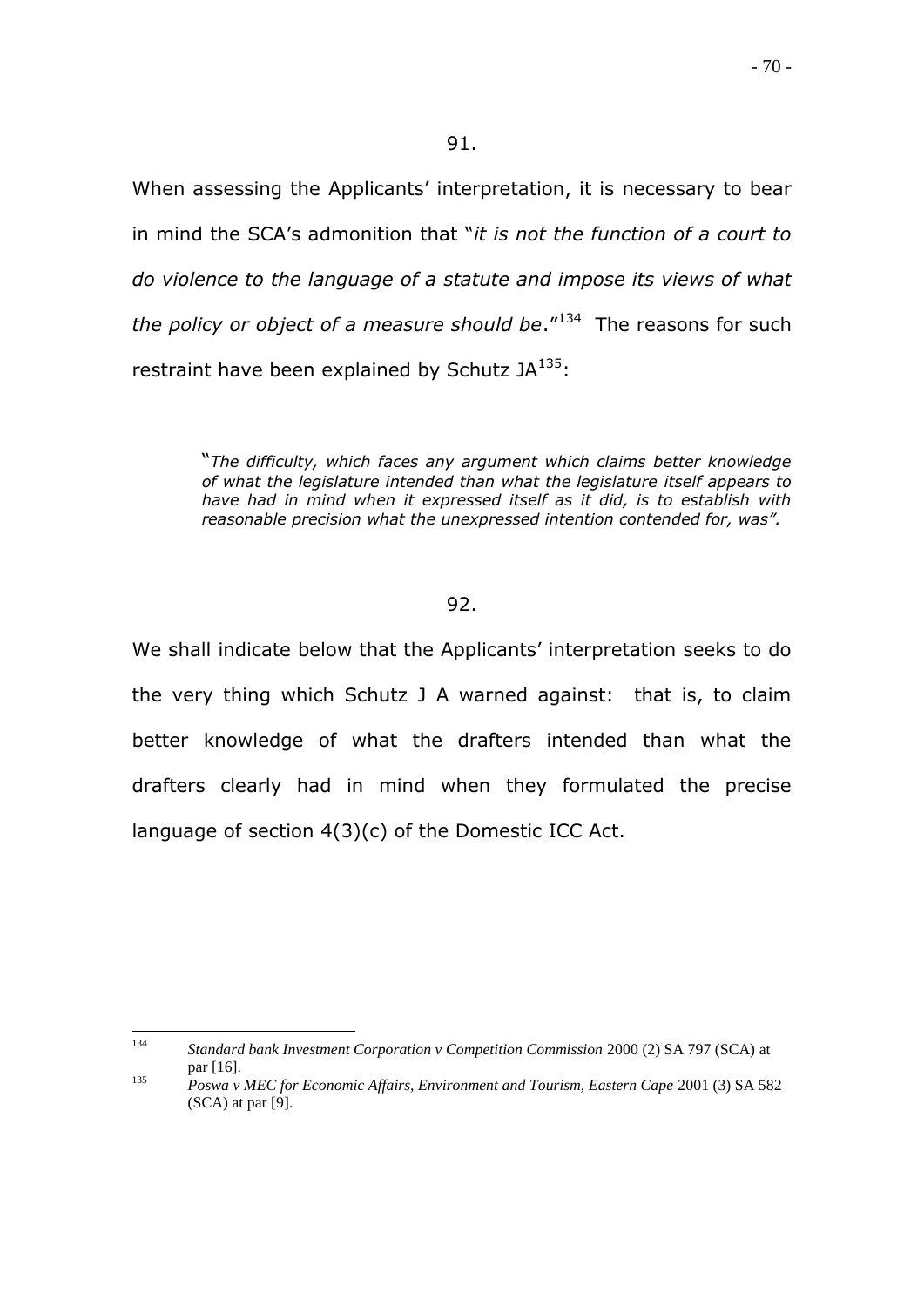On the Applicants" argument, the words "anticipated presence" must be read into section 4(3)(c) of the Domestic ICC Act. It is significant that the Applicants do not specifically deal with this issue in their heads of argument. $136$ 

## 94.

It is, however, not permissible to read words into a legislative provision under the guise of interpreting that provision. "Reading-in" is a special constitutional remedy that may be resorted to in certain circumstances where interpretation cannot achieve the desired result. The Constitutional Court has explained this as follows:  $137$ 

> "*There is a clear distinction between interpreting legislation in a way which "promote(s) the spirit, purport and objects of the Bill of rights" as required by s 39(2) of the Constitution and the process of reading words into or severing them from a statutory provision which is a remedial measure under s 172(1)(b), following upon a declaration of constitutional invalidity under s 172(1)(a) … The first process, being an interpretative one, is limited to what the text is reasonably capable of meaning. The latter can only take place after the statutory provision in question, notwithstanding the application of all legitimate interpretative aids, is found to be constitutionally invalid."*

<sup>136</sup> <sup>136</sup> The Applicants instead elect to rely on the Princeton Principles in this regard. We are in full agreement with the First Respondent"s argument that the Princeton Principles are not legally binding.

<sup>137</sup> *National Coalition for Gay and Lesbian Equality v Minister of Home Affairs* 2000 (2) SA 1 (CC) at par [24].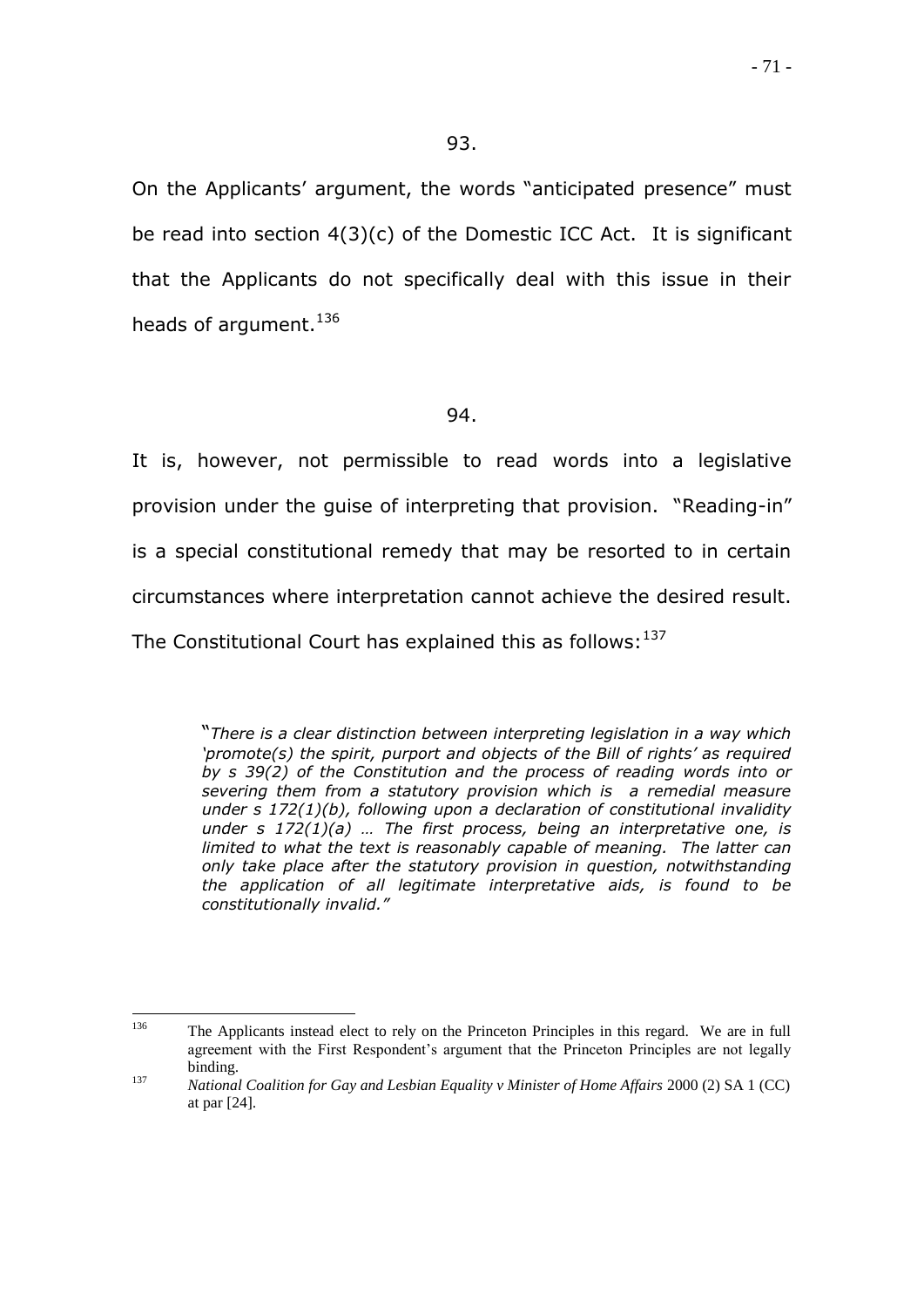In short, the Applicants ask this Court impermissibly to read words into section 4(3)(c) of the Domestic ICC Act under the guise of interpreting the meaning of section 4(3)(c) of the Domestic ICC Act and to interpret the provisions of section 4(1) of the Domestic ICC Act in isolation.

## **D.2 The principle of absolute "universal jurisdiction":**

96.

In view of the legal principles referred to above, it is clear that section 4(1) of the Domestic ICC Act, viewed in conjunction with the remaining provisions of that Act can never be regarded as awarding the South African courts with absolute "universal jurisdiction".

#### 97.

We submit that the *rationes jurisdictionis* of South African courts are specifically provided for in section 4(3) of the Domestic ICC Act, thereby limiting the South African courts' jurisdiction, to a "conditional" universal jurisdiction, i.e. conditional upon the fulfilment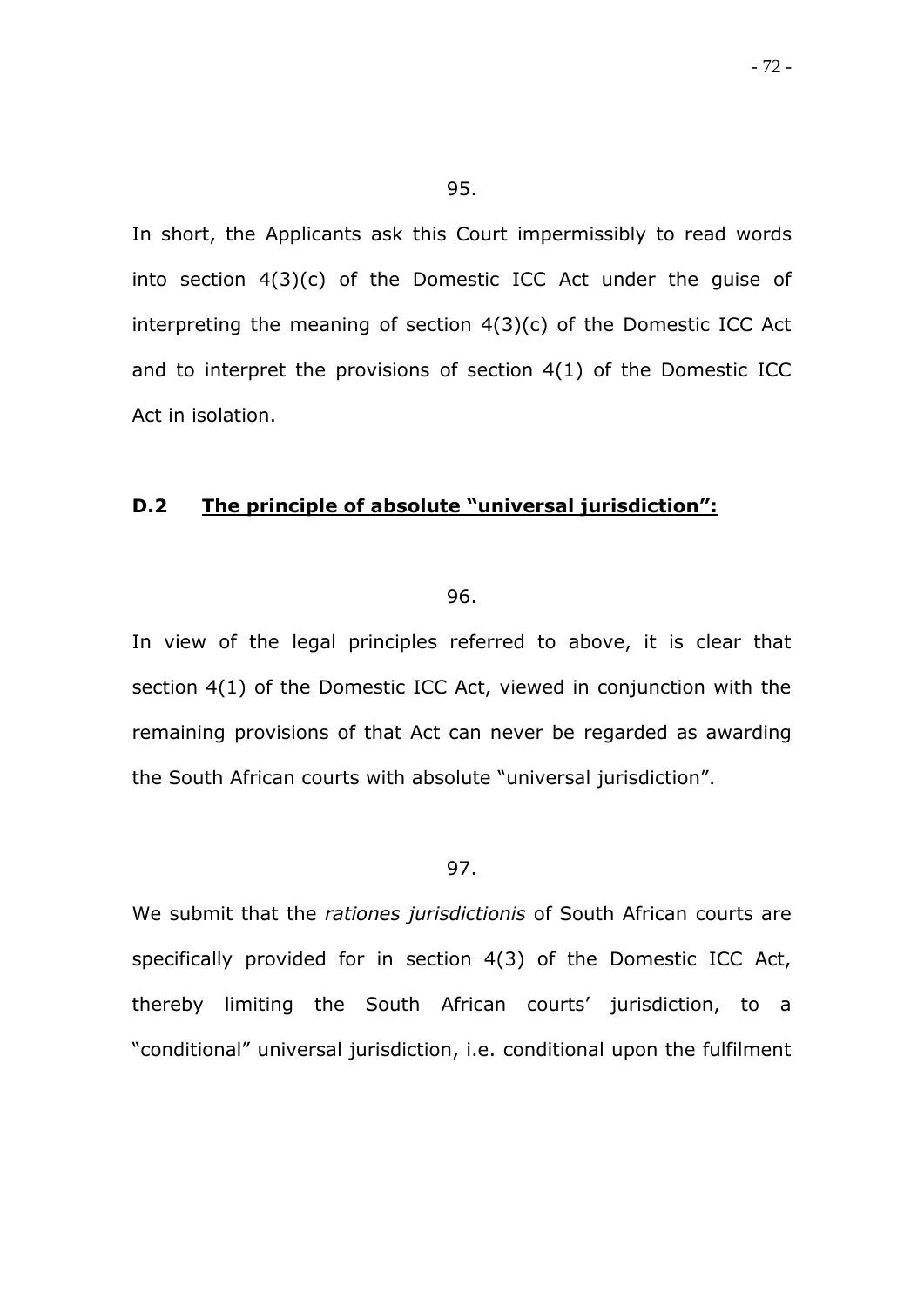of the requirements contained in section 4(3) of the Domestic ICC Act.

#### 98.

We therefore submit that there is no merit in the Applicants contention that our courts are afforded absolute universal jurisdiction and we make common cause with the First Respondent's arguments in this regard.

# 99.

In addition, we refer the Court to Resolution 65/33 adopted during the 65<sup>th</sup> session of the General Assembly of the United Nations, specifically regarding *"The scope and application of the principle of universal jurisdiction"*. 138

#### 100.

In the aforesaid Resolution, the General Assembly takes note with appreciation of the report of the Secretary-General (A/65/181),

<sup>138</sup> We attach a copy of the resolution hereto as Annexure "D".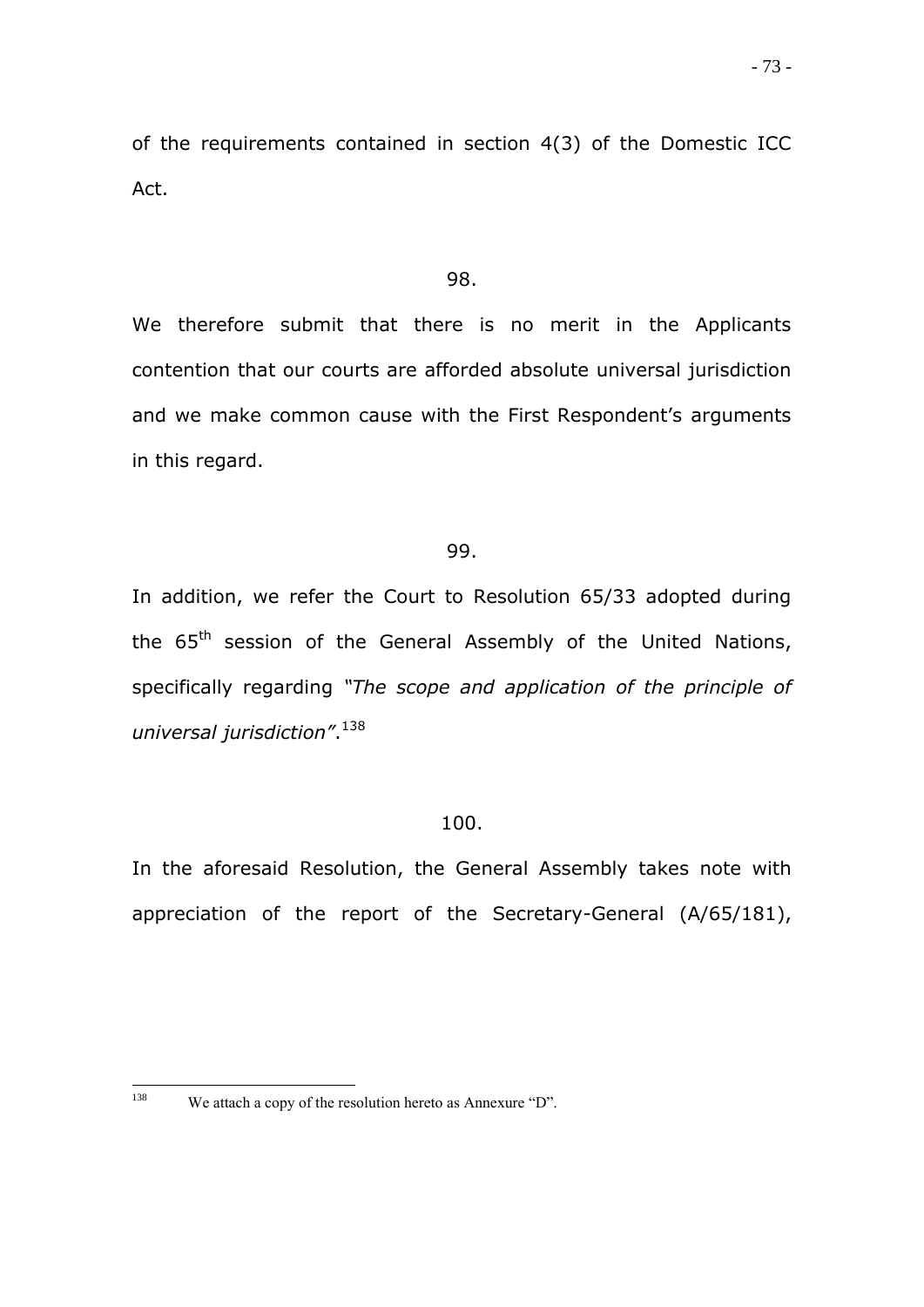prepared on the basis of comments and observations of Governments.<sup>139</sup>

### 101.

Under the heading "Distinctions drawn in respect of universal jurisdiction", the following is stated:

> *"16. In this connection, comments were also made drawing a distinction between universal jurisdiction that was absolute, unlimited or unconditional and universal jurisdiction that was conditional or limited. The former, inter alia, allowed for the exercise of universal jurisdiction in criminal proceedings by default or in absentia, without the perpetrator being present in the territory of the forum State. The latter applied once one or several conditions for the reasonable exercise of extraterritorial jurisdiction would have been fulfilled, the common factor being the presence of the alleged offender in the territory of the forum State. Additional considerations, based on the specificities of a national jurisdiction, included the prohibition of extradition of the alleged offender to the territorial State or State of nationality, or the need for a specific request or consent of a duly designated authority. Some Governments stressed that, as a general rule, universal jurisdiction within their jurisdiction could only be exercised when the perpetrator was present in their territory at the time when formal proceedings were initiated.<sup>140</sup>*

### 102.

139 Report A/65/181. For the ease of this Court's reference, we also attach a copy of the report hereto as **Annexure "E".** 

<sup>140</sup> Par 16 of the Report, **Annexure "E"** hereto.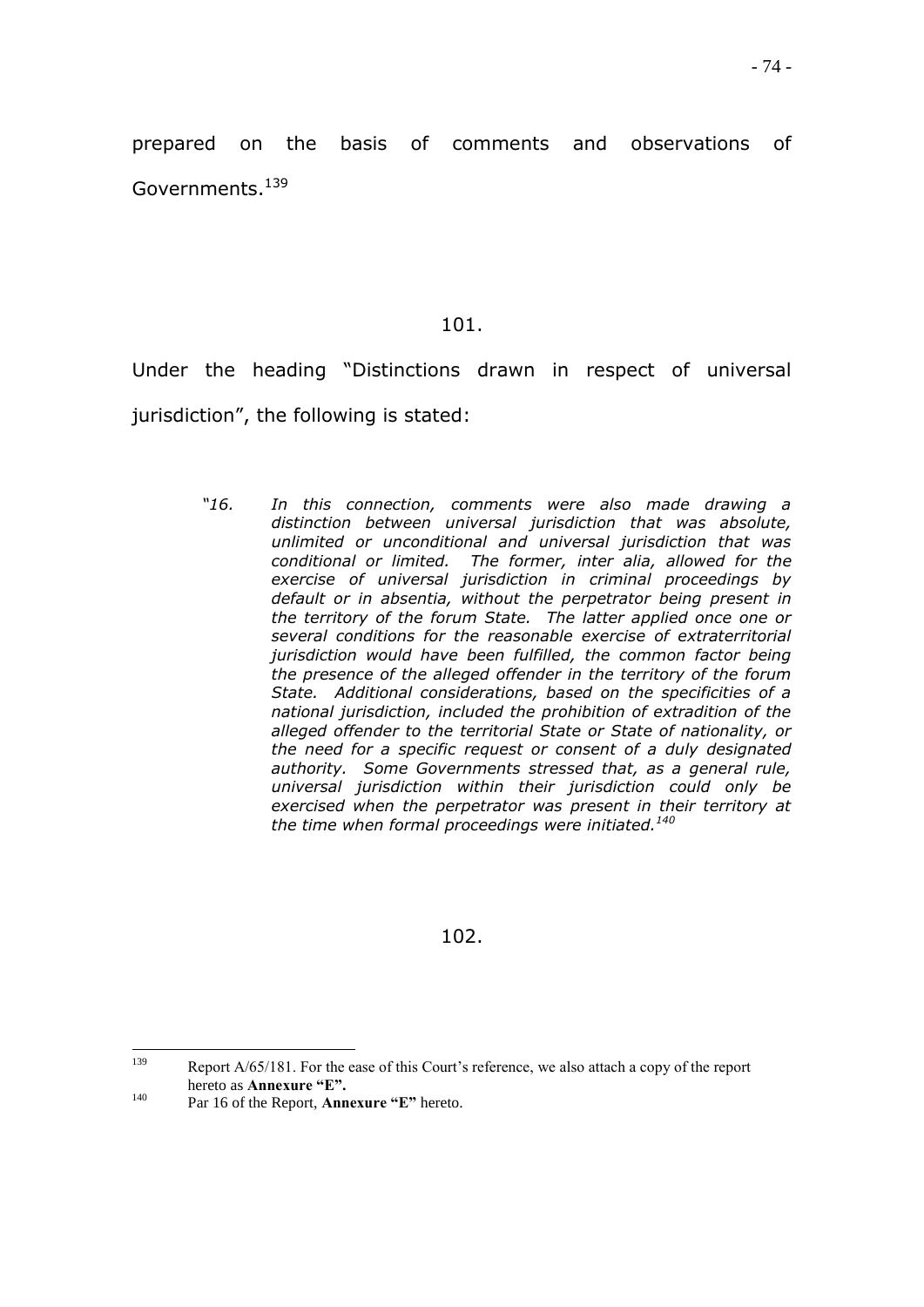In addition, under the discussion of specific conditions, restrictions or limitations of universal jurisdiction, the report specifically discussed the "jurisdictional link" with reference to the following:

- "*75. The application of universal jurisdiction, in some jurisdictions, was contingent upon the fact that no other jurisdiction has stronger jurisdictional link, or upon the establishment of jurisdictional link to the forum State, such as nationality or residence or presence of the perpetrator or victims on the territory (e.g., South Africa, Tunisia). In some cases, the requirement of a "close link" (e.g., domicile, ordinary residence, asylum-seekers or refugees) attached to specific crimes, such as war crimes (e.g., Switzerland), although it was also noted that such a requirement may have to be abandoned as a consequence of obligations assumed under the Rome Statute (e.g., Switzerland).*
- *76. In certain countries, prosecution was subject to the presence of the alleged perpetrator in the territory of the State asserting jurisdiction at the time the proceedings were initiated (i.e., the person was arrested or fount in the territory) (e.g., Austria, Cameroon, the Czech Republic, Denmark, France, Malaysia, the Netherlands, Norway, Slovenia, South Africa, Switzerland, the United States), or prosecutors would decide not to proceed if the alleged perpetrator was not present or his presence was not to be expected (e.g., Germany). Presence was linked to specific crimes (e.g., Cameroon, the Republic of Korea), including piracy, human trafficking, slave trade or drug trafficking (e.g., Cameroon), or financing of terrorism, money-laundering and crimes against the safety of maritime and air traffic (e.g., Tunisia)."<sup>141</sup>*

### 103.

In view of the aforesaid it is undoubtedly evident that the Domestic

ICC Act does not accord the South African courts with absolute,

<sup>141</sup> Paras 75-76 of the Report, **Annexure "E"** hereto.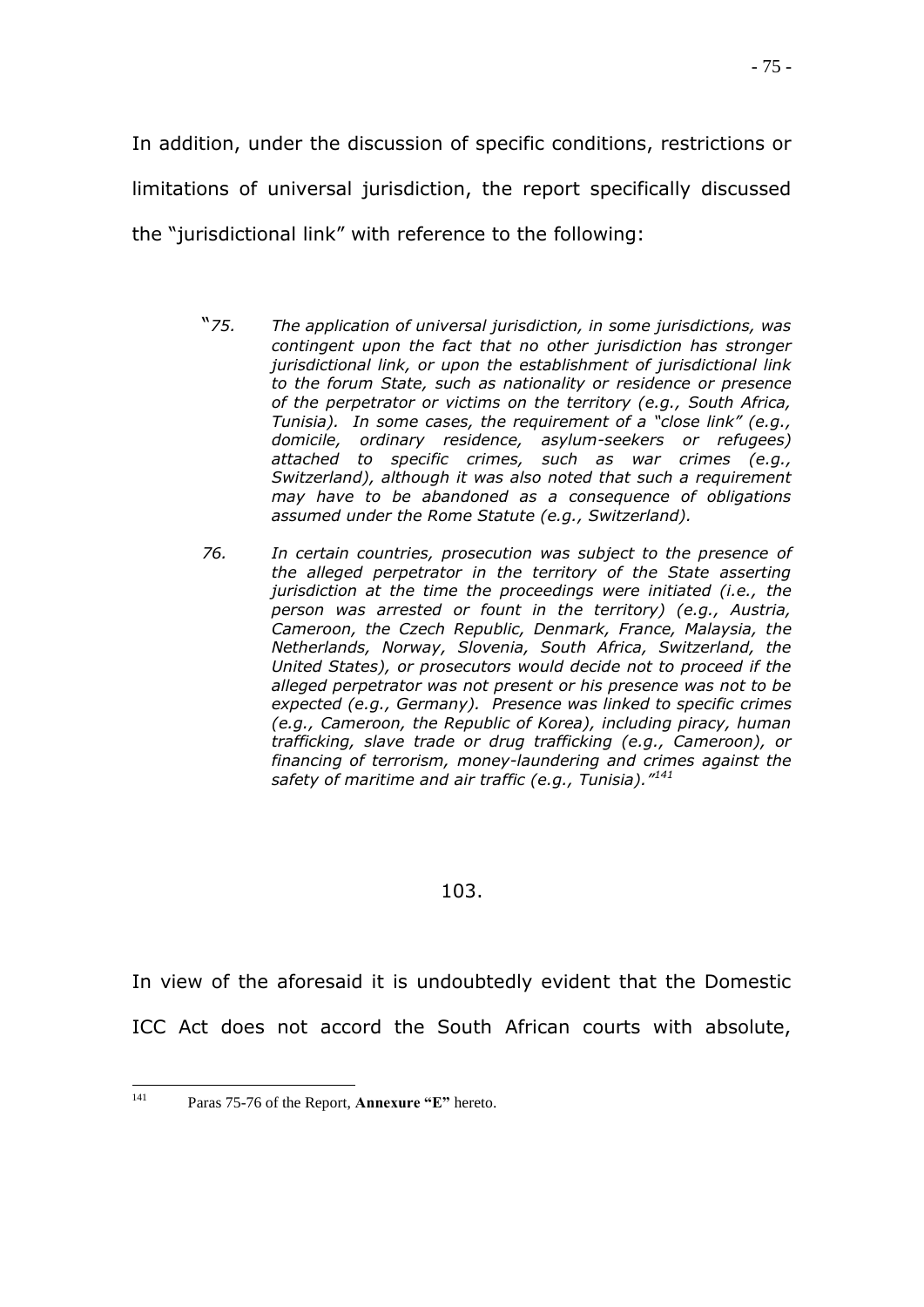unconditional or unqualified jurisdiction. The Applicants' reliance on such form of jurisdiction in this instance is therefore totally misplaced and contrary to the principle of legality.

# **D.3 "Anticipated presence":**

#### 104.

It is evident from the plain meaning of the word, "present" in section 4(3)(c ) of the Domestic ICC Act that it does not include anticipated presence.

### 105.

In any event, when applying the aforesaid legal principles on the interpretation of section  $4(3)(c)$  of the Domestic Act, it is clear that the Applicants seek to read words into this section, which first of all is not reasonably necessary because the provisions of section 4(3)(c ) are clear and unambiguous. Second, reading-in is a special constitutional remedy to be applied following upon a declaration of constitutional invalidity under section 172(1)(a) of the Constitution.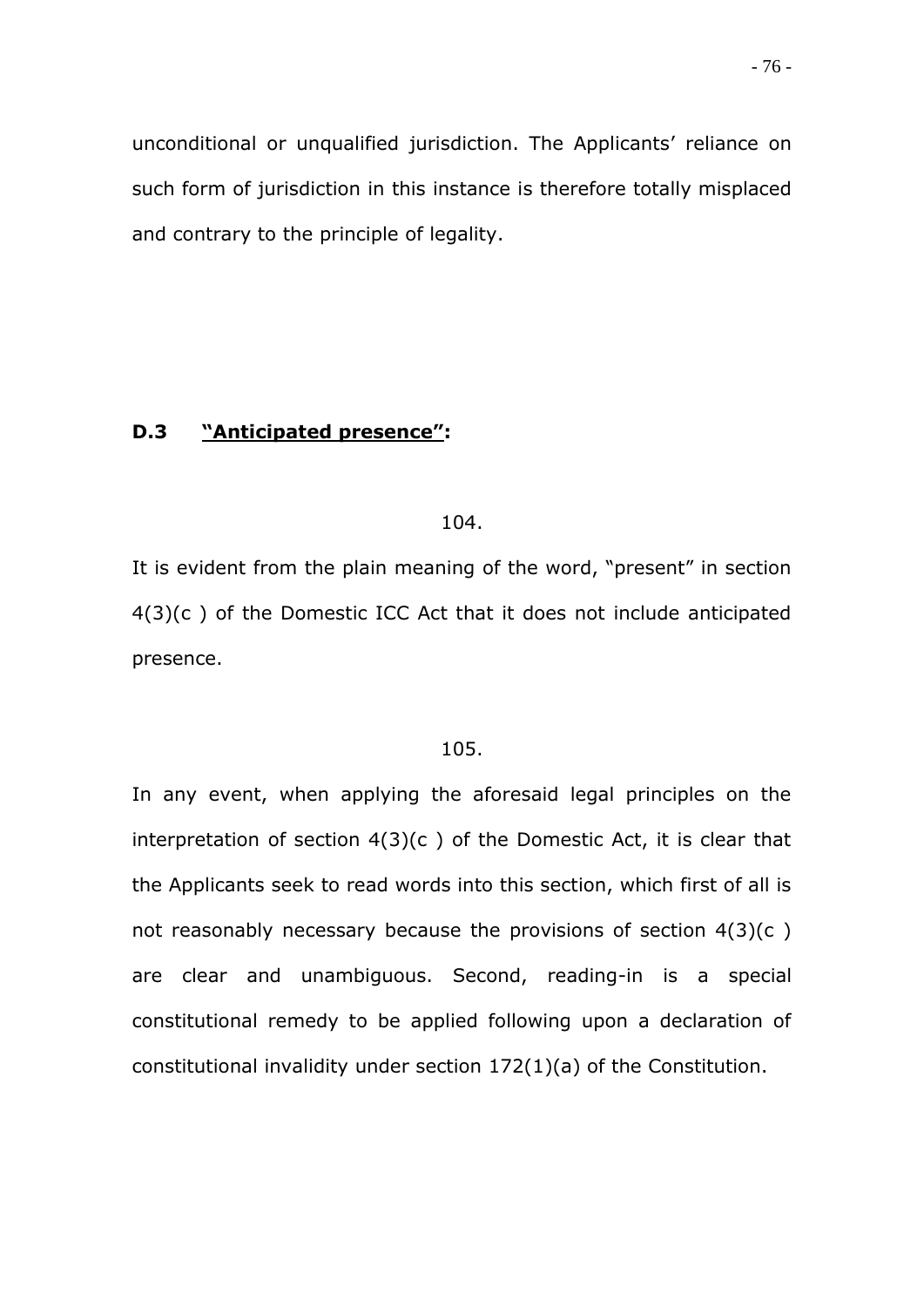#### 106.

The Applicants do not seek the invalidity of section 4(3)(c) of the Domestic ICC Act.

#### 107.

Lastly and in view of the observations of the United Nations report referred to above, it is clear that the conditional universal jurisdiction of the South African courts is specifically defined by the principle of "presence". Accordingly, the Applicants proposal of "anticipated presence" is not only impermissible but also contrary to conditional universal jurisdiction and the principle of legality.

#### **E. CONCLUSION:**

### 108.

On a conspectus of all the evidence, the Applicants has failed to show that the decision not to initiate an investigation is susceptible to be reviewed either under PAJA or in terms of the principle of legality.